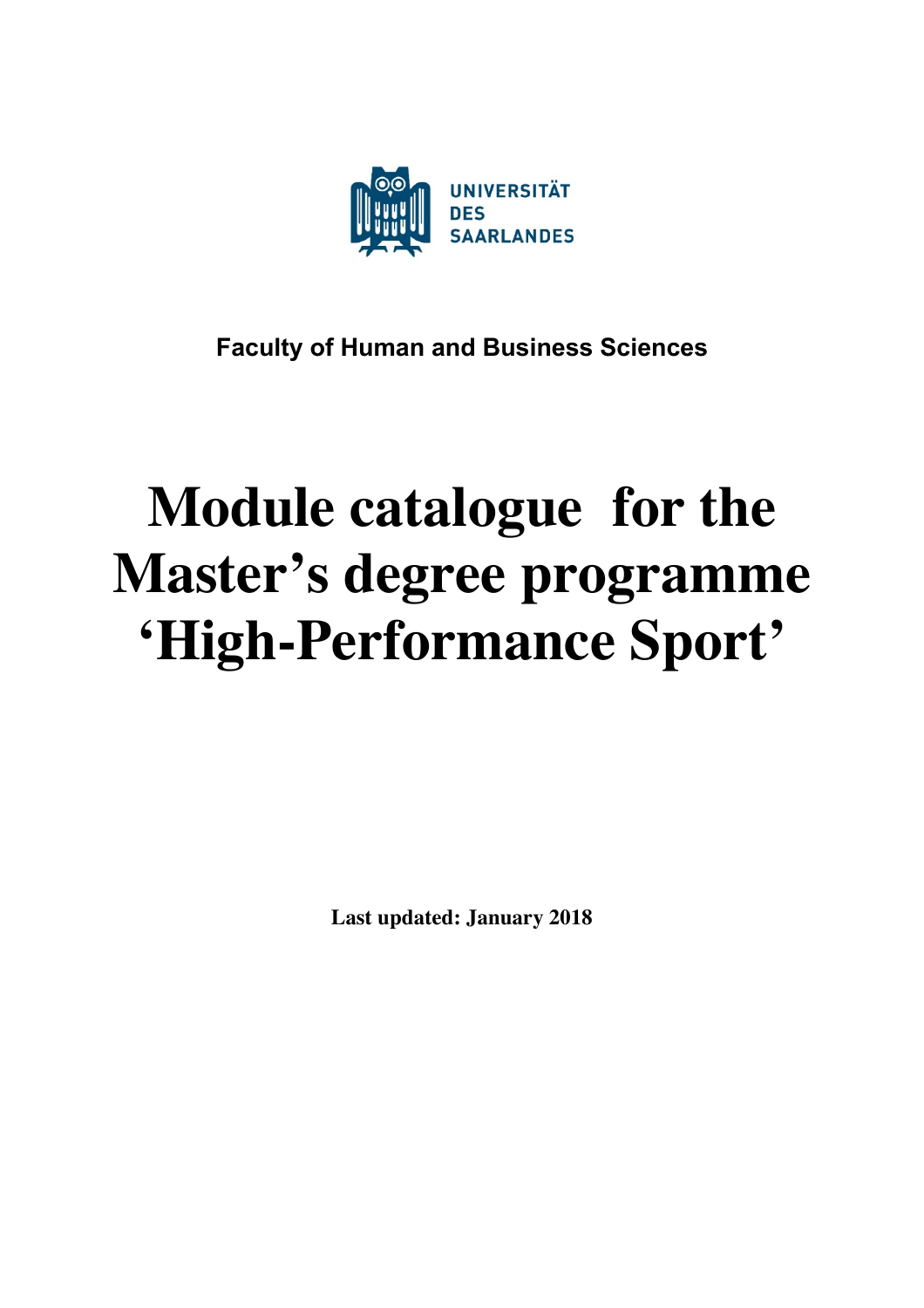

# **Contents**

| Modules in the mandatory section 'Generic Aspects: Methodology and      |  |
|-------------------------------------------------------------------------|--|
|                                                                         |  |
| Modules in the compulsory electives section 'High-Performance Sport'.22 |  |
|                                                                         |  |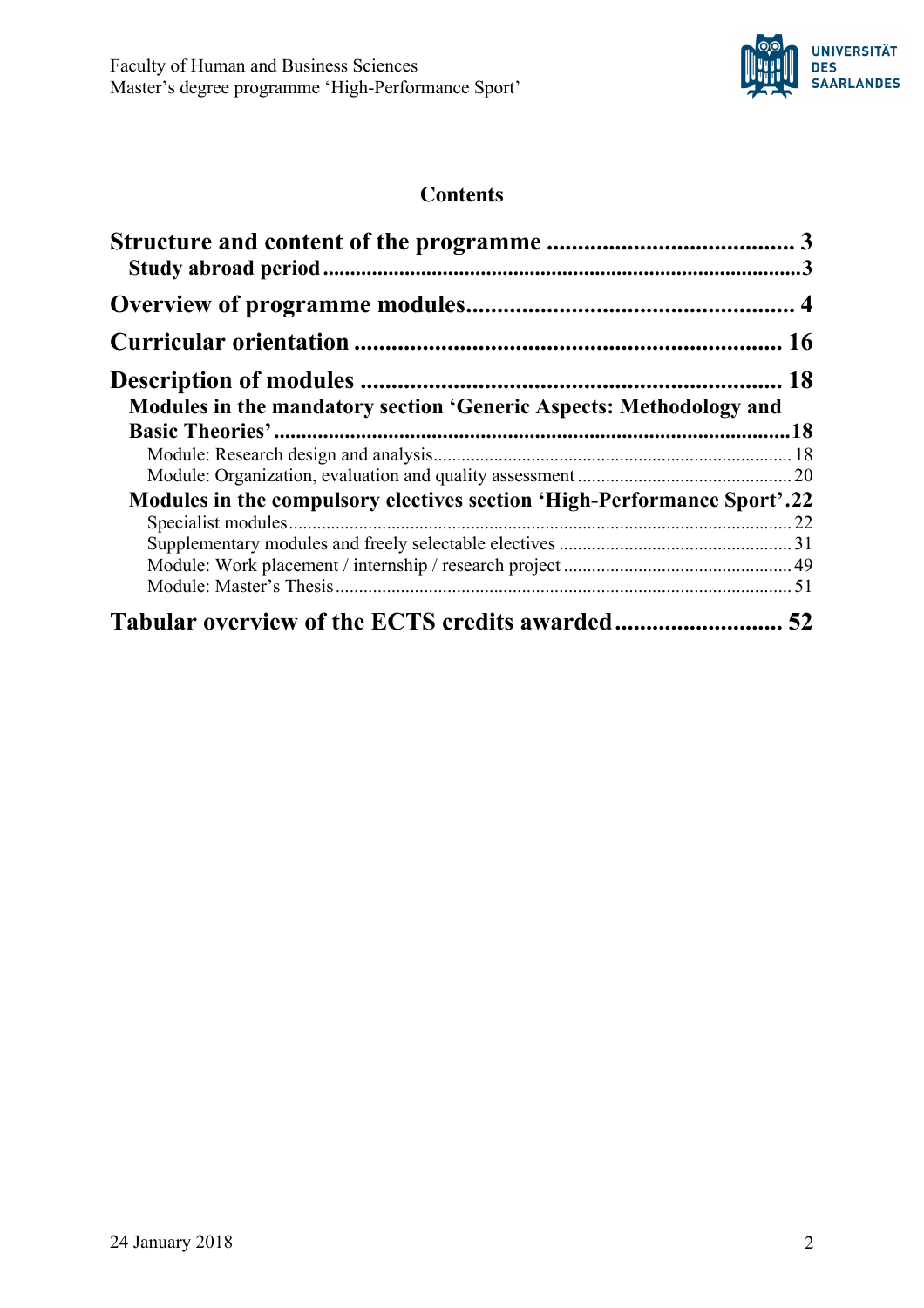

# **Structure and content of the programme**

The Master's degree programme 'High-Performance Sport' is a consecutive, researchfocused programme lasting four semesters. Students attain a *Master of Science (M.Sc.)* degree on completing the programme. The curriculum is divided into the mandatory section 'Generic Aspects: Methodology and Basic Theories' and the compulsory electives section 'High-Performance Sport'. In the first stage of the programme, the mandatory section 'Generic Aspects: Methodology and Basic Theories' comprises a methodological module (Research design and analysis) and a core theoretical module (Organization, evaluation and quality assessment) The second stage of the programme focuses on advanced study in a career-relevant specialization in the 'High-Performance Sport' section. The language of instruction is English.

The objective of this programme is to produce graduates who not only have a high level of specialist and methodological knowledge in the field of international sport science, but also the necessary subject-specific proficiency in English and intercultural skills. The programme includes advanced modules in areas such as research methods, methodology and statistics, and in the specific sub-disciplines of sport medicine, sport psychology, training science and socioeconomics. It also offers students the opportunity to undertake advanced study in an area that is both career-specific and relevant to elite performance sports in an international context. Examples include global perspectives on internationally recognized elite training and diagnostic methods, on international sport structures and talent development programmes and on cultural aspects in international negotiation and communication strategies. Graduates from the Master's degree programme are equipped with the skills to tackle new and complex challenges and assignments and are able to independently manage processes in the field of sport science that are relevant to international professional and performance-oriented sports. A particular objective of the programme is to produce graduates with the knowledge and skills to be able to take on appropriate positions in a global context. In addition to possessing the necessary subject-specific proficiency in English, graduates are also acquainted with international communication strategies, enabling them to identify and provide constructive solutions to intercultural conflicts. Students analyse their own reactions to foreign behaviour and learn how to independently recognize and understand cultural differences and how to deal with possible communication barriers in order to be prepared in the best possible way for a globally networked labour market.

# **Study abroad period**

Students have the option for studying abroad via Erasmus+ collaborations. As the *M.Sc. High-Performance Sport* has a strong focus on internationalisation, studying abroad is highly recommended for all students. Students may plan an Erasmus+ stay in their third semester. Saarland University currently has Erasmus+ partnerships with Liverpool John Moores University (LJMU, England; work placement / internship / research project), Rijksuniversiteit Groningen (Netherlands; study) and the UCD Institute of Sport and Health (Ireland; internship). In addition to advancing intercultural knowledge and skills, these partnerships can open up study opportunities in subjects which may not be available or covered in-depth in the 'High-Performance Sport' degree programme at Saarland University. At LJMU, these include the areas of *Sport Nutrition*, *Match Analysis* and *Molecular Biology*. Students at LJMU have the opportunity to broaden their academic achievements, in particular through practical research assignments in these areas. At Rijksuniversiteit Groningen, study units in the fields of *Motor Control*, *Multilevel Analysis*, *Perception and Action* and *Neuromechanics* complement the Saarland University programme. The modules and module elements that can be included in the curriculum must be individually agreed at an early stage with the programme coordinator.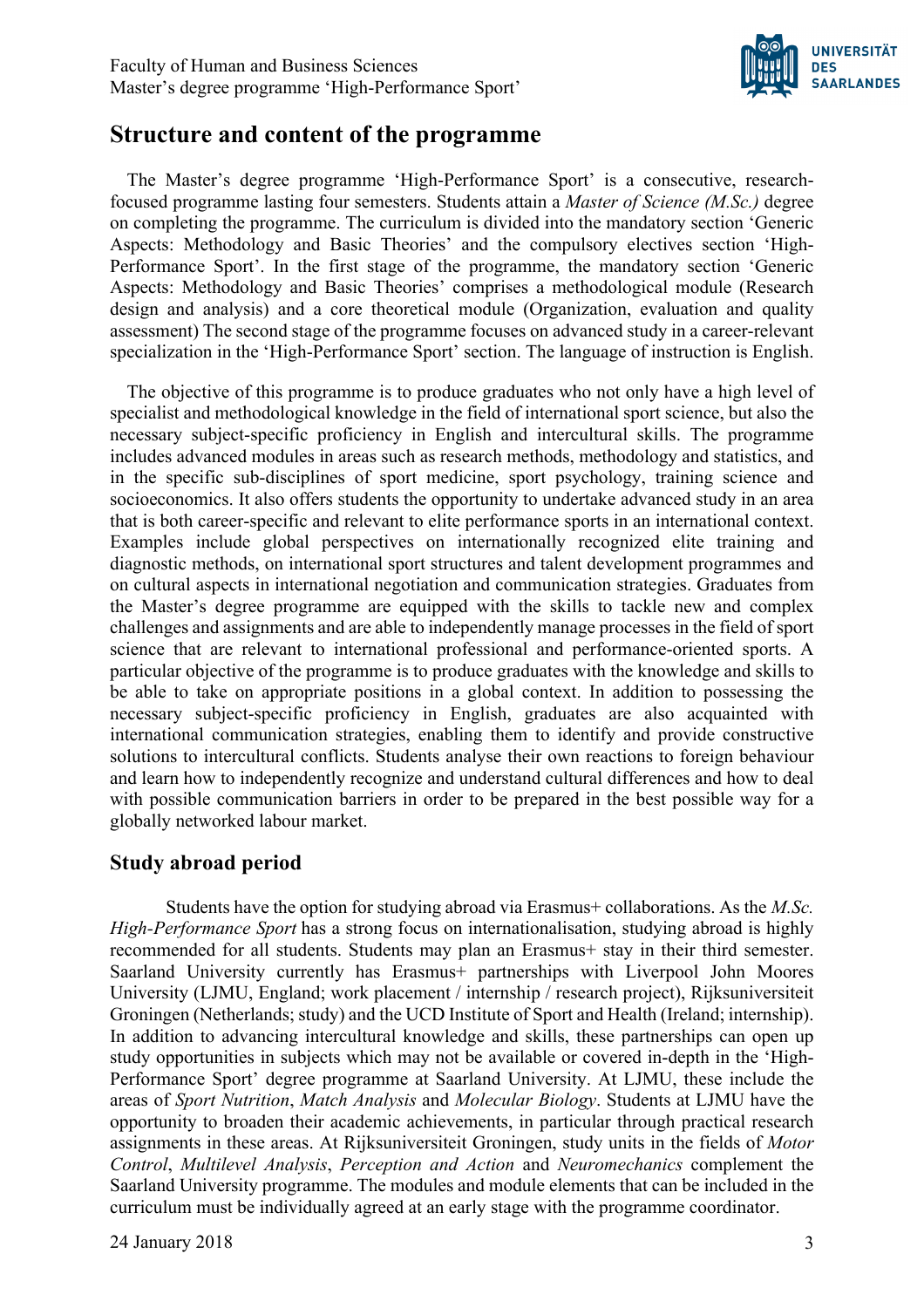Faculty of Human and Business Sciences Master's degree programme 'High-Performance Sport'



Besides the Erasmus opportunities Saarland University has several international partnerships within and outside of Europe. In general exchanges outside of Erasmus are organised for research projects, especially the master thesis. Thus, the exchange will be organised individually according to each student's study plan. Interested students have to apply for such an exchange until the end of their second semester, with a letter of motivation as well as a research proposal.

# **Overview of programme modules**

As a rule, the standard period of study is four semesters and the degree programme has a modular structure. The curriculum is divided into a mandatory section 'Generic Aspects: Methodology and Basic Theories' and the compulsory electives section 'High-Performance Sport'. The final assessment phase of the Master's degree programme comprises the student assessments completed during the degree programme and the Master's thesis. The student assessments completed over the course of the degree programme represent 100 ECTS credits in total, of which at least 40 shall be awarded for graded assessments. The programme is divided into the following three sections (Figure 1):

- Mandatory section 'Generic Aspects: Methodology and Basic Theories' (20 credits)
- Compulsory electives section 'High-Performance Sport' (80 credits = 16 modules) worth 5 credits each)
- Master's thesis (20 credits)



Figure 1: Structure of the Master's degree programme 'High-Performance Sport'.

Modules and module elements in the mandatory section 'Generic Aspects: Methodology and Basic Theories' are marked as 'M' (mandatory) under the 'Mandatory or elective' column abbreviated as 'M/E' in the following tables. This section comprises a methodological module worth 10 credits *('Research design and analysis')* and a core-content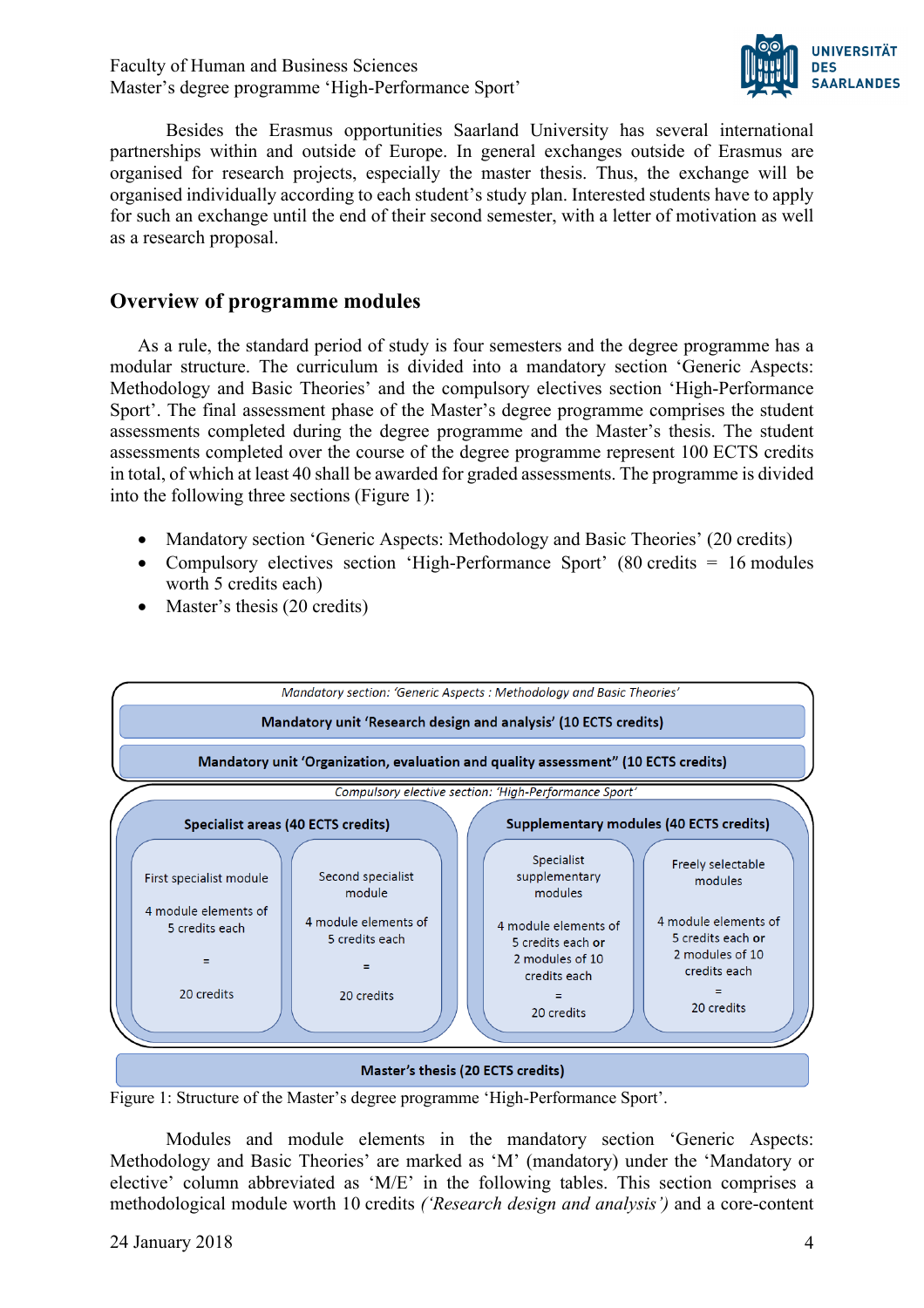

module *('Organization, evaluation and quality assessment')* worth a further 10 credits (Table 1).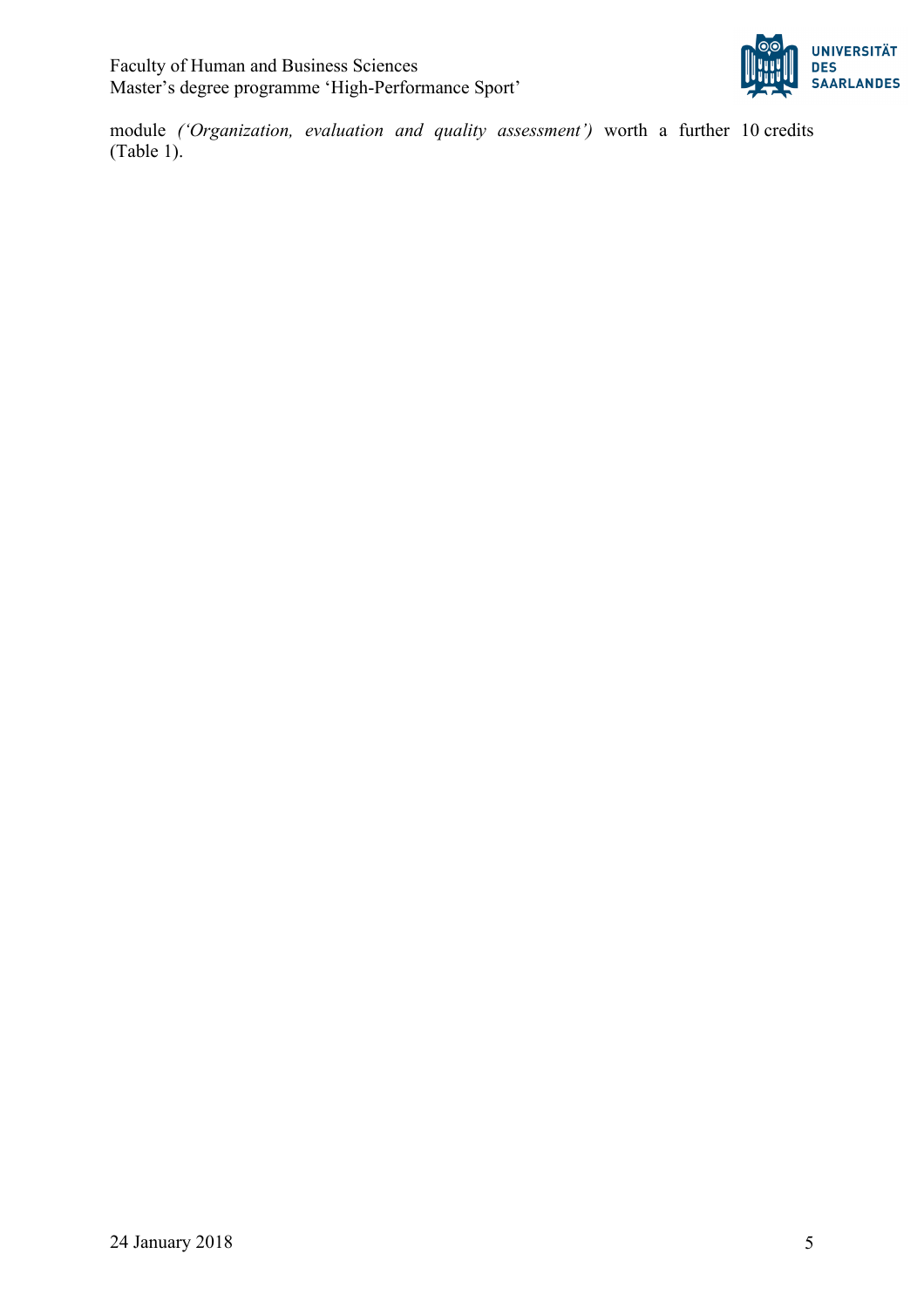Faculty of Human and Business Sciences Master's degree programme 'High-Performance Sport'



Table 1: Student assessments and examination requirements for modules in the mandatory section 'Generic Aspects: Methodology and Basic Theories' ( $g =$  graded,  $u =$  ungraded,  $M/E =$  mandatory or elective,  $PA = \text{preliminary assessment}$ ,  $EA = \text{examination or assessment}$ ,  $KT =$ knowledge test,  $CCT =$ cognitive competence test).

| <b>Module</b>          | M/E | <b>Standard</b><br>study<br>semester | <b>Module element</b>                                                                  | Format hrs/wk |                | <b>ECTS</b><br>credits | Repeat<br>cycle | <b>Assessments</b> |
|------------------------|-----|--------------------------------------|----------------------------------------------------------------------------------------|---------------|----------------|------------------------|-----------------|--------------------|
| Research               | M   |                                      | Advanced statistics                                                                    | Ex            | $\overline{2}$ | 5                      | WS              |                    |
| design and<br>analysis | M   | 2                                    | Applied statistics and<br>research designs,<br>empirical methods of<br>social research | S             | $\overline{2}$ | 5                      | <b>SS</b>       | PA; KT(g)          |
| <b>TOTAL</b>           |     |                                      |                                                                                        |               | 4              | 10                     |                 |                    |

| <b>Module</b>                                             | M/E | <b>Standard</b><br>study<br>semester | <b>Module element</b>                                                         |    | Format hrs/wk  | <b>ECTS</b><br>credits | Repeat<br>cycle | <b>Assessments</b> |
|-----------------------------------------------------------|-----|--------------------------------------|-------------------------------------------------------------------------------|----|----------------|------------------------|-----------------|--------------------|
| Organizatio<br>n, evaluation<br>and quality<br>assessment | M   |                                      | Organizational<br>theories and<br>problems of<br>organizational<br>management | S  | $\overline{2}$ | 5                      | <b>WS</b>       | PA; CCT $(g)$      |
|                                                           | M   | $\overline{2}$                       | Evaluation and<br>quality assessment                                          | Ex | 2              | 5                      | <b>SS</b>       |                    |
| <b>TOTAL</b>                                              |     |                                      |                                                                               |    | 4              | 10                     |                 |                    |

In the compulsory electives section 'High-Performance Sport', students select two of the following specialist modules each worth 20 credits:

- Medicine and physiology in high-performance sport
- Socio-economics of elite sport
- Strength and conditioning in high-performance sport
- Sport psychology in elite environments

Each specialist module comprises four module elements, with each element worth 5 credits (Table 2). Specialist modules are always graded. A specialist module can only be chosen if it has not already been included in the mandatory section. Supplementary modules worth 20 credits must be chosen, either in the form of four module elements, with each element worth 5 credits, or as two supplementary modules each worth 10 credits (= two module elements each worth 5 credits) (Table 3). Students can also include module elements from specialist modules for the supplementary part of their compulsory electives section, provided that these module elements are not already part of the student's chosen specialist area.

In the compulsory electives section, students must choose four freely selectable modules each worth 5 credits from the modules in the Master's degree programmes in sport science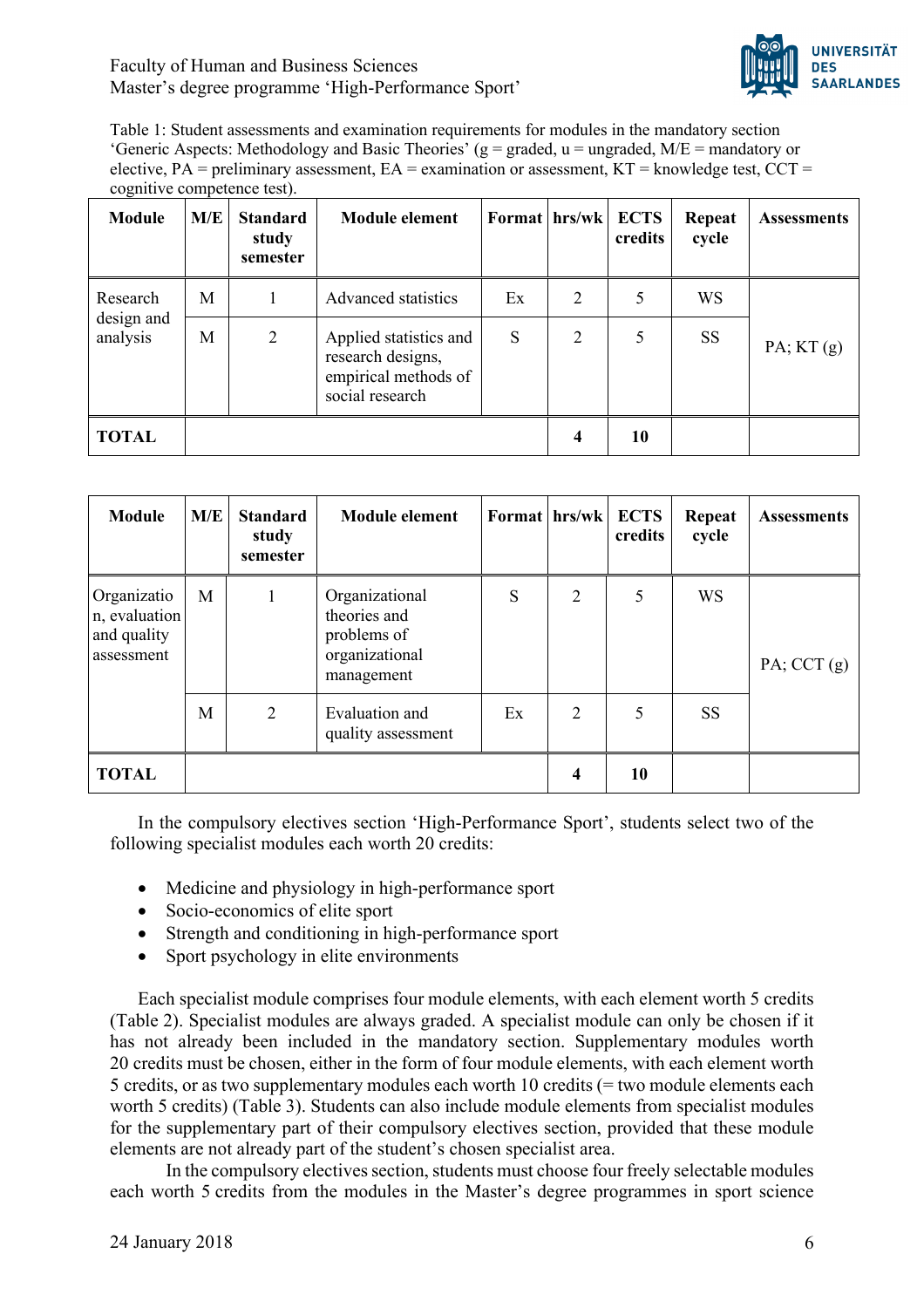

offered at Saarland University. (Tables 2 and 3) Language courses, projects or practical assignments (Table 4) worth up to 10 credits may also be selected. Individual modules from the specialist or supplementary section that have not yet been included can also be chosen. Modules with relevant content from other degree programmes in other disciplines may also be selected. The topic of the Master's thesis can be selected from all areas (Table 5). Of the total 80 credits that students are required to earn in the compulsory electives section, at least 5 credits must be acquired from each of the specialist areas listed above. The curriculum structure is designed to provide students with a broad education by requiring them to take modules in a variety of areas relevant to international elite sport. It also offers students the opportunity to select areas that are of particular relevance to the field in which they later wish to work.

The study plan, which also integrates a study abroad period, is shown in Table 6.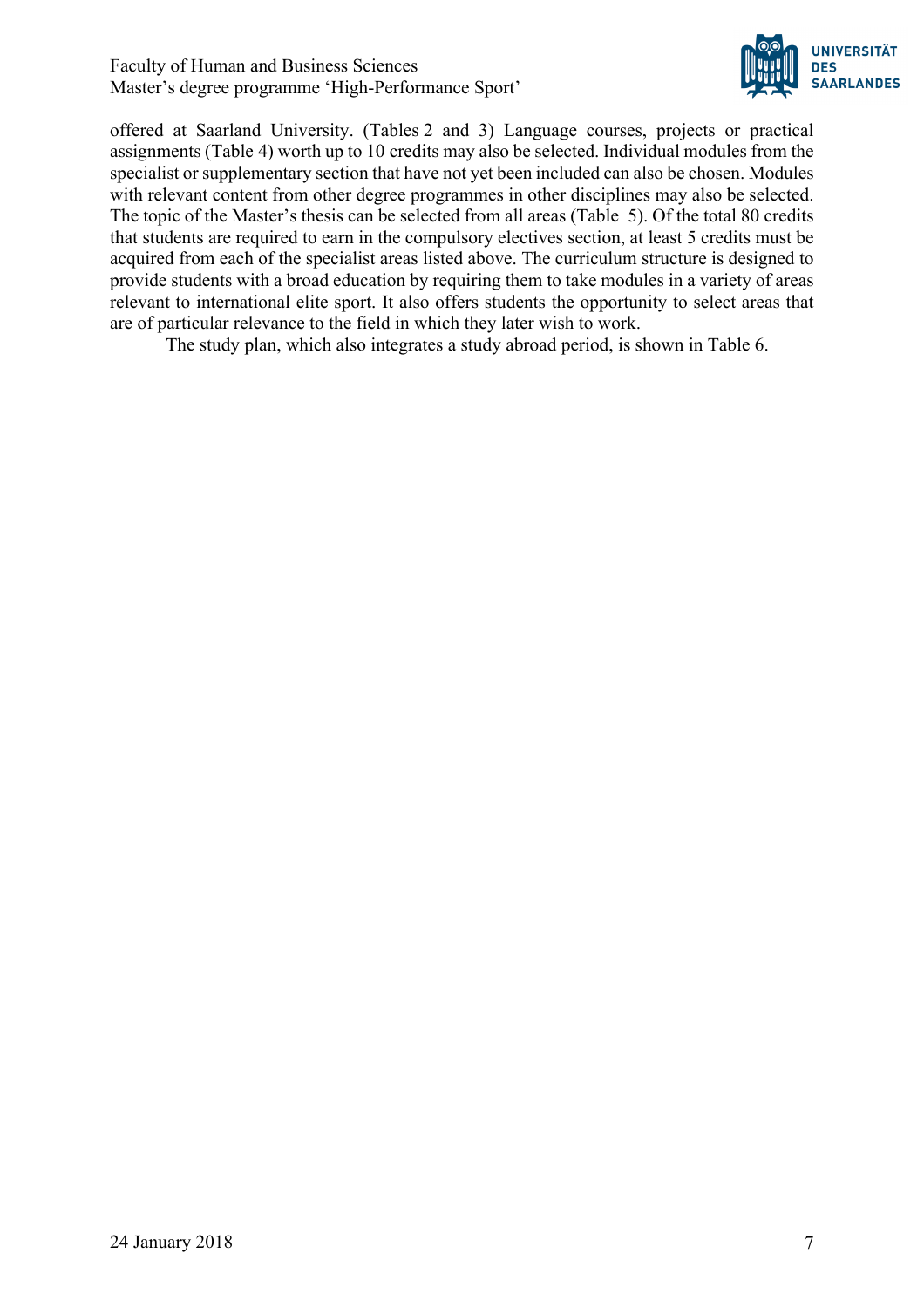Table 2: Student assessment and examination requirements for the specialist modules in the compulsory electives section 'High-Performance Sport'. Students are required to choose two specialist modules worth a total of 40 ECTS credits. The module elements in specialist modules are graded in all cases.

#### MEDICINE AND EXERCISE PHYSIOLOGY IN HIGH-PERFORMANCE SPORT

| <b>Module</b>                            | M/E | <b>Standard</b><br>study<br>semester | <b>Module element</b>                                              | Format | hrs/wk    | <b>ECTS</b><br>credits | Repeat<br>cycle | <b>Assessments</b>   |
|------------------------------------------|-----|--------------------------------------|--------------------------------------------------------------------|--------|-----------|------------------------|-----------------|----------------------|
|                                          | E   |                                      | Advanced exercise physiology<br>and sport medical care             | S      |           |                        | <b>WS</b>       | $PA$ ; EA: CCT $(g)$ |
| Medicine and                             | E   |                                      | Athletes' musculoskeletal<br>assessment                            | S      | $\gamma$  |                        | <b>WS</b>       |                      |
| physiology in high-<br>performance sport | E   |                                      | Injury mechanisms, screening<br>and prevention in high-perf. sport | S      |           |                        | <b>SS</b>       | $PA$ ; EA: CCT $(g)$ |
|                                          | E   |                                      | Mechanisms of training<br>adaptation                               | S      | $\bigcap$ |                        | <b>SS</b>       | $PA$ ; EA: CCT $(g)$ |
| <b>TOTAL</b>                             |     |                                      |                                                                    |        | 8         | 20                     |                 |                      |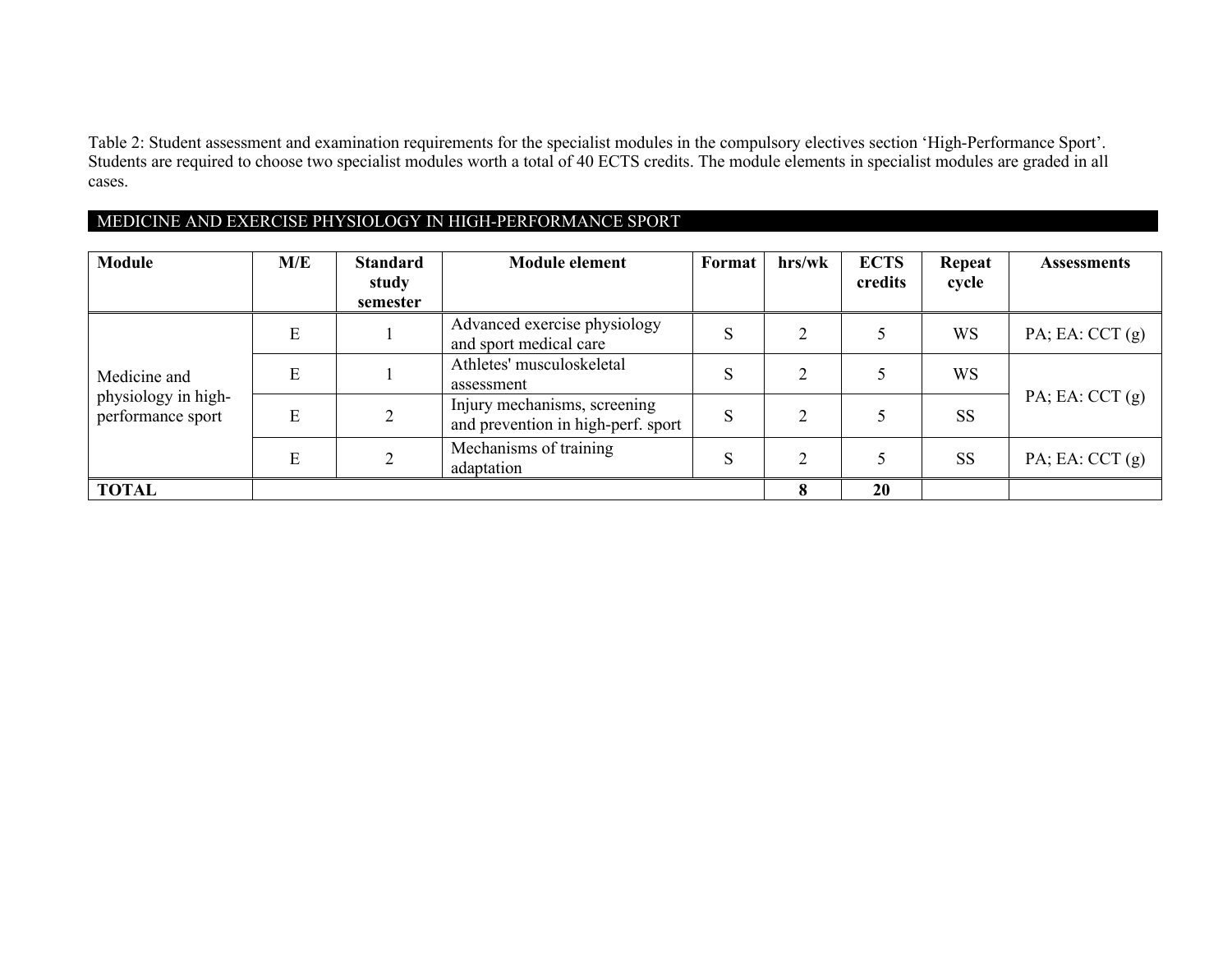

# SOCIO-ECONOMICS OF ELITE SPORTS

| Module                             | M/E | <b>Standard</b><br>study<br>semester | <b>Module element</b>                                                                          | Form<br>at | hrs/wk | <b>ECTS</b><br>credits | Repeat<br>cycle | <b>Assessments</b>   |
|------------------------------------|-----|--------------------------------------|------------------------------------------------------------------------------------------------|------------|--------|------------------------|-----------------|----------------------|
|                                    | E   |                                      | Socio-economics in high-<br>performance, economic and social<br>conditions of sporting success | S          |        |                        | <b>WS</b>       | PA; EA: $CCT(g)$     |
| Socio-economics<br>of elite sports | E   |                                      | Doping world-wide: Current situation<br>and reasons for doping                                 | S          | ◠      |                        | <b>WS</b>       | PA; EA: $CCT(g)$     |
|                                    | E   |                                      | Doping prevention and education -<br>an international task                                     | S          | ◠      |                        | <b>SS</b>       |                      |
|                                    | E   | $\mathcal{L}$                        | Advanced research methods and<br>statistics                                                    | S          | ◠      |                        | <b>SS</b>       | $PA$ ; EA: CCT $(g)$ |
| <b>TOTAL</b>                       |     |                                      |                                                                                                |            | 8      | 20                     |                 |                      |

## STRENGTH AND CONDITIONING IN HIGH-PERFORMANCE SPORT

| Module                       | M/E | <b>Standard</b><br>study<br>semester | <b>Module element</b>                                               | Format | hrs/wk | <b>ECTS</b><br>credits | Repeat<br>cycle | <b>Assessments</b> |
|------------------------------|-----|--------------------------------------|---------------------------------------------------------------------|--------|--------|------------------------|-----------------|--------------------|
|                              | E   |                                      | Biomechanics of strength and<br>conditioning I                      | S      | ◠      |                        | <b>WS</b>       | PA; EA: $CCT(g)$   |
|                              | E   |                                      | Biomechanics of strength and<br>conditioning II                     | S      | C      |                        | <b>WS</b>       |                    |
| Strength and<br>Conditioning | E   |                                      | Training programs in high-perf.<br>sports                           | S      |        |                        | <b>SS</b>       | PA; EA: $CCT(g)$   |
|                              | E   |                                      | Training and monitoring<br>processes in an international<br>context | S      |        |                        | <b>SS</b>       | PA; EA: CCT $(g)$  |
| <b>TOTAL</b>                 |     |                                      |                                                                     |        | 8      | 20                     |                 |                    |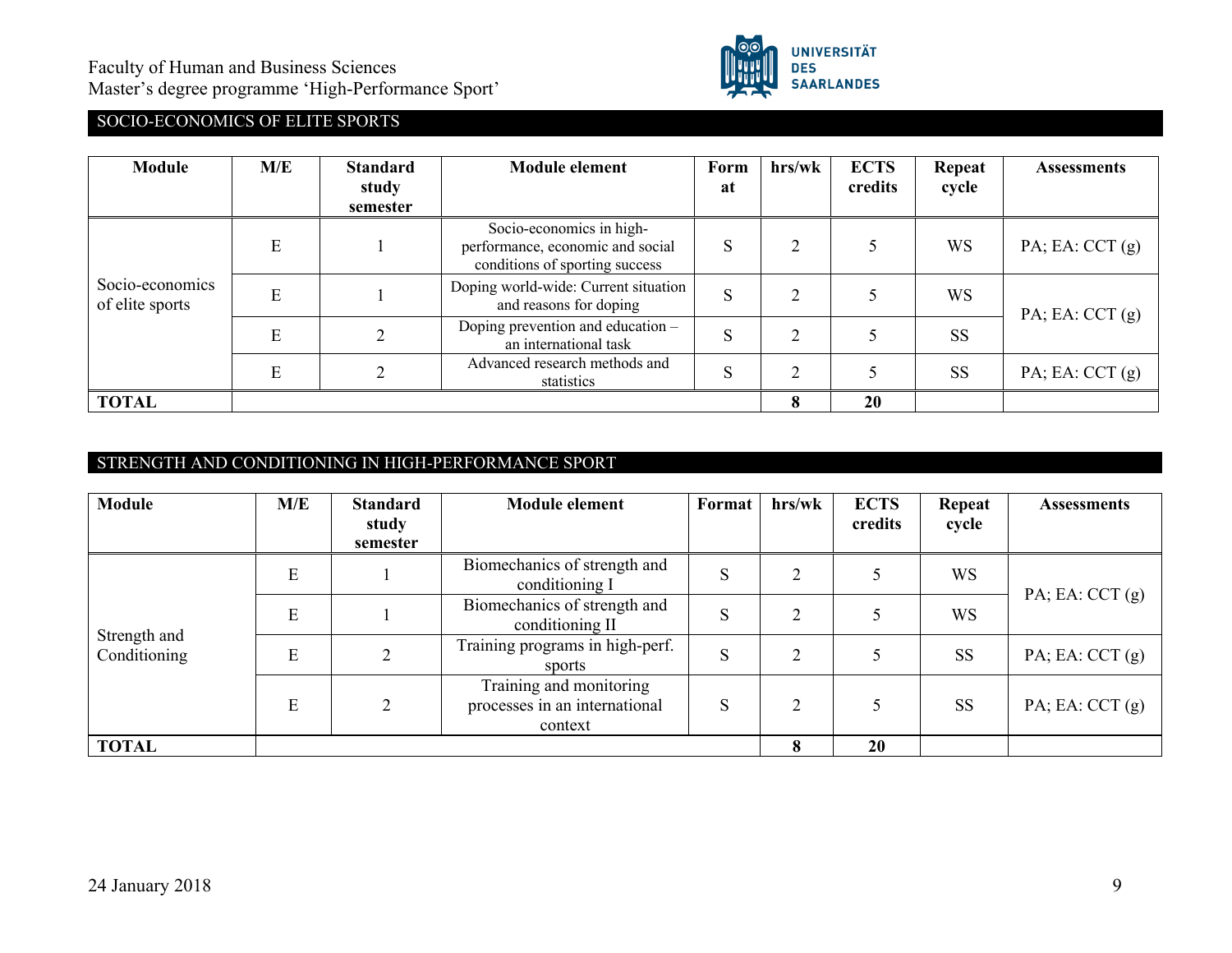

# SPORT PSYCHOLOGY IN ELITE ENVIRONMENTS

| <b>Module</b>       | M/E | <b>Standard</b><br>study<br>semester | <b>Module element</b>                                         | Format | hrs/wk | <b>ECTS</b><br>credits | Repeat<br>cycle | <b>Assessments</b>   |
|---------------------|-----|--------------------------------------|---------------------------------------------------------------|--------|--------|------------------------|-----------------|----------------------|
|                     | E   |                                      | Coaching, communication and<br>stress management              | Ex     |        |                        | <b>WS</b>       | $PA$ ; EA: CCT $(g)$ |
| Sport psychology in | E   |                                      | Skill acquisition in motor and<br>cognitive domains           | S      |        |                        | <b>WS</b>       | $PA$ ; EA: CCT $(g)$ |
| elite environments  | E   | C                                    | Elite performance in different life<br>domains                | S      |        |                        | <b>SS</b>       | $PA$ ; EA: CCT $(g)$ |
|                     | E   |                                      | Career transitions in professional<br>sport in a global world | S      |        |                        | <b>SS</b>       |                      |
| <b>TOTAL</b>        |     |                                      |                                                               |        |        | 20                     |                 |                      |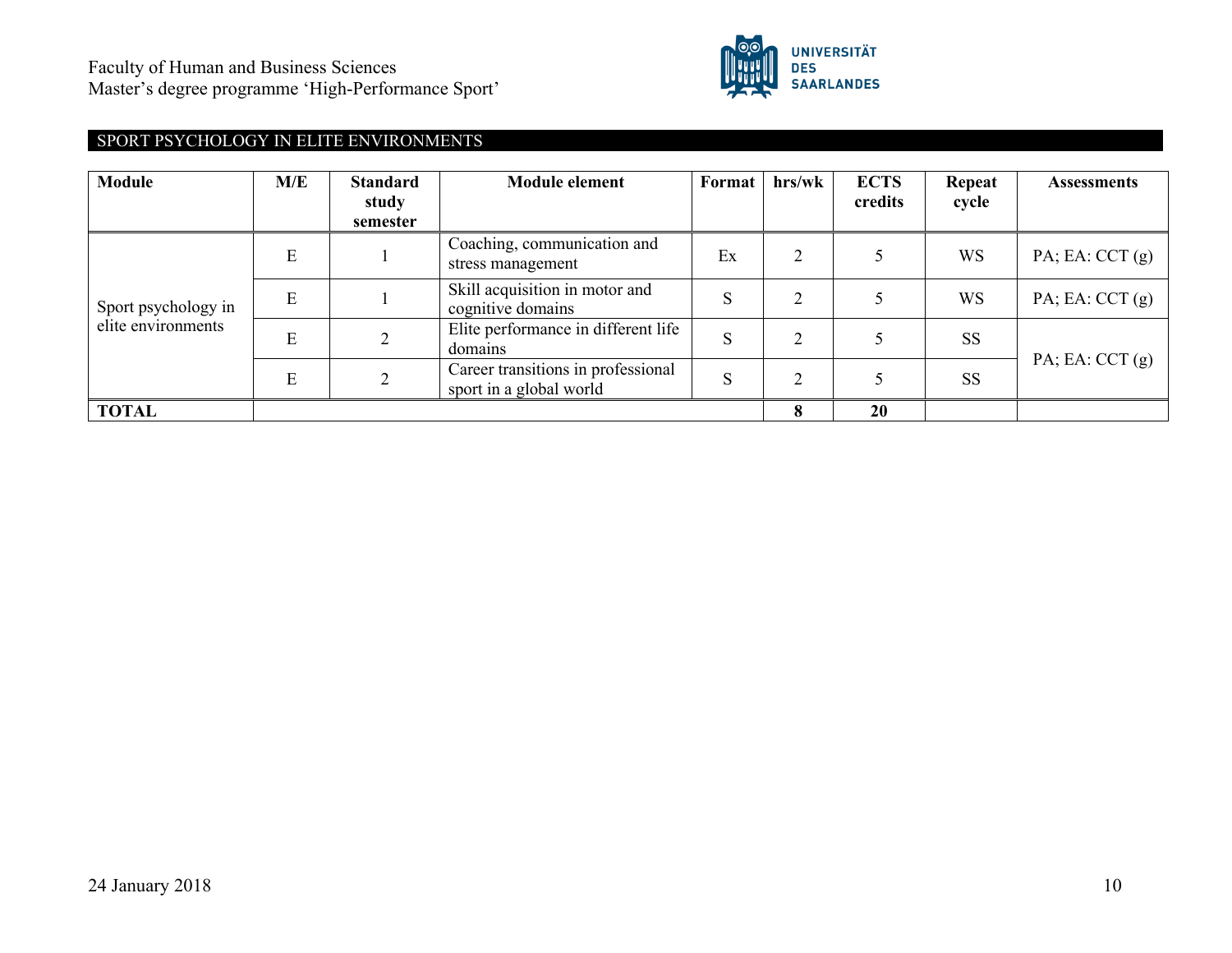Faculty of Human and Business Sciences Master's degree programme 'High-Performance Sport'



Table 3: Student assessment and examination requirements for the supplementary modules and freely selectable modules in the compulsory electives section 'High-Performance Sport'. Students are required to choose supplementary and freely selectable modules worth a total of 40 ECTS credits.

#### MODULE: APPLIED PRACTICE IN COACHING, PLANNING AND MONITORING

| <b>Module</b>       | M/E | <b>Standard</b><br>study<br>semester | <b>Module element</b>                                    | Format | hrs/wk | <b>ECTS</b><br>credits | Repeat<br>cycle | <b>Assessments</b>   |
|---------------------|-----|--------------------------------------|----------------------------------------------------------|--------|--------|------------------------|-----------------|----------------------|
| Applied practice    |     |                                      | Coaching the elite athlete:<br>international experiences |        |        |                        | <b>WS</b>       |                      |
| in high-perf. sport |     |                                      | Placement project in the<br>high-perf. environment       |        |        |                        | WS              | $PA$ ; EA: CCT $(g)$ |
| <b>TOTAL</b>        |     |                                      |                                                          |        |        | 10                     |                 |                      |

#### MODULE: RECOVERY MANAGEMENT

| <b>Module</b>             | M/E | <b>Standard</b><br>study<br>semester | <b>Module element</b>                                   | <b>Format</b> | hrs/wk | <b>ECTS</b><br>credits | Repeat<br>cycle | <b>Assessments</b>   |
|---------------------------|-----|--------------------------------------|---------------------------------------------------------|---------------|--------|------------------------|-----------------|----------------------|
| Recovery<br>management in |     |                                      | Recovery management and<br>monitoring                   | S             |        |                        | <b>WS</b>       | $PA$ ; EA: CCT $(g)$ |
| high-perf. sport          |     |                                      | Recovery strategies in<br>different contexts and sports | S             |        |                        | WS              |                      |
| <b>TOTAL</b>              |     |                                      |                                                         |               |        | 10                     |                 |                      |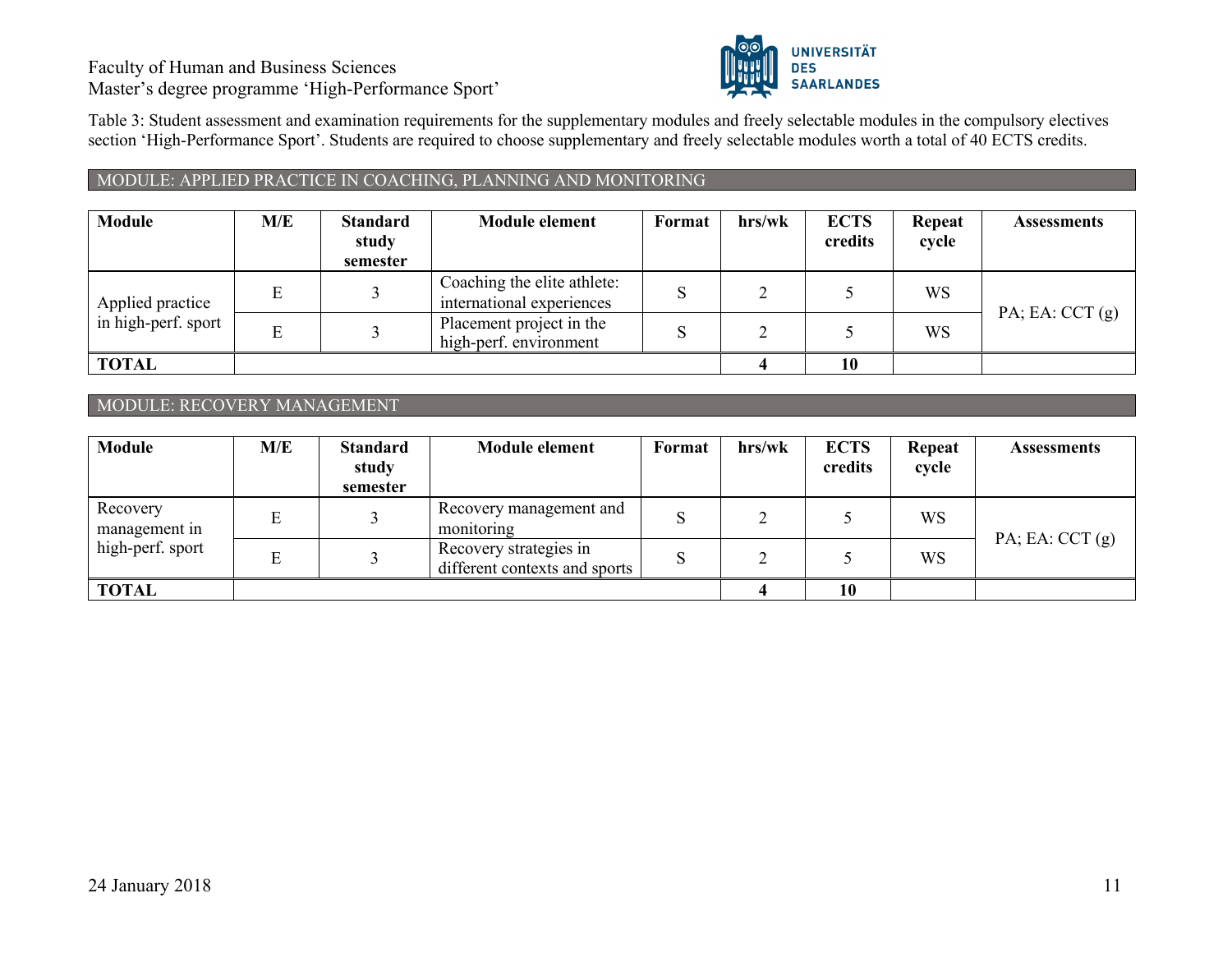

# MODULE: TRAINING THE ENDURANCE ATHLETE

| Module                            | M/E | <b>Standard</b><br>study<br>semester | <b>Module element</b>                                         | Format | hrs/wk | <b>ECTS</b><br>credits | Repeat<br>cycle | <b>Assessments</b>   |
|-----------------------------------|-----|--------------------------------------|---------------------------------------------------------------|--------|--------|------------------------|-----------------|----------------------|
|                                   | Е   |                                      | The science of endurance<br>training and performance          |        |        |                        | WS              | $PA$ ; EA: CCT $(g)$ |
| Training the<br>endurance athlete | E   | 4                                    | Planning and monitoring<br>the athlete's training<br>response |        |        |                        | <b>SS</b>       | $PA$ ; EA: CCT $(g)$ |
| <b>TOTAL</b>                      |     |                                      |                                                               |        |        |                        |                 |                      |

#### MODULE: SPORTS NUTRITION

| Module           | M/E | <b>Standard</b><br>study<br>semester | <b>Module element</b>                                | Format | hrs/wk | <b>ECTS</b><br>credits | Repeat<br>cycle | Assessments          |
|------------------|-----|--------------------------------------|------------------------------------------------------|--------|--------|------------------------|-----------------|----------------------|
| Sports nutrition |     | ↵                                    | International questions in<br>elite sports nutrition |        |        |                        | SS              | $PA$ ; EA: CCT $(g)$ |
| <b>TOTAL</b>     |     |                                      |                                                      |        |        |                        |                 |                      |

# MODULE: SCIENCE AND MEDICINE IN FOOTBALL

| Module                  | M/E | <b>Standard</b><br>study<br>semester | <b>Module element</b>                                     | Format      | hrs/wk | <b>ECTS</b><br>credits | Repeat<br>cycle | Assessments          |
|-------------------------|-----|--------------------------------------|-----------------------------------------------------------|-------------|--------|------------------------|-----------------|----------------------|
| Science and             | E   | 4                                    | Football science around the<br>world                      | $\mathbf C$ |        |                        | <b>SS</b>       |                      |
| medicine in<br>football | E   | 4                                    | Current questions in<br>international football<br>science | C           |        |                        | <b>SS</b>       | $PA$ ; EA: CCT $(g)$ |
| <b>TOTAL</b>            |     |                                      |                                                           |             |        |                        |                 |                      |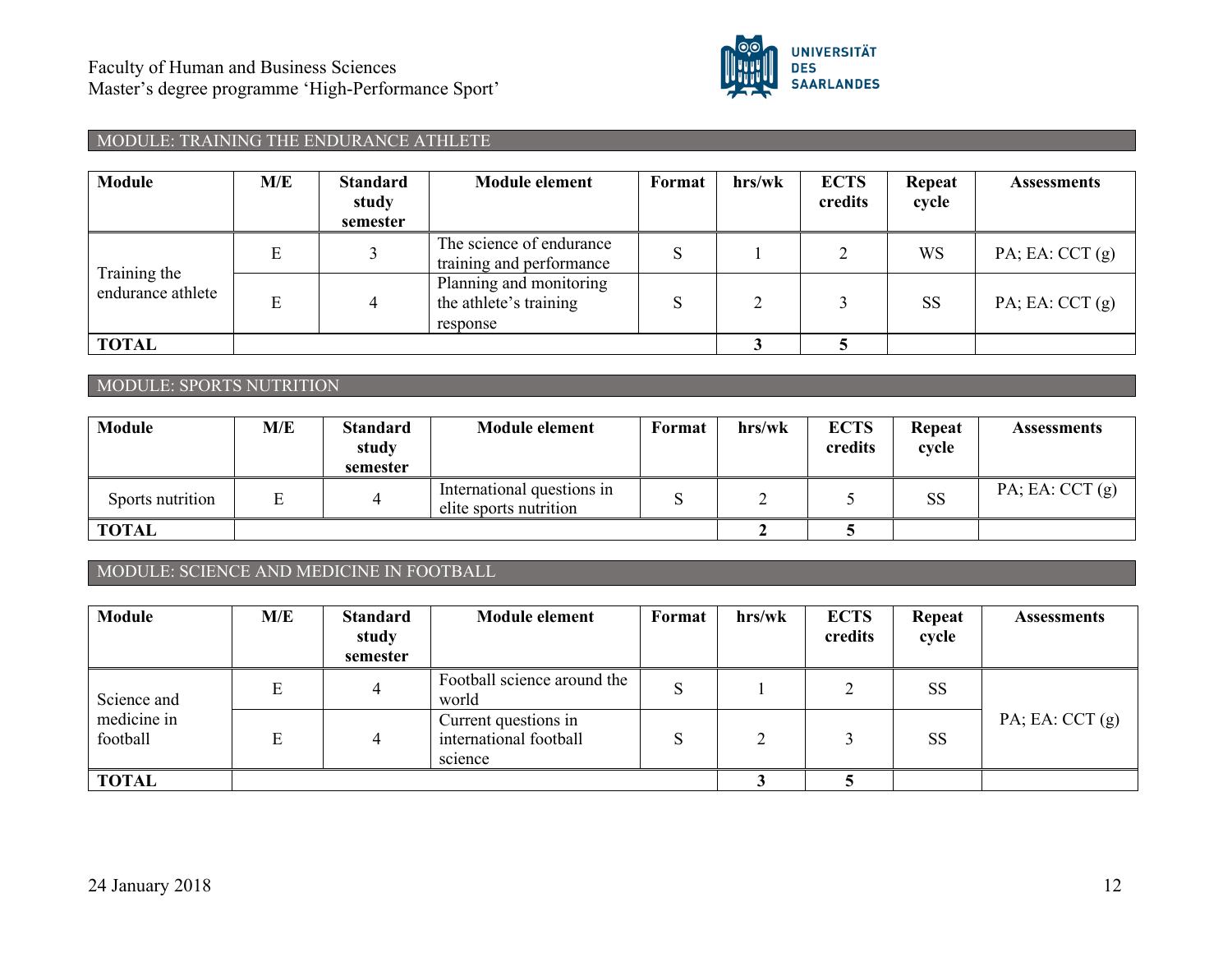

# MODULE: TALENT IDENTIFICATION AND DEVELOPMENT

| <b>Module</b>                               | M/E | <b>Standard</b><br>study<br>semester | <b>Module element</b>                                                   | Format | hrs/wk | <b>ECTS</b><br>credits | Repeat<br>cycle | Assessments          |  |
|---------------------------------------------|-----|--------------------------------------|-------------------------------------------------------------------------|--------|--------|------------------------|-----------------|----------------------|--|
| Talent<br>identification and<br>development | Е   |                                      | Talent identification and<br>development in an<br>international context |        |        |                        | <b>WS</b>       | $PA$ ; EA: CCT $(g)$ |  |
|                                             | E   | 4                                    | Sport structures and<br>regulations - international<br>perspectives     |        |        |                        | <b>SS</b>       |                      |  |
| <b>TOTAL</b>                                |     |                                      |                                                                         |        |        |                        |                 |                      |  |

#### MODULE: PHYSICAL EXERCISE AND MEASUREMENT

| <b>Module</b>                        | M/E | <b>Standard</b><br>study<br>semester | <b>Module element</b>                                 | Format | hrs/wk | <b>ECTS</b><br>credits | <b>Repeat</b><br>cycle | <b>Assessments</b>   |  |
|--------------------------------------|-----|--------------------------------------|-------------------------------------------------------|--------|--------|------------------------|------------------------|----------------------|--|
| Physical exercise<br>and measurement |     |                                      | International performance<br>analysis and diagnostics | S      |        |                        | WS                     | $PA$ ; EA: CCT $(g)$ |  |
|                                      |     | 4                                    | Testing the elite athlete: a<br>global perspective    | S      |        |                        | <b>SS</b>              |                      |  |
| <b>TOTAL</b>                         |     |                                      |                                                       |        |        | 10                     |                        |                      |  |

#### MODULE: DIAGNOSTICS AND TRAINING IN SPORT PSYCHOLOGY

| <b>Module</b>               | M/E | <b>Standard</b><br>study<br>semester | <b>Module element</b>                                                        | Format | hrs/wk | <b>ECTS</b><br>credits | Repeat<br>cycle | <b>Assessments</b>   |  |
|-----------------------------|-----|--------------------------------------|------------------------------------------------------------------------------|--------|--------|------------------------|-----------------|----------------------|--|
|                             |     |                                      | International diagnostics in<br>psychology                                   | د،     |        |                        | WS              |                      |  |
| Diagnostics and<br>training |     | 4                                    | Current challenges in sport<br>psychology during training<br>and competition | ю      |        |                        | <b>SS</b>       | $PA$ ; EA: CCT $(g)$ |  |
| <b>TOTAL</b>                |     |                                      |                                                                              |        |        | 10                     |                 |                      |  |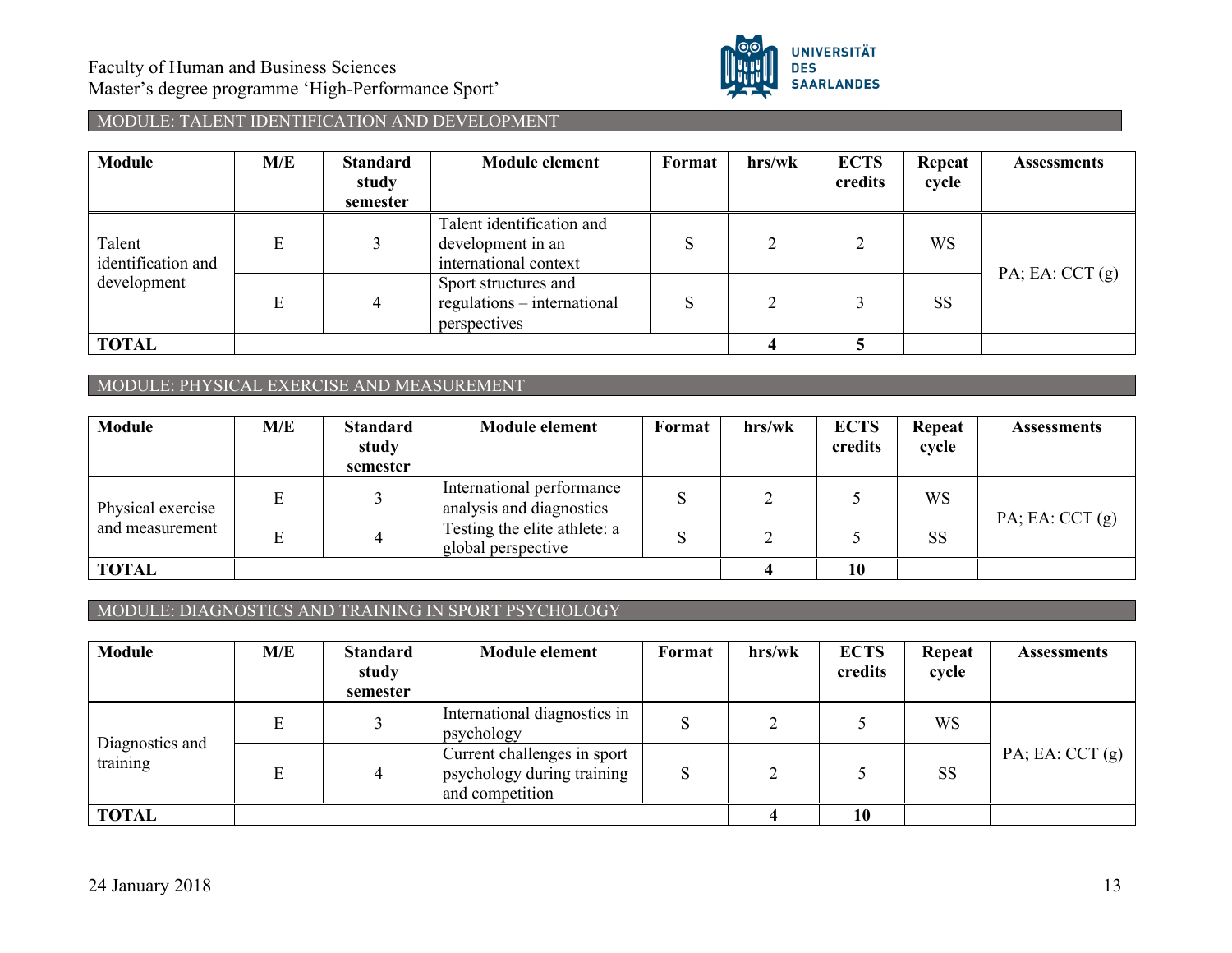

#### MODULE: ELECTIVE MODULE

| <b>Module</b>   | M/E | <b>Standard</b><br>study<br>semester | <b>Module element</b>                                | <b>Format</b> | hrs/wk | <b>ECTS</b><br>credits | Repeat<br>cycle | <b>Assessments</b>  |
|-----------------|-----|--------------------------------------|------------------------------------------------------|---------------|--------|------------------------|-----------------|---------------------|
| Elective Module |     | 4                                    | Current relevant topics in<br>high-performance sport |               |        |                        | <b>SS</b>       | PA; EA: CCT<br>(ng) |
| TOTAL           |     |                                      |                                                      |               |        |                        |                 |                     |

#### Table 4: Work placement / internship / research project (freely selectable modules, ungraded)

# MODULE: WORK PLACEMENT / INTERNSHIP / RESEARCH

| Module                         | M/E | Recommended | <b>Module element</b>                         | $\sim$<br>ype | hrs/wk | CCTC<br>LV IN |
|--------------------------------|-----|-------------|-----------------------------------------------|---------------|--------|---------------|
|                                |     | semester    |                                               |               |        | credits       |
| Work placement<br>' internship |     |             | minimum 4-week internship /<br>work placement | ח/ז           |        | 1 V           |
| <b>TOTAL</b>                   |     |             |                                               |               |        | 10            |

| <b>Module</b>    | M/E | <b>Standard</b><br>study<br>semester | <b>Module element</b>                                 | Format    | hrs/wk                   | <b>ECTS</b><br>credits |
|------------------|-----|--------------------------------------|-------------------------------------------------------|-----------|--------------------------|------------------------|
| Research project |     |                                      | $\cdot$ $\cdot$<br>minimum four-week research project | <b>RP</b> | -                        | ιv                     |
| <b>TOTAL</b>     |     |                                      |                                                       |           | $\overline{\phantom{0}}$ | 10                     |

#### Table 5: Master's thesis module

MODULE: Master's Thesis

| <b>Module</b>   | M/E | Recommended | <b>Module element</b> | Type       | hrs/wk                   | <b>ECTS</b> |
|-----------------|-----|-------------|-----------------------|------------|--------------------------|-------------|
|                 |     | semester    |                       |            |                          | credits     |
| Master's thesis |     |             | Master's thesis       | <b>IVI</b> | $\overline{\phantom{0}}$ | 20          |
| <b>TOTAL</b>    |     |             |                       |            |                          | 20          |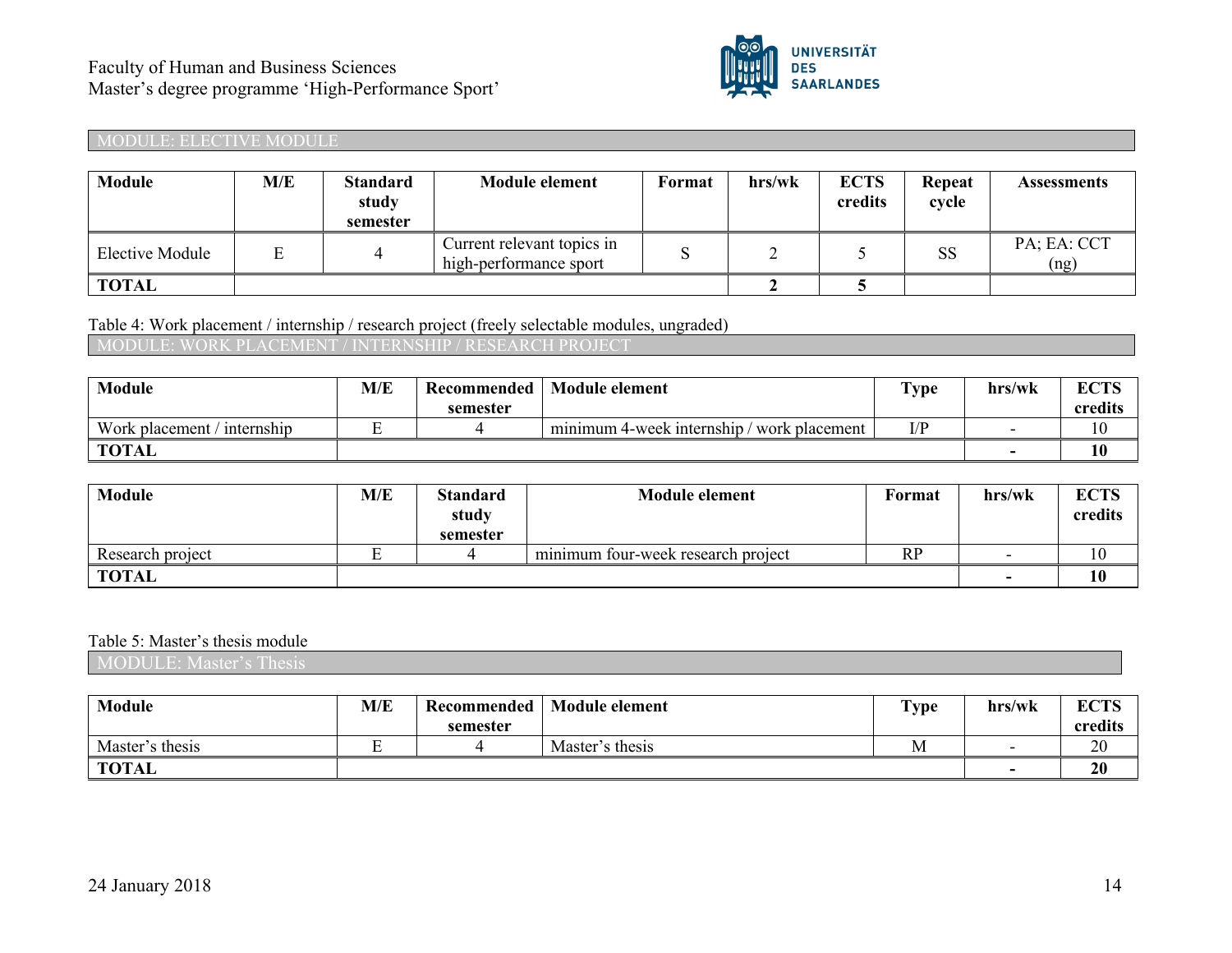

| 1st stage      |                                      |                      |                                      |             |                 |                      |            |                       |       |
|----------------|--------------------------------------|----------------------|--------------------------------------|-------------|-----------------|----------------------|------------|-----------------------|-------|
|                | BA: Research design and analysis     |                      | BA: Organisation, evaluation &       |             |                 | Specialist module I  |            | Specialist module II  |       |
|                |                                      |                      | quality assessment                   |             |                 |                      |            |                       | Total |
|                | <b>Advanced statistics</b>           |                      | Organisational theories and problems |             | SP-Modul 1      | SP-Modul 2           | SP-Modul 1 | SP-Modul 2            |       |
|                | (5 CP)                               |                      | of organisational management         |             | (5 CP)          | (5 CP)               | (5 CP)     | (5 CP)                | 30 CP |
|                |                                      |                      | $(5 \text{ CP})$                     |             |                 |                      |            |                       |       |
| 2 <sup>1</sup> | BA: Research design and analysis     |                      | BA: Organisation, evaluation &       |             |                 | Specialist module I  |            | Specialist module II  |       |
|                |                                      |                      | quality assessment                   |             |                 |                      |            |                       |       |
|                | Applied statistics and research      |                      | Evaluation and quality assessment    |             | SP-Modul 3      | SP-Modul 4           | SP-Modul 3 | SP-Modul 4            | Total |
|                | designs, empirical methods of social |                      | (5 CP)                               |             | (5 CP)          | (5 CP)               | (5 CP)     | (5 CP)                |       |
|                | research                             |                      |                                      |             |                 |                      |            |                       | 30 CP |
|                | (5 CP)                               |                      |                                      |             |                 |                      |            |                       |       |
|                |                                      |                      |                                      | 2nd stage   |                 |                      |            |                       |       |
|                |                                      |                      |                                      |             |                 |                      |            |                       |       |
| 3 <sup>1</sup> | Specialist supplementary module      |                      | Specialist supplementary module      |             |                 | Free elective module |            |                       | Total |
|                | SSM-Modul 1                          | SSM-Modul 2          | SSM-Modul 3                          | SSM-Modul 4 | FE-Modul 1      | FE-Modul 2           |            | Study abroad period** |       |
|                | (5 CP)                               | (5 CP)               | $(5 \text{ CP})$                     | (5 CP)      | (5 CP)          | (5 CP)               |            |                       | 30 CP |
| $\overline{4}$ |                                      | Free elective module |                                      |             | Master's thesis |                      |            |                       | Total |
|                | FE-Modul 3                           |                      | FE-Modul 4                           |             |                 | $(20 \text{ CP})$    |            |                       | 30 CP |
|                | (5 CP)                               |                      | (5 CP)                               |             |                 |                      |            |                       |       |

Table 6: Study plan Master's Degree Programme 'High-Performance Sport'

\*\*Mandatory for students taking the double-degree programme; recommended for other students.

BA = Basic module; SP = Specialist module; SSM = Specialist supplementary module; FE = Free elective module

The study plan is organized to allow a stay abroad in the third or fourth semester. This is compulsory for double-degree students. An earlier stay abroad may be feasible for individual students, further details will be finalised during the preparatory phase. Students who are interested in a stay at another partner university can include student assessments and examinations from abroad in the supplementary and freely selectable parts of the compulsory electives section.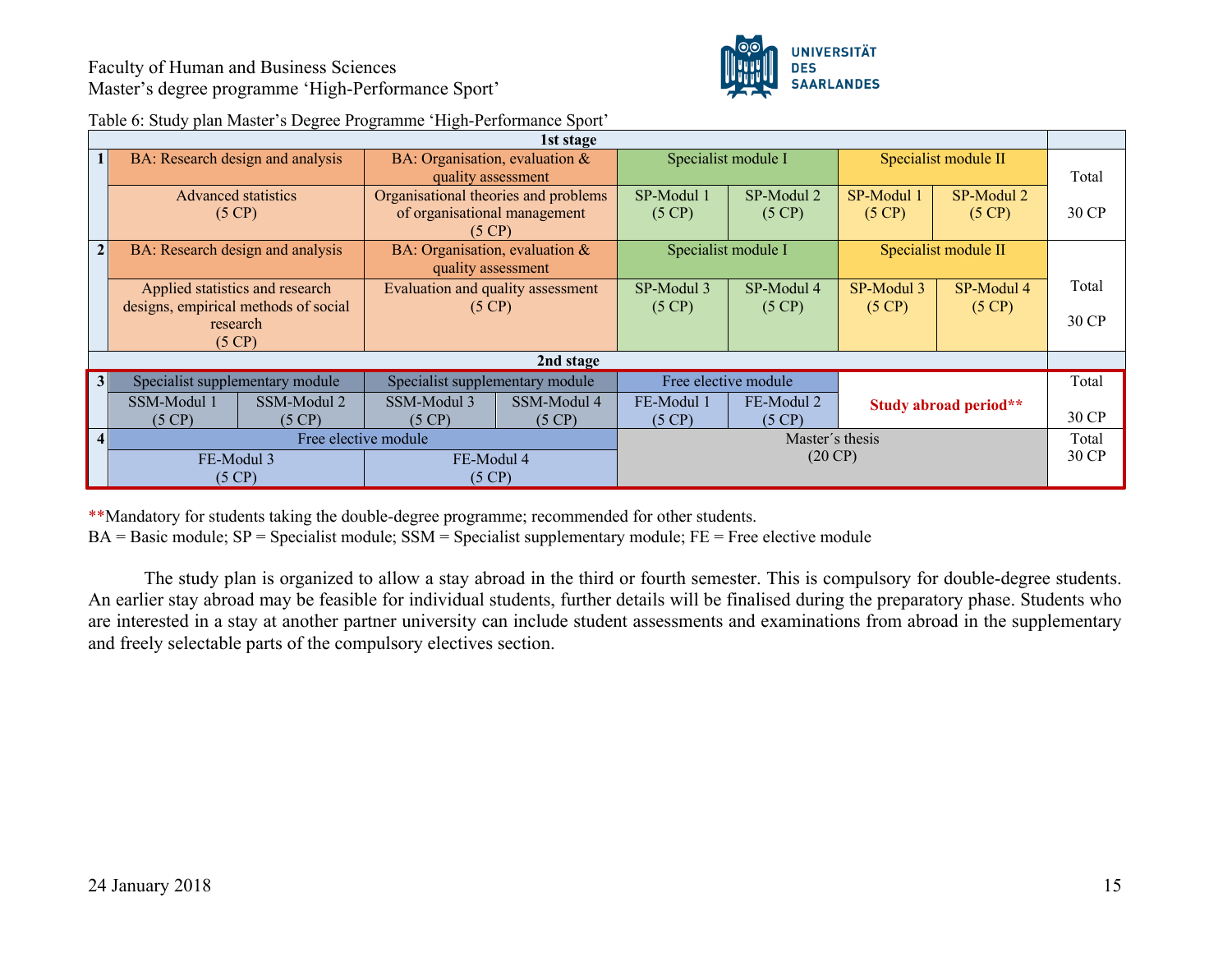# **Curricular orientation**

The programme has been designed to produce graduates with both general and subjectspecific knowledge and skills. The teaching and learning strategies and the forms of academic assessment used in the programme have been derived from the specific types of knowledge and skills that students will acquire. The following sections describe the transferable, subject-specific and career-specific knowledge and skills taught in the Master's 'High-Performance Sport' programme in line with the Qualifications Framework for German Higher Education Qualifications. In specific terms, students should have the following skills and knowledge after completing their studies:

Transferable skills

- Students are able to reflect upon and contextualize questions of practical significance in international high-performance sports in the light of current theoretical ideas in sport science.
- They are able to interact successfully and appropriately in culturally diverse environments.
- They are able to deal with intercultural barriers to communication, and have the ability to identify such areas of conflict and resolve such issues constructively by applying the appropriate communicative strategies.
- They can analyse their own reactions to foreign behaviour and recognize and understand their own cultural characteristics.

Subject-specific skills

- Students have a good command of the internationally established methods used in professional and elite sport science and in neighbouring and parent disciplines.
- They can plan, realize, implement and adapt training programmes in high-performance sports.
- They can assess performance and development as well as training success through suitable internationally recognized diagnostic procedures.
- They are familiar with problems typical of high-performance sports in the fields of medicine, sport science and psychology.
- They have mastered communication techniques and stress and conflict management in intercultural settings and with different participants.

## Career-related skills

- Students have a thorough understanding of anatomy and physiology as well as of the morphological and structural adaptations within the framework of the main forms of motor activity with particular reference to the requirements of international competitive and elite sport.
- They possess a thorough understanding of internationally recognized measures and strategies for injury prevention and can apply them appropriately to the target group.
- They have team building and leadership skills suited to managing professional athletes in a competitive setting, especially from an international perspective.
- They have practical knowledge in areas related to high-performance sport such as nutrition/substitution and dietetics.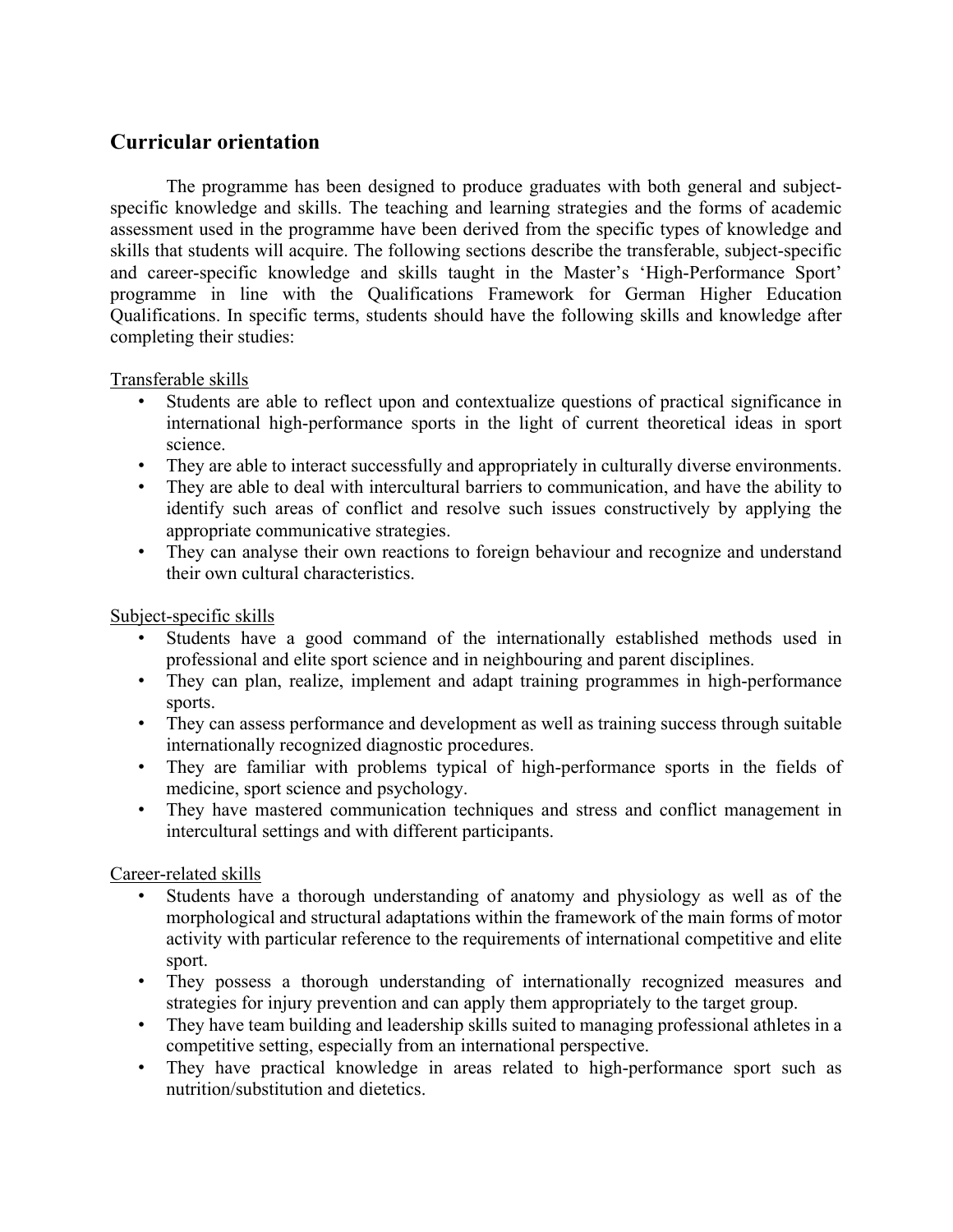Faculty of Human and Business Sciences

Master's degree programme 'High-Performance Sport'



- They are acquainted with national and international talent identification and talent development systems, and understand talent-related issues and ethical and moral aspects of competitive sport in a global context.
- Students can plan, implement and evaluate internationally recognized sport psychological, biomechanical as well as physiological diagnostic and intervention processes for specific sports.
- They can identify, analyse and discuss psychological and social determinants as well as cultural and social conditions of high-performance sport, taking into account global perspectives.
- They are familiar with the problems of combating doping and are capable of developing strategies and taking action in international high-performance sports practice.
- Through practical experience in dealing with competitive athletes from different cultures, they are well acquainted with the practical problems of everyday training and competition, especially taking into account global perspectives and cultural differences (training management, career-sport balance, law of diminishing returns in training, etc.).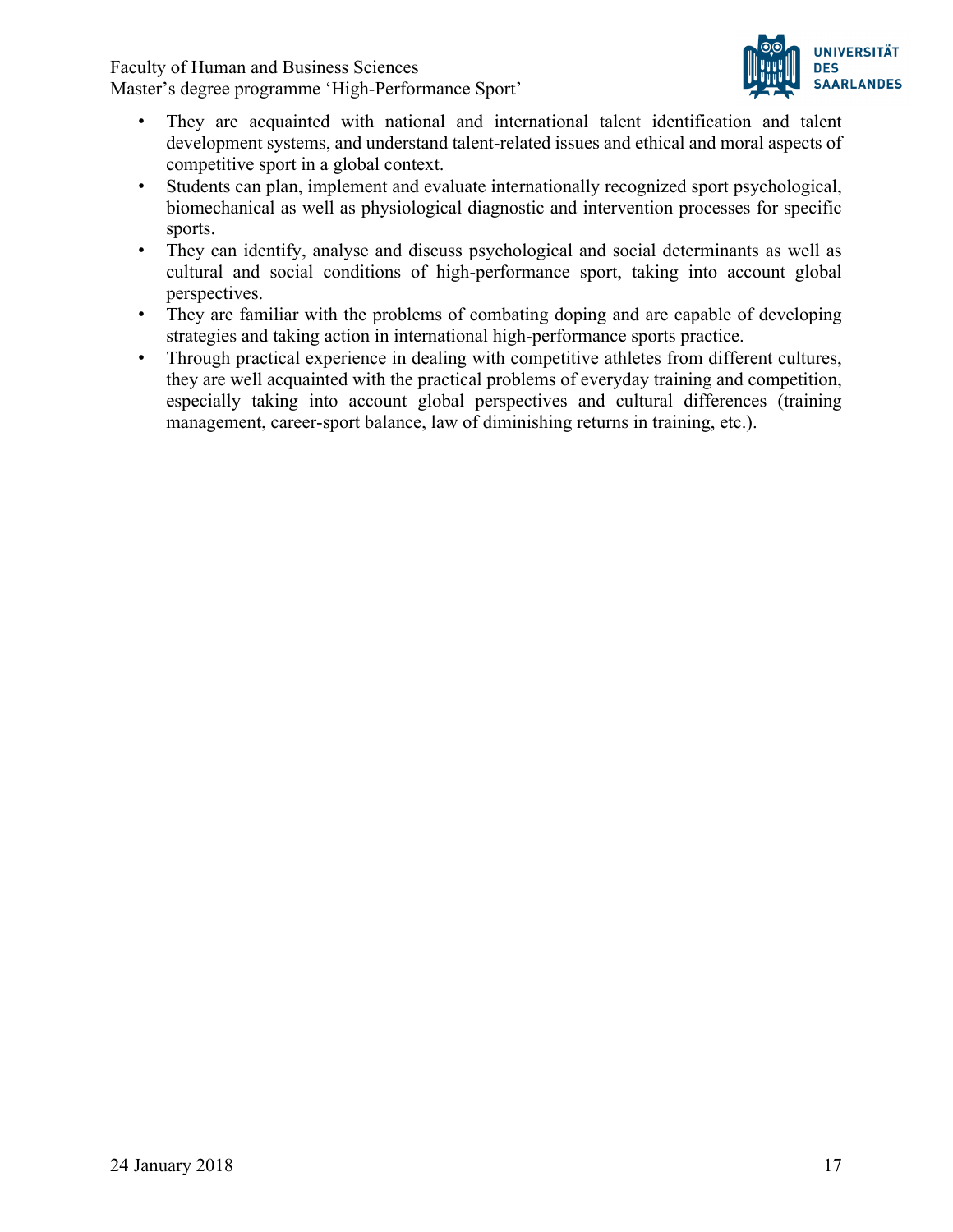

# **Description of modules**

# **Modules in the mandatory section 'Generic Aspects: Methodology and Basic Theories'**

## **Module: Research design and analysis**

| Research design and analysis                          | Abbr.:<br>Research                                          |                          |                                |             |                           |
|-------------------------------------------------------|-------------------------------------------------------------|--------------------------|--------------------------------|-------------|---------------------------|
| <b>Recommended</b><br>study<br>semester(s)<br>$1 - 2$ | <b>Normally</b><br>completed no<br>later than<br>semester 2 | <b>Offered</b><br>yearly | <b>Duration</b><br>2 semesters | hrs/wk<br>4 | <b>ECTS</b> credits<br>10 |

| <b>Module coordinator</b>    | Univ.-Prof. Dr. Eike Emrich                                      |
|------------------------------|------------------------------------------------------------------|
| <b>Teaching staff</b>        | Four members of departmental teaching staff and short-term       |
|                              | contract lecturers                                               |
| <b>Type of module</b>        | Compulsory module in the Master's degree programme 'High-        |
|                              | Performance Sport'                                               |
| <b>Teaching and learning</b> | S. Applied statistics and research designs, empirical methods of |
| formats / Hours per week     | social research; 2 hrs/wk, 5 credits                             |
|                              | Ex. Advanced statistics; 2 hrs/wk, 5 credits                     |
| <b>Prerequisites</b>         | None                                                             |
| <b>Student</b>               | End-of-module exam: Knowledge test (graded)                      |
| assessments/examinations     |                                                                  |
| <b>Student workload</b>      | Total: 300 hours                                                 |
|                              | Contact teaching time:                                           |
|                              | Exercise class: 60 hours                                         |
|                              |                                                                  |
|                              | Preparatory and follow-up activities / Exercises / Assignments:  |
|                              | Exercise class: 240 hours                                        |
|                              |                                                                  |
| Marking/grading information  |                                                                  |

#### **Learning outcomes/skills:**

After completing this module, students will:

- have a fuller understanding of experimental design, sampling problems, designing research projects and different types of scientific investigation (e.g. laboratory vs. field studies, panel designs, single-case designs, secondary analyses)
- have an appreciation of important epistemological issues
- understand the effects of confounding and moderating variables in different kinds of qualitative and quantitative survey and measurement methods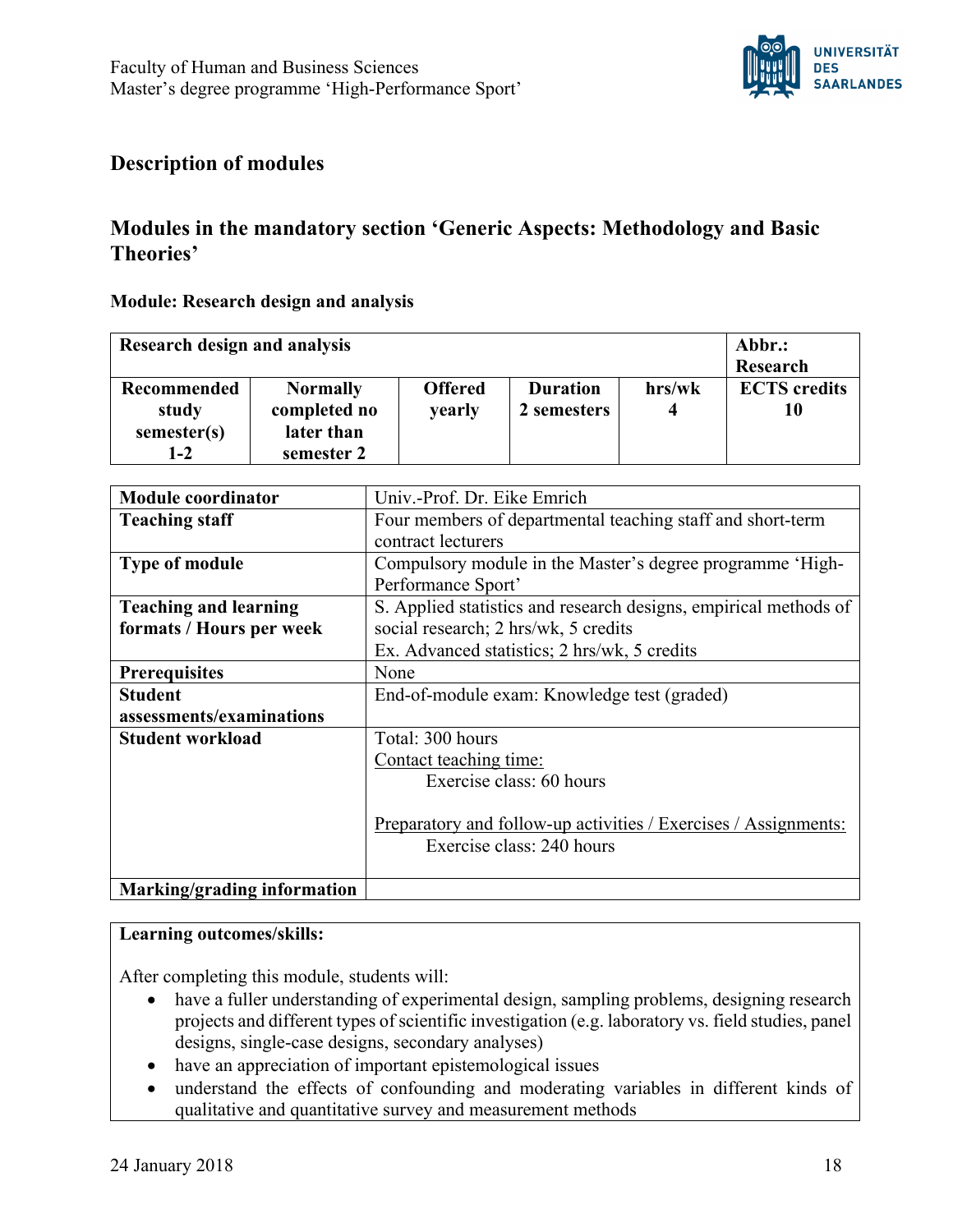

have acquired a systematic overview of the subject matter, methods and principles as well as the problems and areas of application of exploratory data analysis, multiple correlation tests, comparison testing and mutation analysis.

After completing this module, students are able to:

- describe, apply and critically assess qualitative and quantitative survey and measurement methods
- plan, implement and evaluate single-factor, two-factor and multi-factor designs and their statistical analyses (ANOVA)

#### **Module content:**

- Philosophy of science and the scientific method
- Design of experiments (DOE)
- Advanced statistics (e.g. multivariate analysis)
- Working with statistical software packages such as Stata, Statistica, R or SPSS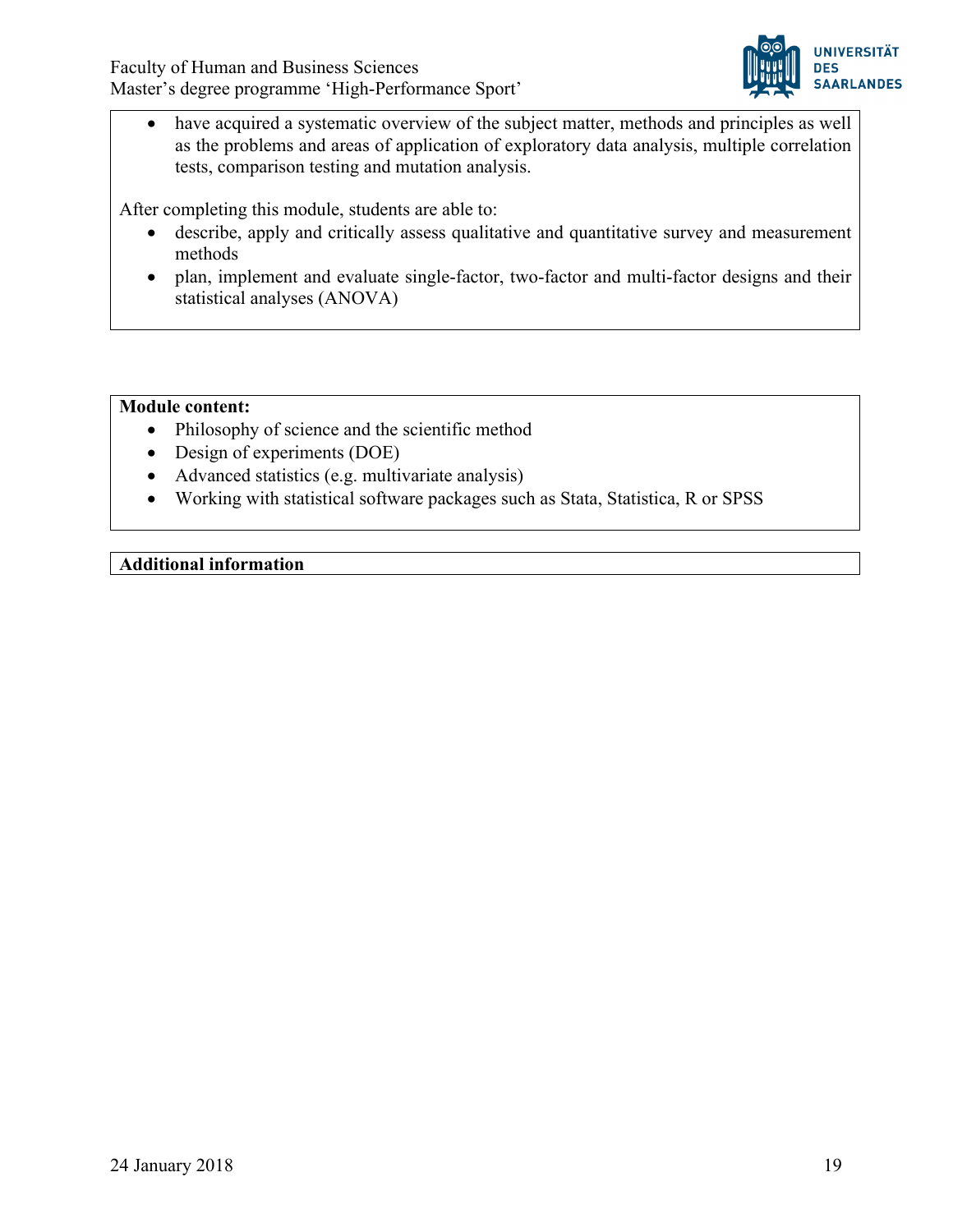

#### **Module: Organization, evaluation and quality assessment**

| Organization, evaluation and quality assessment | Abbr.: Eva      |                |                 |        |                     |
|-------------------------------------------------|-----------------|----------------|-----------------|--------|---------------------|
| <b>Recommended</b>                              | <b>Normally</b> | <b>Offered</b> | <b>Duration</b> | hrs/wk | <b>ECTS</b> credits |
| study                                           | completed no    | <b>vearly</b>  | l semesters     |        | 10                  |
| semester(s)                                     | later than      |                |                 |        |                     |
|                                                 | semester 1      |                |                 |        |                     |

| <b>Module coordinator</b>            | Univ.-Prof. Dr. Eike Emrich                                |
|--------------------------------------|------------------------------------------------------------|
|                                      |                                                            |
| <b>Teaching staff</b>                | Four members of departmental teaching staff and short-term |
|                                      | contract lecturers                                         |
| <b>Type of module</b>                | Compulsory module in the Master's degree programme         |
|                                      | 'High-Performance Sport'                                   |
| <b>Teaching and learning formats</b> | S. Evaluation and quality assessment; 2 hrs/wk, 5 credits  |
| / Hours per week                     | Ex. Organizational theories and problems of organizational |
|                                      | management; 2 hrs/wk, 5 credits                            |
| <b>Prerequisites</b>                 | None                                                       |
| <b>Student</b>                       | End-of-module exam: Knowledge test (graded)                |
| assessments/examinations             |                                                            |
| <b>Student workload</b>              | Total: 300 hours                                           |
|                                      | Contact teaching time:                                     |
|                                      | Exercise class: 60 hours                                   |
|                                      |                                                            |
|                                      | Preparatory and follow-up activities / Exercises /         |
|                                      | Assignments:                                               |
|                                      | Exercise class: 240 hours                                  |
|                                      |                                                            |
| Marking/grading information          |                                                            |

#### **Learning outcomes/skills:**

After completing this module, students will:

- have a fuller understanding of how quality can be determined and assessed and of the associated measurement and implementation problems
- have an appreciation of the functions, objectives and content of evaluation and measures relating to implicitly and explicitly normative premises
- have acquired a systematic overview of the subject matter, methods and principles as well as the problems and areas of application of quality measurements and quality assessments in a range of social settings
- have an understanding of the institutional and organizational environments in which evaluations are performed and their intended and unintended effects.

After completing this module, students are able to:

• describe, apply and critically assess internal and external summative and formative means of evaluation as well as self-evaluation and external evaluation criteria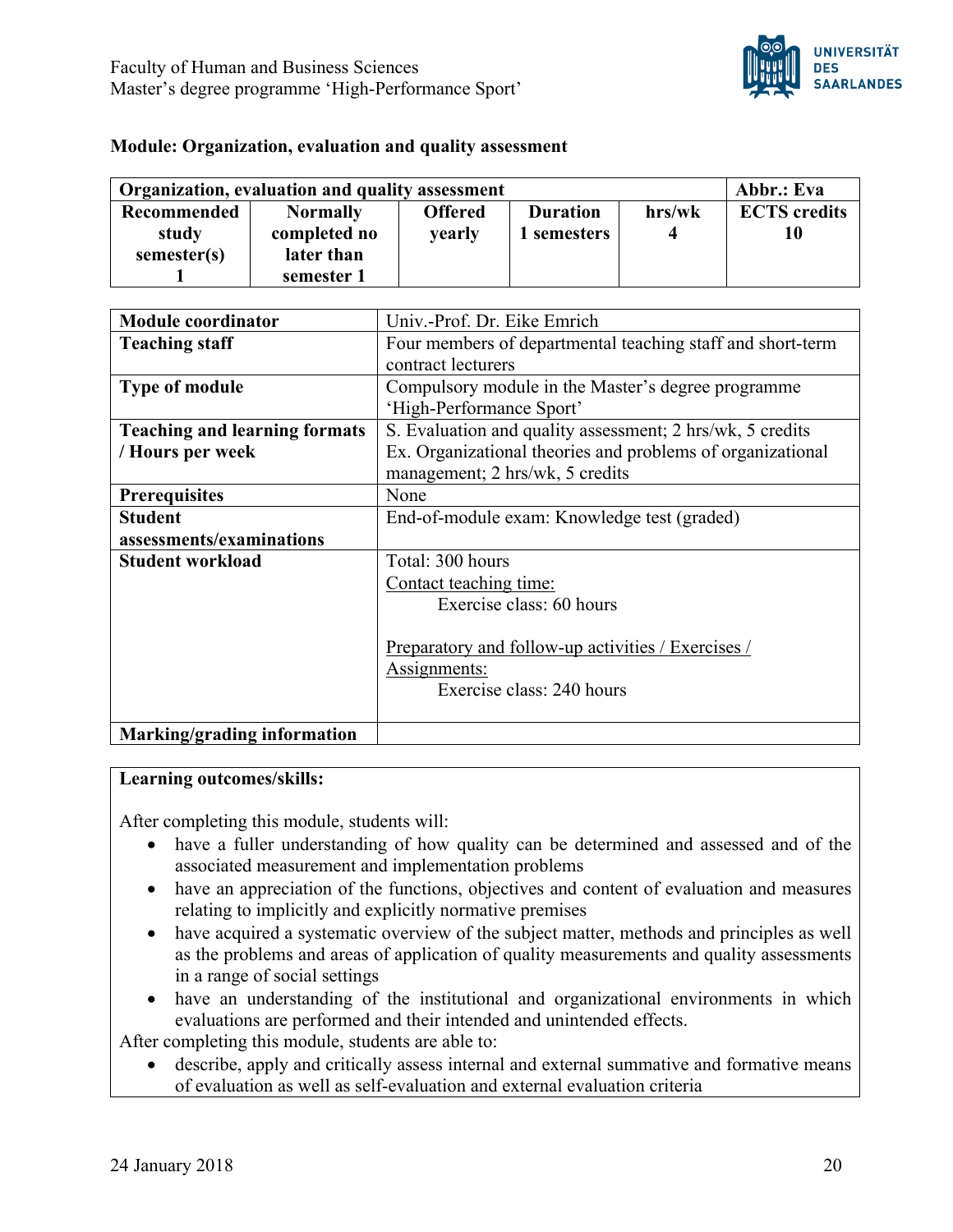

• appraise the contexts and conditions under which evaluations are performed and their intended and unintended effects, assess qualitative and quantitative indicators, and independently plan, implement and assess small-scale evaluation concepts.

#### **Module content:**

• Students will acquire the theoretical instruments needed to independently conduct quality determinations and quality assessments. Furthermore, students should be able to apply evaluation criteria in a critical and judicious manner.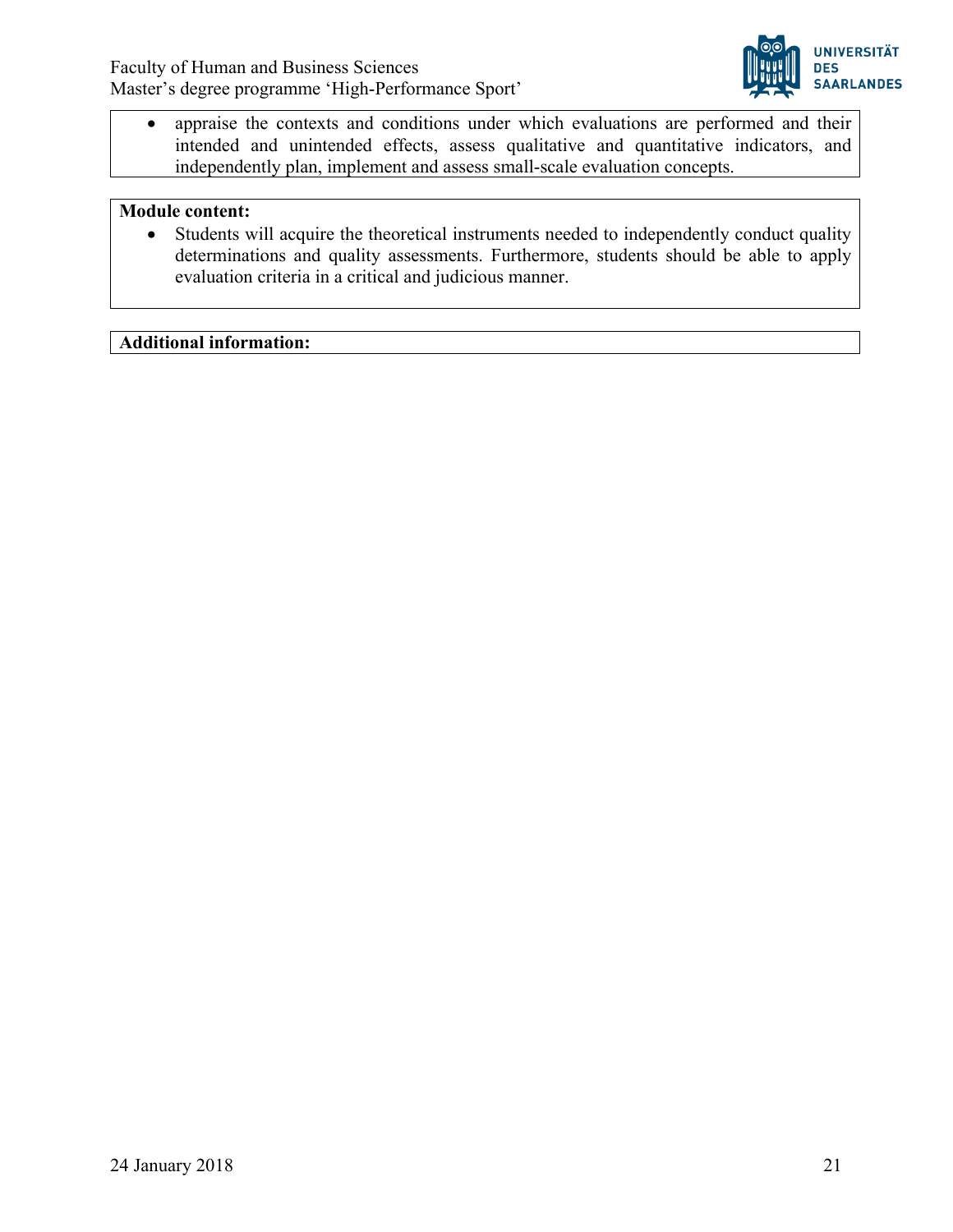

# **Modules in the compulsory electives section 'High-Performance Sport'**

#### **Specialist modules**

#### **Module: Medicine and exercise physiology in high-performance sport**

| Medicine and exercise physiology in high-performance sport |                 |                |                 | Abbr.: Med |                     |
|------------------------------------------------------------|-----------------|----------------|-----------------|------------|---------------------|
| <b>Recommended</b>                                         | <b>Normally</b> | <b>Offered</b> | <b>Duration</b> | hrs/wk     | <b>ECTS</b> credits |
| study                                                      | completed no    | yearly         | 2 semesters     |            | 20                  |
| semester(s)                                                | later than      |                |                 |            |                     |
| $1 - 2$                                                    | semester 2      |                |                 |            |                     |

| <b>Module coordinator</b>    | Univ.-Prof. Dr. Tim Meyer                                              |  |  |
|------------------------------|------------------------------------------------------------------------|--|--|
| <b>Teaching staff</b>        | Four members of departmental teaching staff and short-term             |  |  |
|                              | contract lecturers                                                     |  |  |
| Type of module               | Specialist module in the Master's degree programme 'High-              |  |  |
|                              | Performance Sport'                                                     |  |  |
| <b>Teaching and learning</b> | S. Athletes' musculoskeletal assessment; 2 hrs/wk, 5 credits           |  |  |
| formats / Hours per week     | S. Advanced exercise physiology and sport medical care;                |  |  |
|                              | 2 hrs/wk, 5 credits                                                    |  |  |
|                              | S. Injury mechanisms, screening and prevention in high-perf.           |  |  |
|                              | sport; 2 hrs/wk, 5 credits                                             |  |  |
|                              | S. Mechanisms of training adaptation; 2 hrs/wk, 5 credits              |  |  |
| <b>Prerequisites</b>         | None                                                                   |  |  |
| <b>Student</b>               | Module element assessments: Cognitive competence tests                 |  |  |
| assessments/examinations     | (graded)                                                               |  |  |
|                              | Preliminary assessments                                                |  |  |
| <b>Student workload</b>      | Total: 600 hours                                                       |  |  |
|                              | Contact teaching time:                                                 |  |  |
|                              | Seminars: 120 hours                                                    |  |  |
|                              |                                                                        |  |  |
|                              | <u>Preparatory and follow-up activities / Exercises / Assignments:</u> |  |  |
|                              | Seminars: 480 hours                                                    |  |  |
|                              |                                                                        |  |  |
| Marking/grading information  | The grade awarded for the module is determined from the                |  |  |
|                              | results of the module element assessments.                             |  |  |

# **Learning outcomes/skills:**

After completing this module, students will:

• have an understanding of the typical acute injuries and overuse injuries in sport, including their causes, the risk factors involved and how they can be prevented based on the available scientific evidence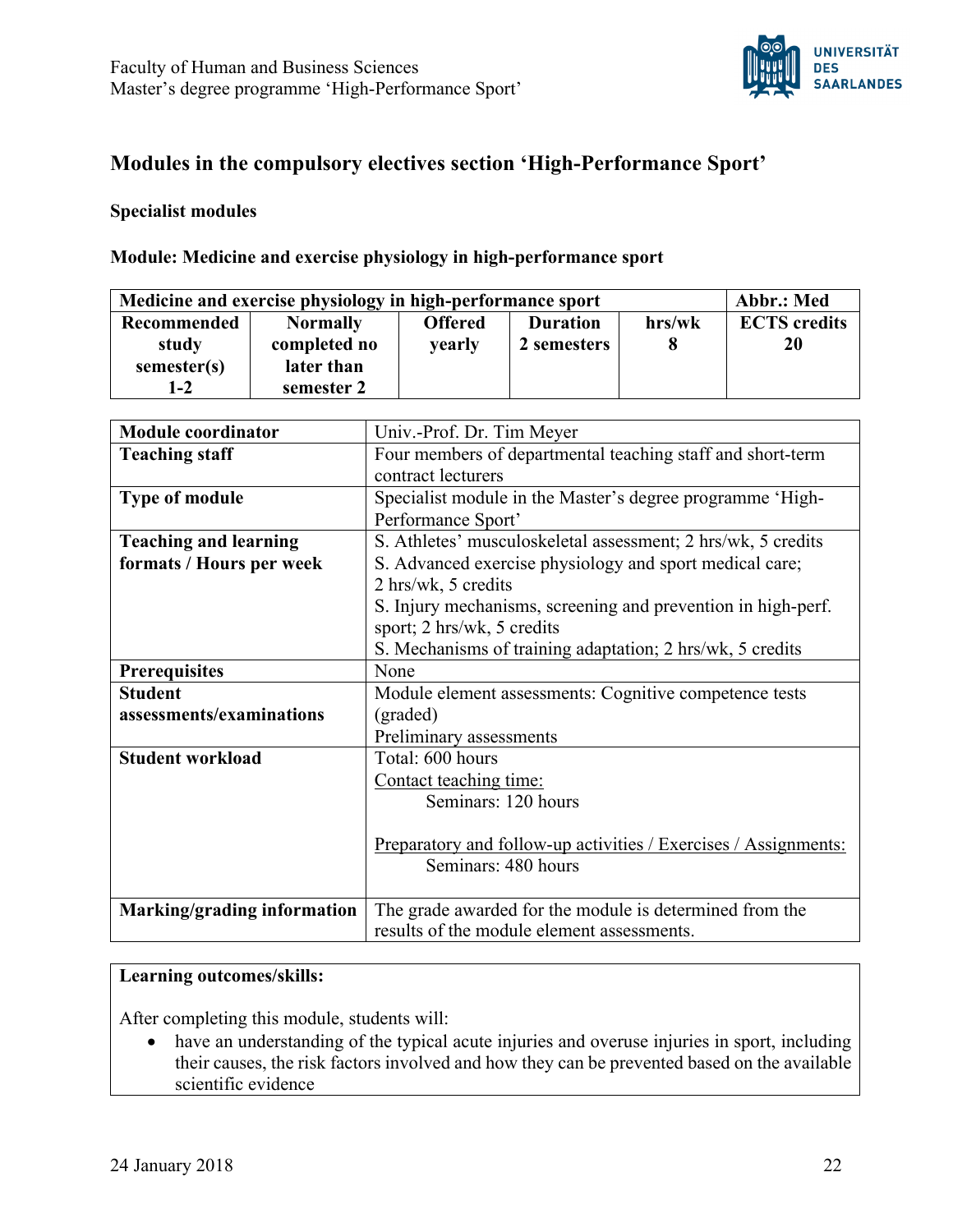

- be acquainted with the typical injury screening procedures used in sports, e.g. functional movement screenings (jump performance, power tests, mobility/agility analyses) based on the available scientific evidence
- understand the general principles underlying sport injury prevention, injury rehabilitation and post-injury 'return-to-play' programmes based on the available scientific evidence
- be acquainted with the physiotherapeutic and physical procedures commonly used in sport and have an appreciation of the supporting scientific evidence
- have a thorough understanding of the physiological processes during the different kinds of mechanical loading in sport and of the underlying molecular/biochemical mechanisms
- be acquainted with the typical medical problems affecting elite athletes and understand the importance of an appropriate evidence-based approach to such problems
- have a fundamental appreciation of the diversity of training adaptation mechanisms in elite and professional sport and understand the biological background
- understand the factors that influence adaptation processes and their mode of action
- appreciate interindividual variability in responses to training stimuli.

After completing this module, students are able to:

- compile a case history of an elite athlete, focusing particularly on the musculoskeletal system
- analyse joints, muscles and body parts both individually and in the context of a specific functional or kinematic chain
- identify typical sports injuries and, working in conjunction with the medical team, know how to treat and manage them, including the compilation and management of prevention, rehabilitation and return-to-play plans
- estimate and explain the health consequences of specific constellations of highperformance sport
- modify training programmes to accommodate changes in physiological and pathological circumstances, e.g. as a result of a sport injury
- describe and record the modifications to a training programme as a multi-factor process
- identify the potential benefits and limits from individually optimizing training efficacy.

## **Module content:**

- Aetiology, symptomatology and therapy of typical sport injuries
- Screening and testing procedures and physiotherapeutic and sport therapy measures for treating sport injuries
- Basic principles of prevention, rehabilitation and return-to-play programmes within a multidisciplinary team
- Special aspects of the activities of elite-sports medical teams
- The limits of adaptation mechanisms in elite athletes and organ pathologies specific to high-performance sport
- Molecular and cellular aspects of the training stimulus
- Biological fundamentals of cellular adaptation mechanisms (particularly, fundamental aspects of signal transduction and protein expression)
- Performance physiology details of the effects of training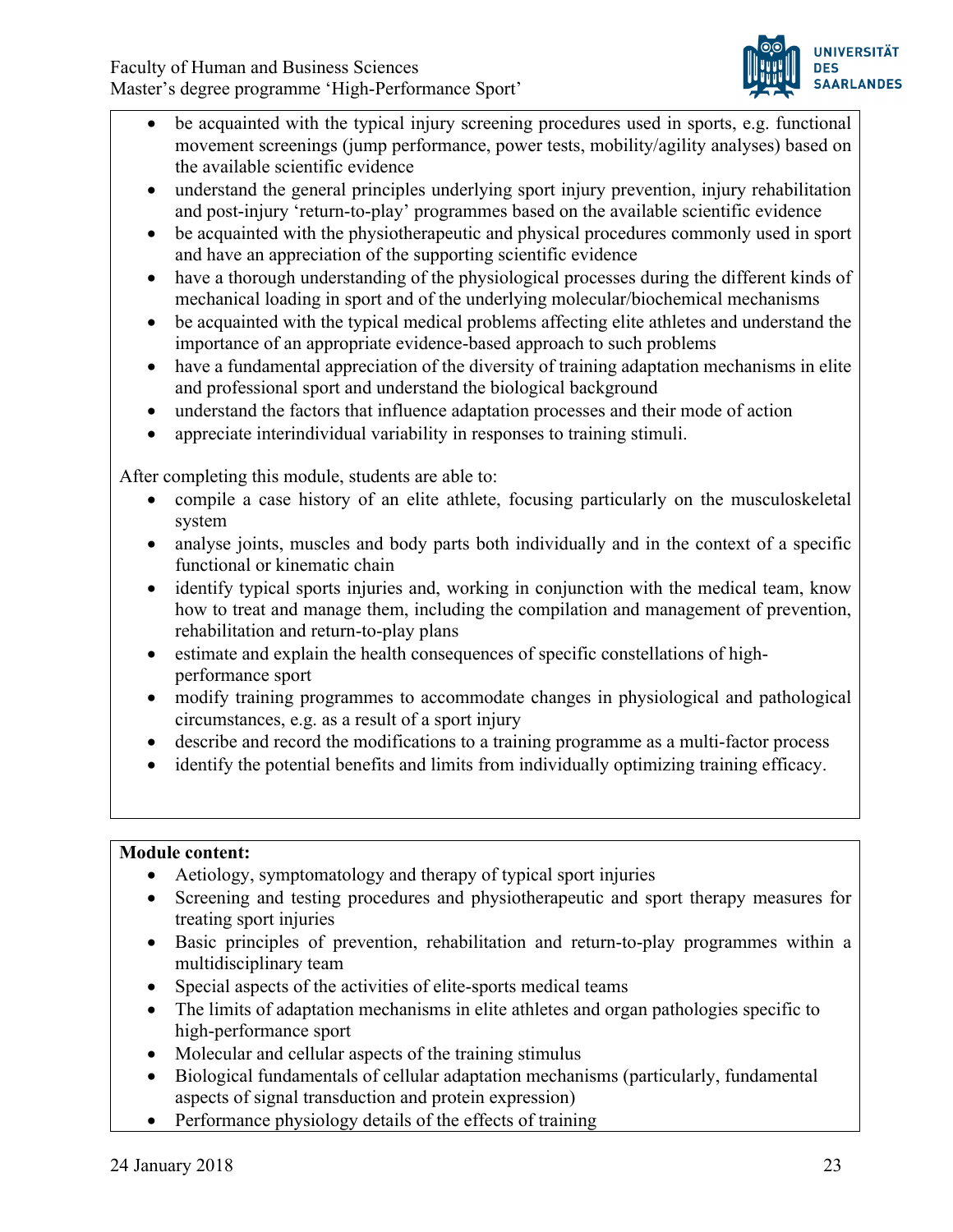

• Non-intrinsic factors and their influence on training-induced adaptation mechanisms

# **Additional information:**

The seminar 'Injury mechanisms, screening and prevention' may only be taken after successful completion of the seminar 'Athletes' musculoskeletal assessment'.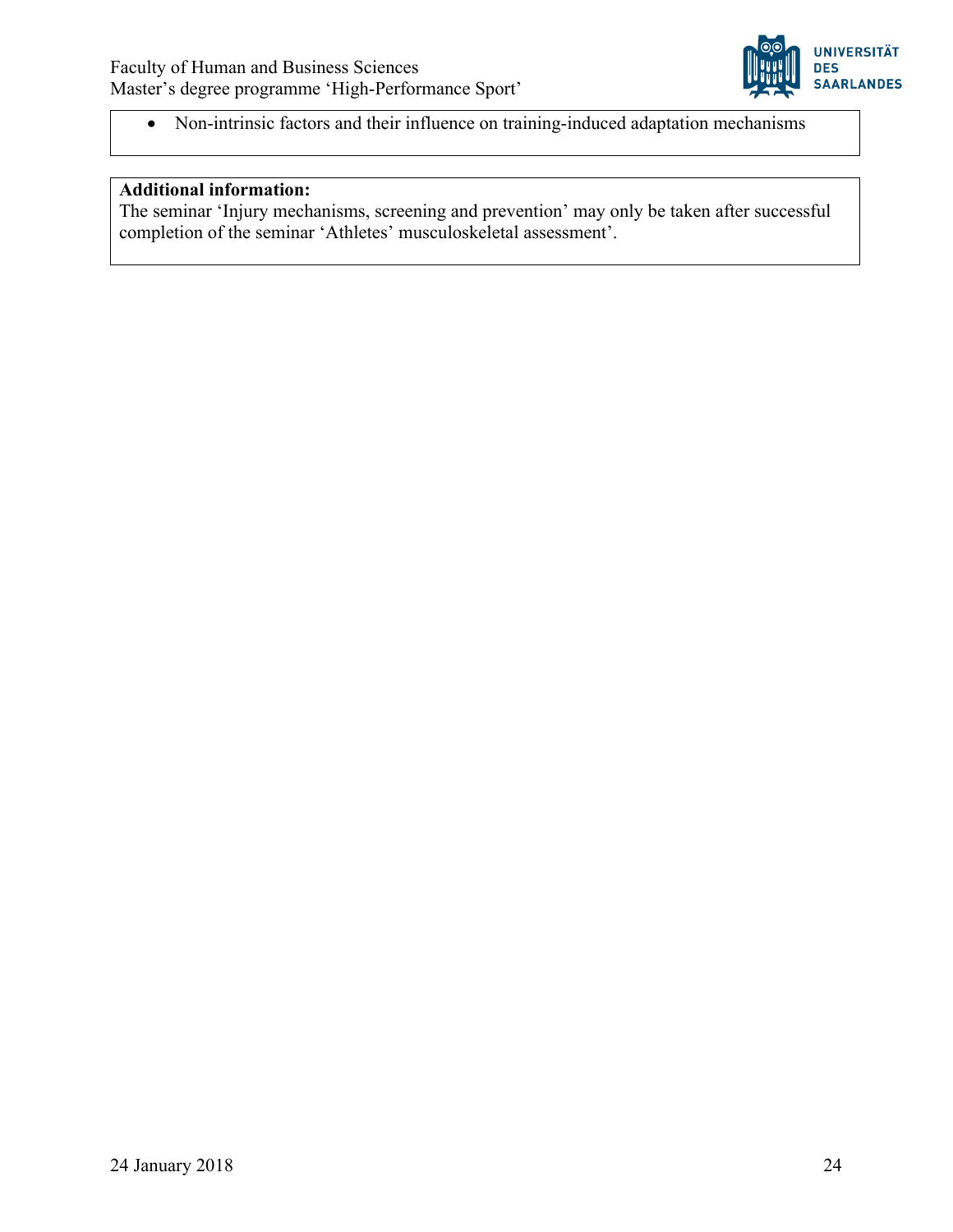

#### **Module: Socio-economics of elite sports**

| Socio-economics of elite sports |                 |                |                 | Abbr.: Eco |                     |
|---------------------------------|-----------------|----------------|-----------------|------------|---------------------|
| Recommended                     | <b>Normally</b> | <b>Offered</b> | <b>Duration</b> | hrs/wk     | <b>ECTS</b> credits |
| study                           | completed no    | <b>vearly</b>  | 2 semesters     |            | 20                  |
| semester(s)                     | later than      |                |                 |            |                     |
| $1 - 2$                         | semester 2      |                |                 |            |                     |

| <b>Module coordinator</b>    | Univ.-Prof. Dr. Eike Emrich                                     |
|------------------------------|-----------------------------------------------------------------|
| <b>Teaching staff</b>        | Four members of departmental teaching staff and short-term      |
|                              | contract lecturers                                              |
| <b>Type of module</b>        | Specialist module in the Master's degree programme 'High-       |
|                              | Performance Sport'                                              |
| <b>Teaching and learning</b> | S. International socio-economics in high-perf. sport; 2 hrs/wk, |
| formats / Hours per week     | 5 credits                                                       |
|                              | S. Doping world-wide: Current situation and reasons; 2 hrs/wk,  |
|                              | 5 credits                                                       |
|                              | S. Doping prevention and education – an international task;     |
|                              | 2 hrs/wk, 5 credits                                             |
|                              | S. Advanced research methods and statistics; 2 hrs/wk,          |
|                              | 5 credits                                                       |
| <b>Prerequisites</b>         | None                                                            |
| <b>Student</b>               | Module element assessments: Cognitive competence tests          |
| assessments/examinations     | (graded)                                                        |
|                              | Preliminary assessments                                         |
| <b>Student workload</b>      | Total: 600 hours                                                |
|                              | Contact teaching time:                                          |
|                              | Seminars: 120 hours                                             |
|                              |                                                                 |
|                              | Preparatory and follow-up activities / Exercises / Assignments: |
|                              | Seminars: 480 hours                                             |
|                              |                                                                 |
| Marking/grading information  | The grade awarded for the module is calculated from the results |
|                              | of the module element assessments.                              |

## **Learning outcomes/skills:**

After completing this module, students will:

- have a basic understanding of the mode of action and especially the unwanted adverse effects of the substances and methods in the Prohibited List and will be acquainted with the principles of anti-doping analytical testing
- be acquainted with the commonly cited causes of the manifestly apparent abuse of prohibited substances and methods
- have a systematic overview of the subject matter, methods and principles as well as the problems and areas of application of anti-doping measures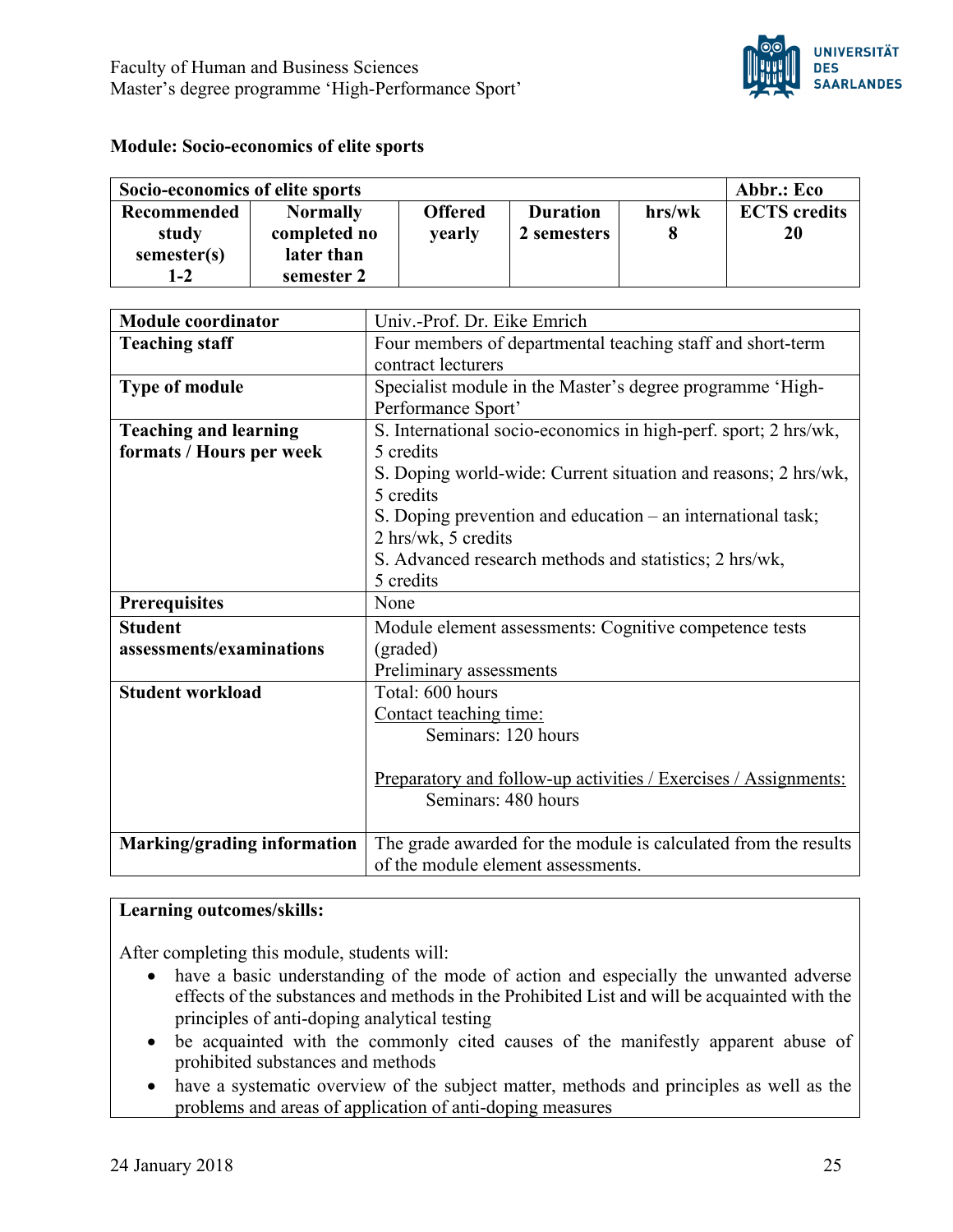

- have a systematic overview of current organizational theory (organizations as rational, natural and open systems)
- understand the principles of recruitment, personnel management and HR administration
- be acquainted with the international regulatory framework governing associations and federations.

After completing this module, students are able to:

- describe the current situation regarding doping in sport, apply the factual knowledge acquired to current cases and critically reflect upon the situations in which doping occurs
- plan, implement and evaluate doping prevention strategies
- formulate complex queries of large datasets or compile comparable data surveys and carry out the subsequent statistical analyses.

## **Module content:**

- Methods of drug testing in sport (blood vs. urine)
- Mechanisms and unwanted adverse effects of substances and methods in the Prohibited List
- Dependencies and networks of relationships of athletes involved in doping
- Interactions between the factors that potentially motivate doping in athletes; Extent of doping in amateur/recreational sports and in professional/elite sports; Evaluating the use of performance-enhancing drugs from the perspective of sports law and from a general legal point of view
- Institutional economics and the new institutionalism in sociology
- Problems of efficiency and effectiveness within organizations and international networks
- Management and evaluation theory
- Advanced methods and analytical techniques and their application using statistical software (e.g. R or SPSS)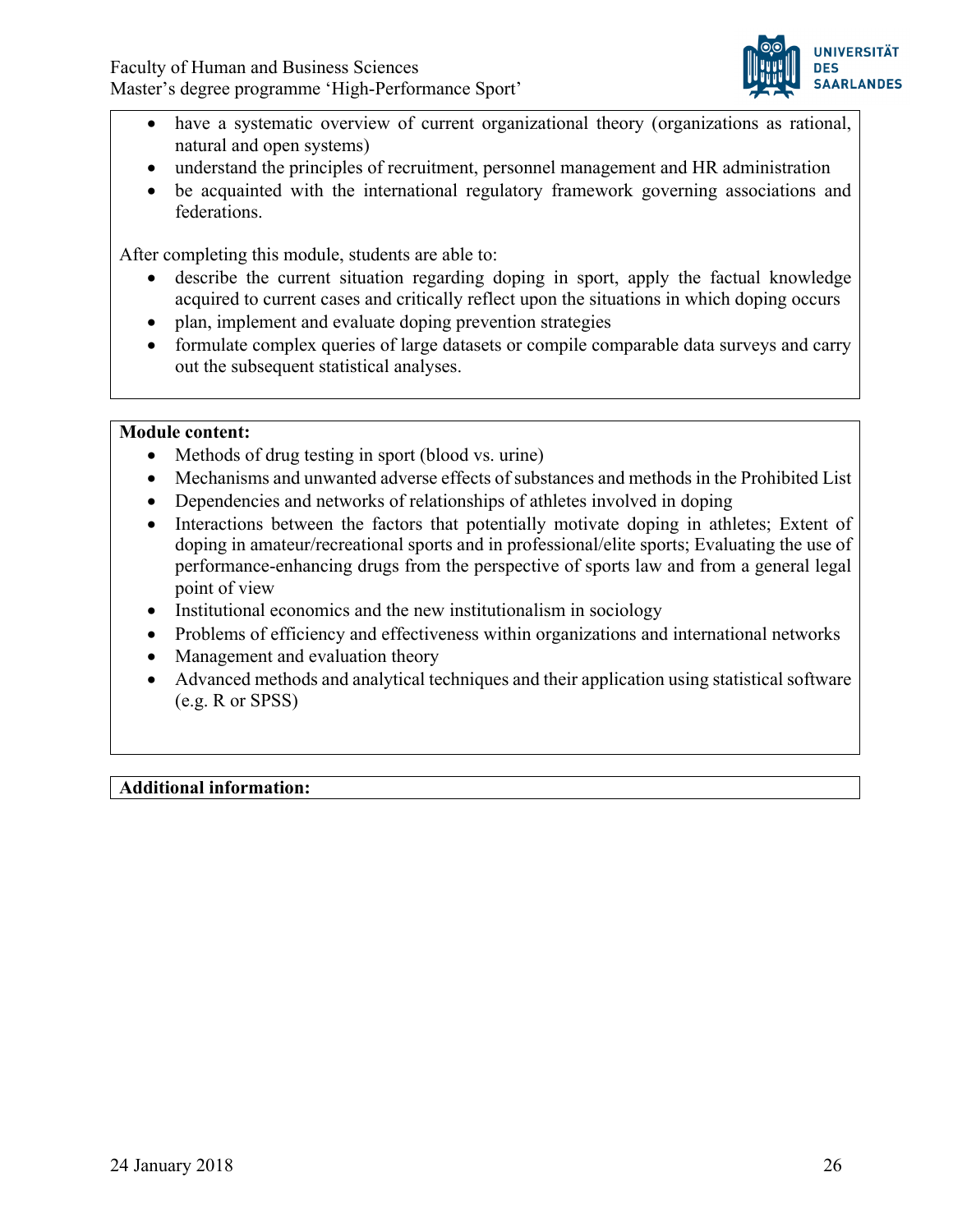

#### **Module: Strength and conditioning in high-performance sport**

| Strength and conditioning in high-performance sport |                 |                |                 | <b>Abbr.: Streng</b> |                     |
|-----------------------------------------------------|-----------------|----------------|-----------------|----------------------|---------------------|
| Recommended                                         | <b>Normally</b> | <b>Offered</b> | <b>Duration</b> | hrs/wk               | <b>ECTS</b> credits |
| study                                               | completed no    | <b>vearly</b>  | 2 semesters     |                      | 20                  |
| semester(s)                                         | later than      |                |                 |                      |                     |
| $1 - 2$                                             | semester 2      |                |                 |                      |                     |

| <b>Module coordinator</b>    | Univ.-Prof. Dr. Stefan Panzer                                   |
|------------------------------|-----------------------------------------------------------------|
| <b>Teaching staff</b>        | Four members of departmental teaching staff and short-term      |
|                              | contract lecturers                                              |
| Type of module               | Specialist module in the Master's degree programme 'High-       |
|                              | Performance Sport'                                              |
| <b>Teaching and learning</b> | S. Biomechanics of strength and conditioning I; 2 hrs/wk,       |
| formats / Hours per week     | 5 credits                                                       |
|                              | S. Biomechanics of strength and conditioning II; 2 hrs/wk,      |
|                              | 5 credits                                                       |
|                              | S. Training programmes in high-perf. sports; 2 hrs/wk,          |
|                              | 5 credits                                                       |
|                              | S. Training and monitoring processes in an international        |
|                              | context; 2 hrs/wk, 5 credits                                    |
| <b>Prerequisites</b>         | None                                                            |
| <b>Student</b>               | Module element assessments: Cognitive competence tests          |
| assessments/examinations     | (graded)                                                        |
|                              | Preliminary assessments                                         |
| <b>Student workload</b>      | Total: 600 hours                                                |
|                              | Contact teaching time:                                          |
|                              |                                                                 |
|                              | Seminars: 120 hours                                             |
|                              |                                                                 |
|                              | Preparatory and follow-up activities / Exercises / Assignments: |
|                              | Seminars: 480 hours                                             |
|                              |                                                                 |
| Marking/grading information  | The grade awarded for the module is calculated from the results |

# **Learning outcomes/skills:**

After completing this module, students will:

- have an understanding of force and movement form a biomechanical perspective
- have a fuller appreciation of the basic principles of training science and deeper insight into special aspects of training science in different types of sport in an international context
- understand the acute and chronic effects that different training methods can have on physiological functions and processes (performance enhancement and fatigue)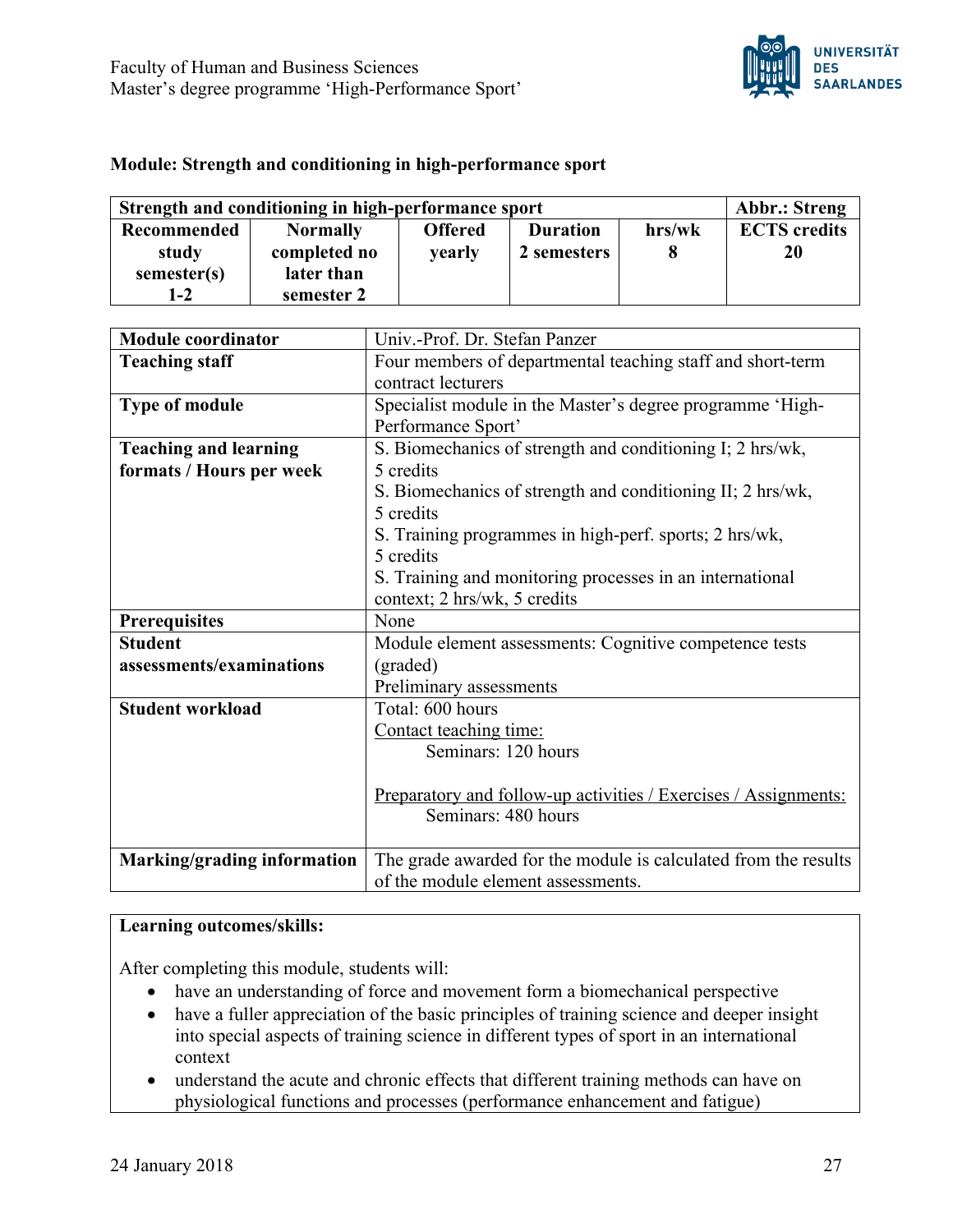

- have acquired a systematic overview of the subject matter, methods and principles as well as the problems and areas of application of the different training methods used in elite sports to improve the conditions required for enhanced physical performance
- have a systematic overview of the methods used in movement and performance diagnostics in different areas of high-performance sports (optimization of technique, equipment-based methods, preventive and rehabilitation aspects).

After completing this module, students are able to:

- describe, measure and evaluate biomechanical parameters (kinematics and dynamics)
- describe, apply and critically assess the different means and methods of training used in different types of sport
- plan, implement and evaluate training programmes with specific performance targets in different seasonal cycles.

#### **Module content:**

- Methods of measurement, analysis and evaluation of biomechanical parameters (kinematics and dynamics)
- Principles of biomechanics
- General and special training science
- Physiological and morphological principles of performance and fatigue
- Training the physiological conditions for enhanced performance
- Principles and theories of training
- Structuring, planning and implementing training programmes
- Procedures for the short-term, medium-term and long-term control of training outcomes
- Assessment of training methods: evaluation and critical reflection
- Methodology and theoretical development of training science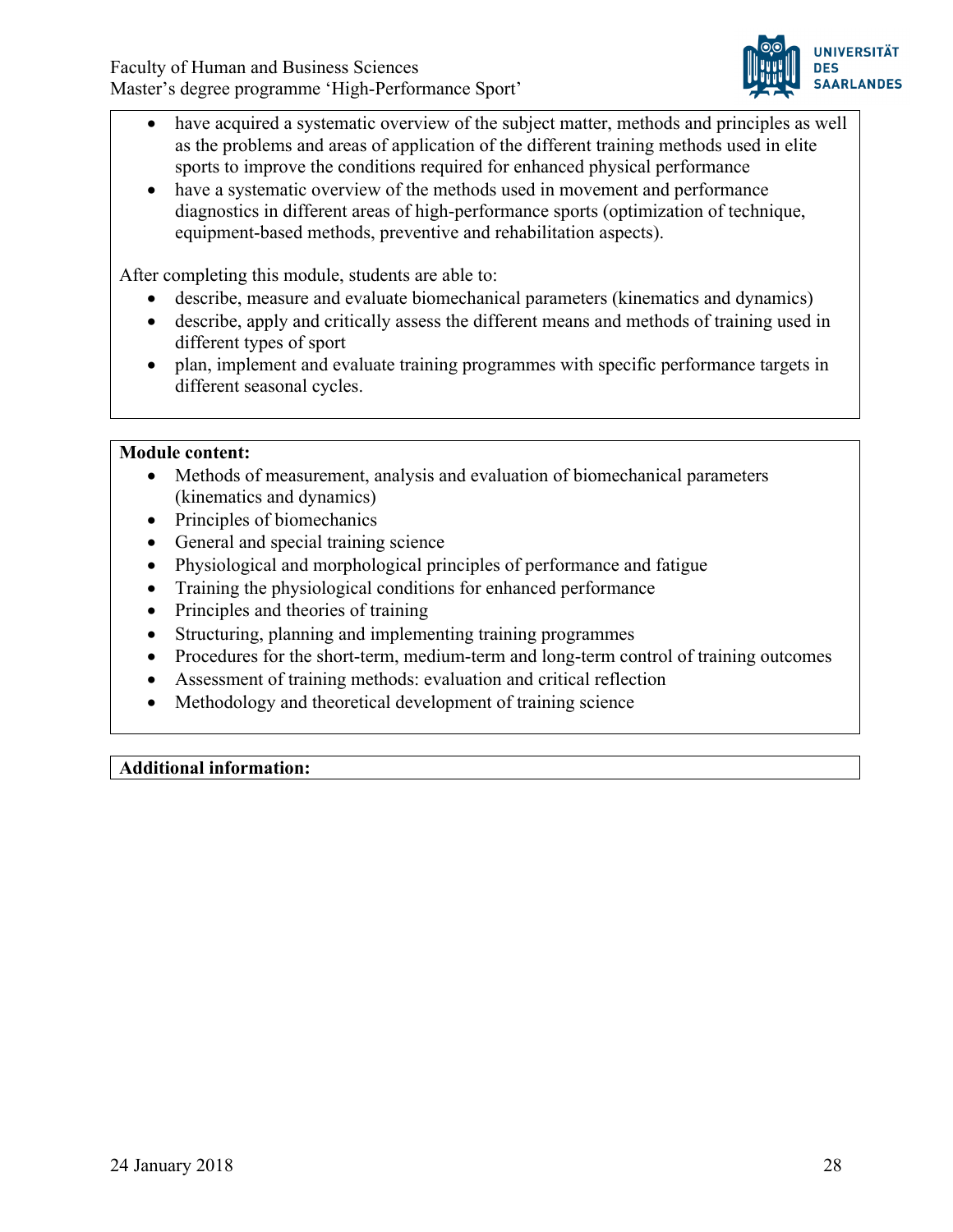

#### **Module: Sport psychology in elite environments**

| Sport psychology in elite environments |                 |                |                 |        | <b>Abbr.: Psych</b> |
|----------------------------------------|-----------------|----------------|-----------------|--------|---------------------|
| Recommended                            | <b>Normally</b> | <b>Offered</b> | <b>Duration</b> | hrs/wk | <b>ECTS</b> credits |
| study                                  | completed no    | yearly         | 2 semesters     |        | 20                  |
| semester(s)                            | later than      |                |                 |        |                     |
| $1 - 2$                                | semester 2      |                |                 |        |                     |

| <b>Module coordinator</b>    | Univ.-Prof. Dr. Sabine Schäfer-Cerasari                         |
|------------------------------|-----------------------------------------------------------------|
| <b>Teaching staff</b>        | Four members of departmental teaching staff and short-term      |
|                              | contract lecturers                                              |
| <b>Type of module</b>        | Specialist module in the Master's degree programme 'High-       |
|                              | Performance Sport'                                              |
| <b>Teaching and learning</b> | S. Coaching, communication and stress management; 2 hrs/wk,     |
| formats / Hours per week     | 5 credits                                                       |
|                              | S. Skill acquisition in motor and cognitive domains; 2 hrs/wk,  |
|                              | 5 credits                                                       |
|                              | S. Elite performance in different life domains; 2 hrs/wk,       |
|                              | 5 credits                                                       |
|                              | S. Career transitions in professional sport in a global world;  |
|                              | 2 hrs/wk, 5 credits                                             |
| <b>Prerequisites</b>         | None                                                            |
| <b>Student</b>               | Module element assessments: Cognitive competence tests          |
| assessments/examinations     | (graded)                                                        |
|                              | Preliminary assessments                                         |
| <b>Student workload</b>      | Total: 600 hours                                                |
|                              | Contact teaching time:                                          |
|                              | Seminars: 120 hours                                             |
|                              |                                                                 |
|                              | Preparatory and follow-up activities / Exercises / Assignments: |
|                              | Seminars: 480 hours                                             |
|                              |                                                                 |
| Marking/grading information  | The grade awarded for the module is calculated from the results |
|                              | of the module element assessments.                              |

#### **Learning outcomes/skills:**

After completing this module, students will:

- have a fundamental appreciation of theories of communication and understand the significance of emotional/relational aspects in communication: content and relational levels of meaning
- have a deeper understanding of conversation strategies and of questioning and negotiating techniques
- be acquainted with the theoretical foundations of a range of psychological interventions: behavioural therapy, psychoanalysis, forms of cognitive therapy, systemic approaches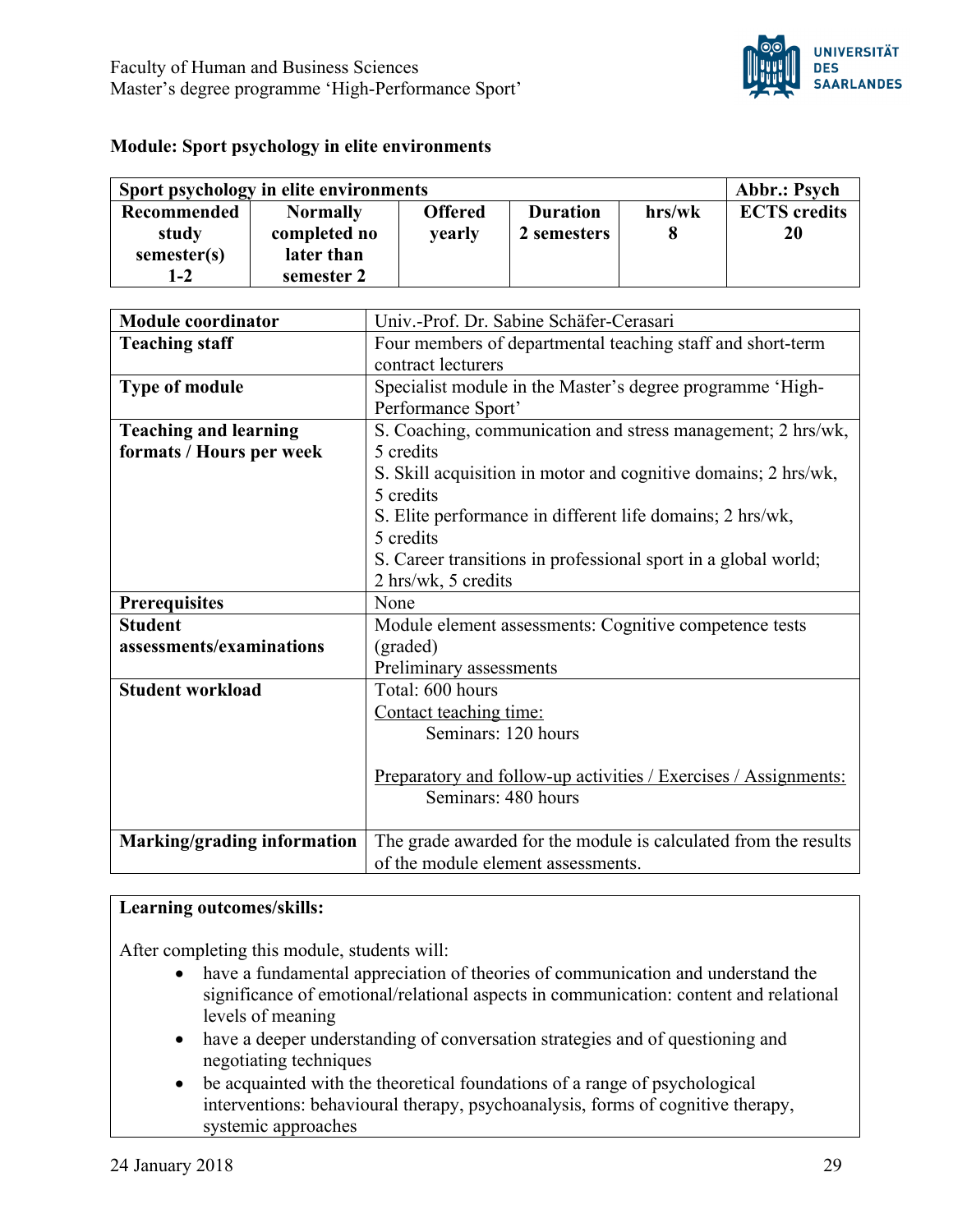

- have a thorough grounding in the commonalities and differences between motor learning and cognitive learning processes
- have a good overview of the research relating to expert knowledge in the field of highperformance sport and to other highly qualified areas of activity
- have a good understanding of research findings concerning critical life events and how they can be overcome.

After completing this module, students are able to:

- deal with culturally grounded differences in communicative behaviour in a professional and empathetic manner
- respond to the individual needs of clients when planning and implementing interventions
- optimize motor learning and cognitive learning processes while taking account of the learner's psychological state
- provide professional support and assistance to elite athletes dealing with critical life events such as serious injuries or the end of their careers

## **Module content:**

- Theories of communication
- Theories and findings relating to cognitive and motor learning
- Selected research findings concerning critical life events and how they can be overcome
- Findings from expertise research
- Discussion of the implications of theories and scientific findings for practical applications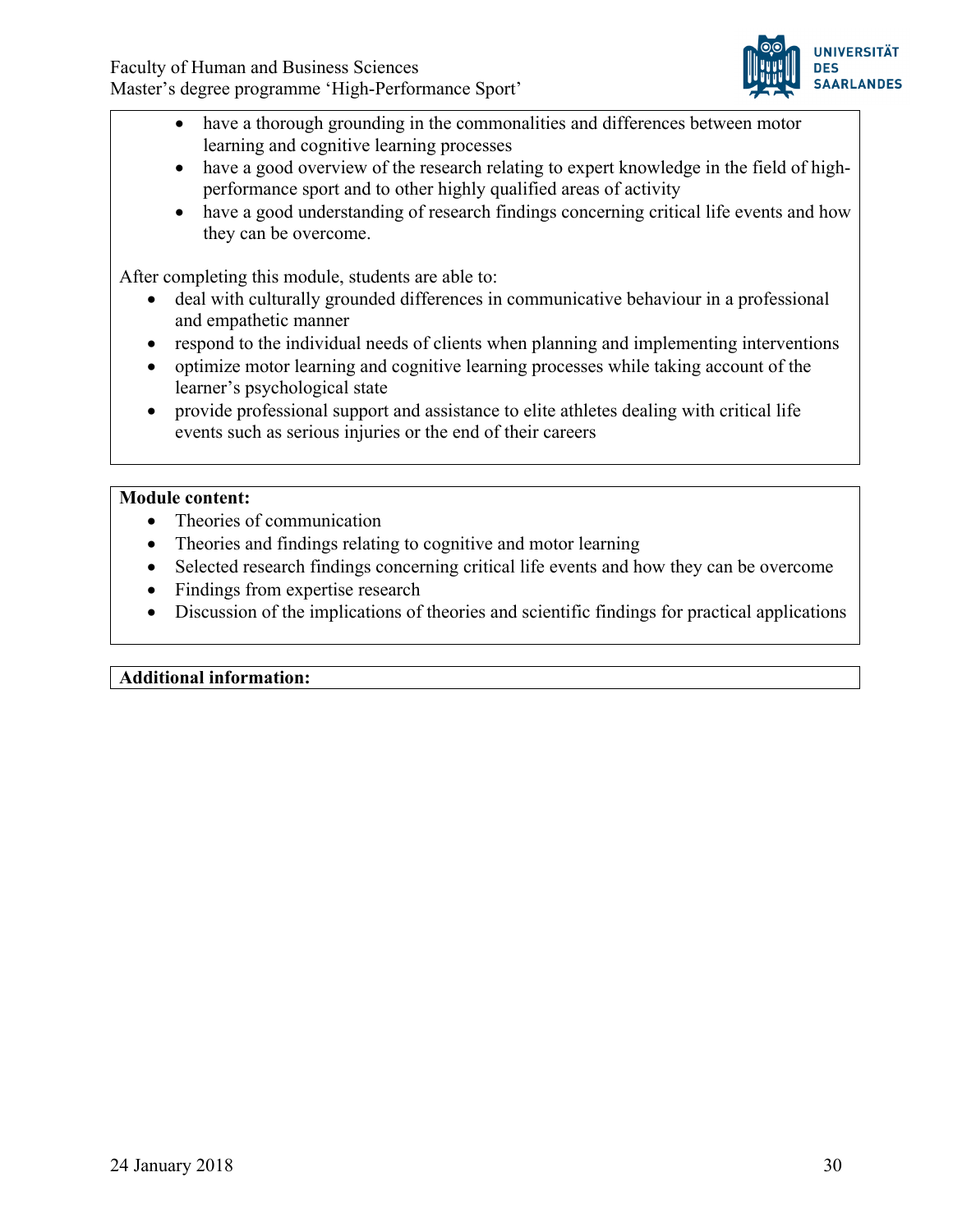

## **Supplementary modules and freely selectable electives**

#### **Module: Talent identification and development**

| <b>Talent identification and development</b> |                 |                |                 | <b>Abbr.: Talent</b> |                     |
|----------------------------------------------|-----------------|----------------|-----------------|----------------------|---------------------|
| Recommended                                  | <b>Normally</b> | <b>Offered</b> | <b>Duration</b> | hrs/wk               | <b>ECTS</b> credits |
| study                                        | completed no    | <b>vearly</b>  | 2 semesters     |                      | 10                  |
| semester(s)                                  | later than      |                |                 |                      |                     |
| $3-4$                                        | semester 4      |                |                 |                      |                     |

| <b>Module coordinator</b>                              | Univ.-Prof. Dr. Eike Emrich                                       |  |  |
|--------------------------------------------------------|-------------------------------------------------------------------|--|--|
| <b>Teaching staff</b>                                  | Four members of departmental teaching staff and short-term        |  |  |
|                                                        | contract lecturers                                                |  |  |
| <b>Type of module</b>                                  | Supplementary module or freely selectable elective in the         |  |  |
|                                                        | Master's degree programme 'High-Performance Sport'                |  |  |
| <b>Teaching and learning</b>                           | S. Talent identification and development in an international      |  |  |
| formats / Hours per week                               | context: 2 hrs/wk, 5 credits                                      |  |  |
|                                                        | S. Sport structures and regulations – international perspectives; |  |  |
|                                                        | 2 hrs/wk, 5 credits                                               |  |  |
| <b>Prerequisites</b>                                   | None                                                              |  |  |
| <b>Student</b>                                         | End-of-module exam: Cognitive competence test (ungraded)          |  |  |
| assessments/examinations                               | Preliminary assessments                                           |  |  |
| <b>Student workload</b>                                | Total: 300 hours                                                  |  |  |
|                                                        | Contact teaching time:                                            |  |  |
|                                                        | Seminars: 60 hours                                                |  |  |
|                                                        |                                                                   |  |  |
|                                                        | Preparatory and follow-up activities / Exercises / Assignments:   |  |  |
|                                                        | Seminars: 240 hours                                               |  |  |
|                                                        |                                                                   |  |  |
| Marking/grading information   This module is ungraded. |                                                                   |  |  |

#### **Learning outcomes/skills:**

After completing this module, students will:

- understand the problems of defining and interpreting the concept of 'talent'
- have acquired a systematic overview of the subject matter, methods and principles as well as the problems and areas of application of talent identification and talent development in national and international settings.

After completing this module, students are able to:

- describe and critically assess national and international talent identification and development schemes
- plan, implement and evaluate a strategy for talent identification and development.

#### **Module content:**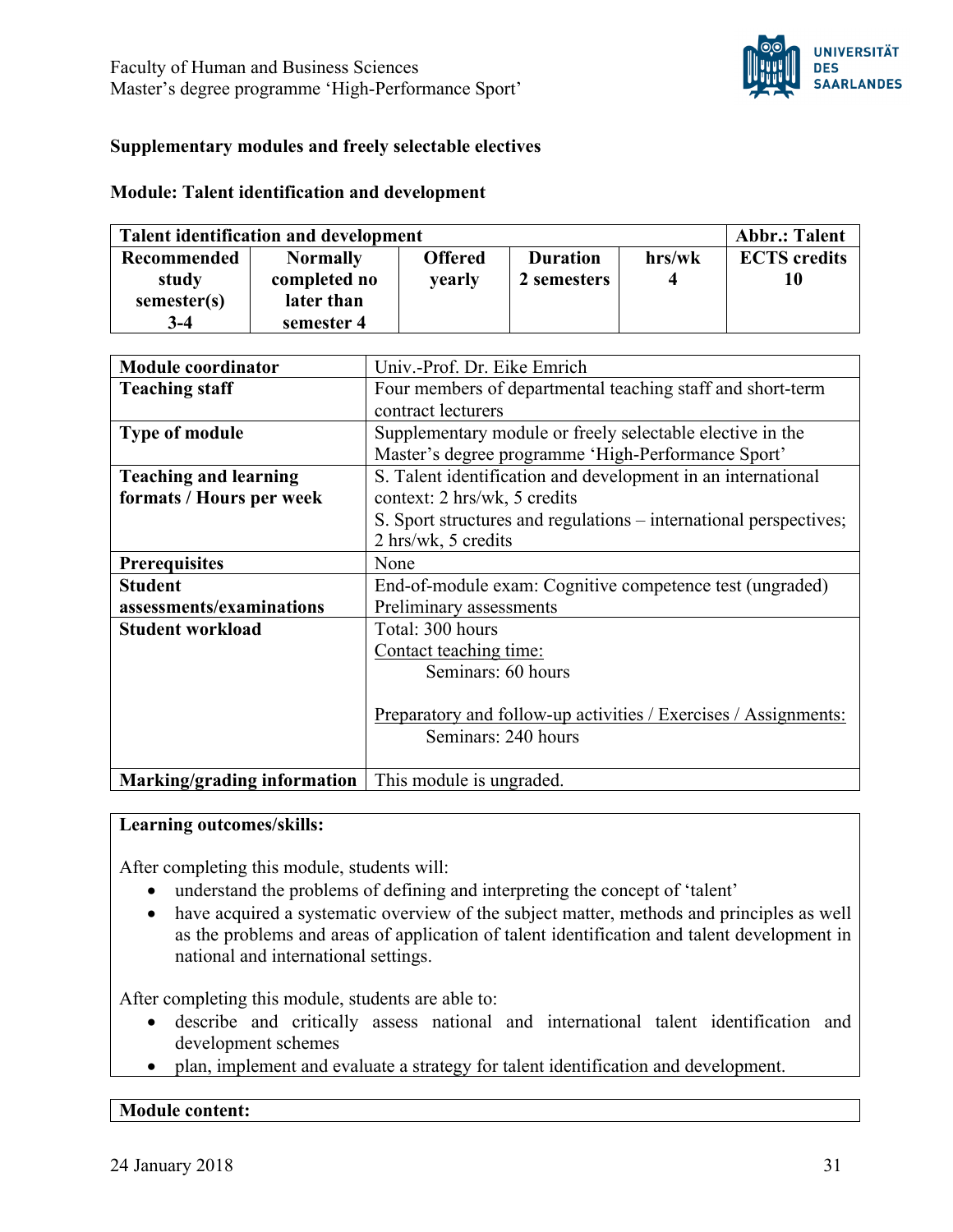

- The concept of talent from an interdisciplinary perspective
- National and international sports talent search and support schemes
- Working at Olympic training bases and at schools with elite sport development programmes
- Institutions and facilities that promote and support high-performance sports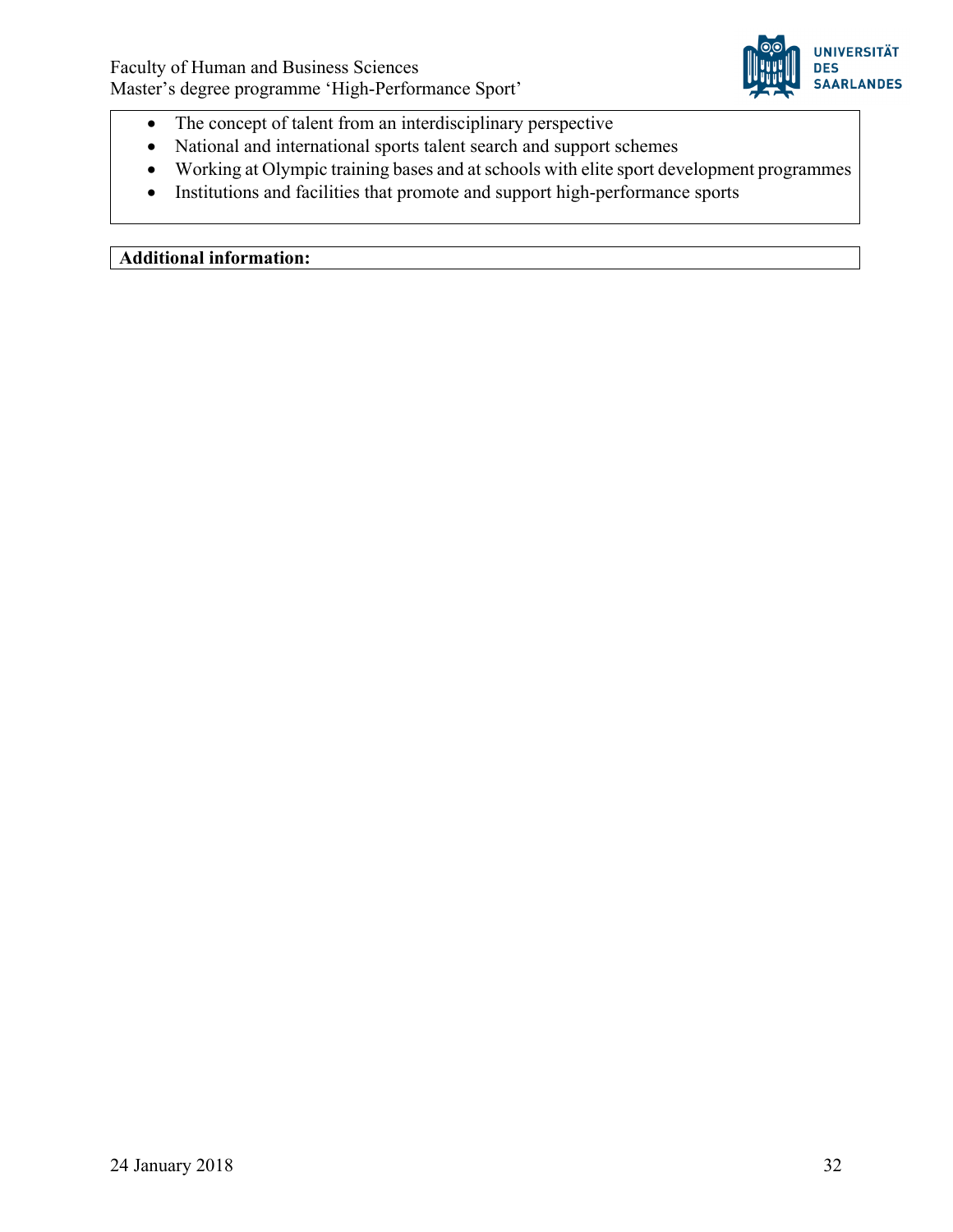

#### **Module: Recovery management in high-performance sport**

| Recovery management in high-performance sport |                 |                |                 | Abbr.: Rec |                     |
|-----------------------------------------------|-----------------|----------------|-----------------|------------|---------------------|
| <b>Recommended</b>                            | <b>Normally</b> | <b>Offered</b> | <b>Duration</b> | hrs/wk     | <b>ECTS</b> credits |
| study                                         | completed no    | <b>vearly</b>  | 2 semesters     |            |                     |
| semester(s)                                   | later than      |                |                 |            |                     |
|                                               | semester 3      |                |                 |            |                     |

| <b>Module coordinator</b>    | Univ.-Prof. Dr. Tim Meyer                                              |  |
|------------------------------|------------------------------------------------------------------------|--|
| <b>Teaching staff</b>        | Dr. phil. Sabrina Skorski, Dr. phil. Sascha Schwindling and            |  |
|                              | other members of the Department of Sports and Preventive               |  |
|                              | Medicine                                                               |  |
| <b>Type of module</b>        | Supplementary module or freely selectable elective in the              |  |
|                              | Master's degree programme 'High-Performance Sport'                     |  |
| <b>Teaching and learning</b> | S. Recovery management and monitoring; 2 hrs/wk, 5 credits             |  |
| formats / Hours per week     | S. Recovery strategies in different contexts and sports;               |  |
|                              | 2 hrs/wk, 5 credits                                                    |  |
| <b>Prerequisites</b>         | None                                                                   |  |
| <b>Student</b>               | End-of-module exam: Cognitive competence test (graded)                 |  |
| assessments/examinations     | Preliminary assessments                                                |  |
| <b>Student workload</b>      | Total: 300 hours                                                       |  |
|                              | Contact teaching time:                                                 |  |
|                              | Seminars: 60 hours                                                     |  |
|                              |                                                                        |  |
|                              | <u>Preparatory and follow-up activities / Exercises / Assignments:</u> |  |
|                              | Seminars: 240 hours                                                    |  |
|                              |                                                                        |  |
| Marking/grading information  | The grade awarded for the module is that achieved in the end-          |  |
|                              | of-module examination.                                                 |  |

#### **Learning outcomes/skills:**

After completing this module, students will:

- understand the physiological principles of fatigue and recovery both after and between bouts of physical exertion
- be acquainted with the internationally recognized and scientifically established methods of measuring fatigue and recovery
- have the knowledge required to incorporate short- and long-term recovery techniques into athlete training plans
- have acquired a deeper understanding of different recovery methods, their practical application in an international context (case studies) and their use in carefully managed sport training programmes.

After completing this module, students are able to:

• assess the significance of regeneration in the training process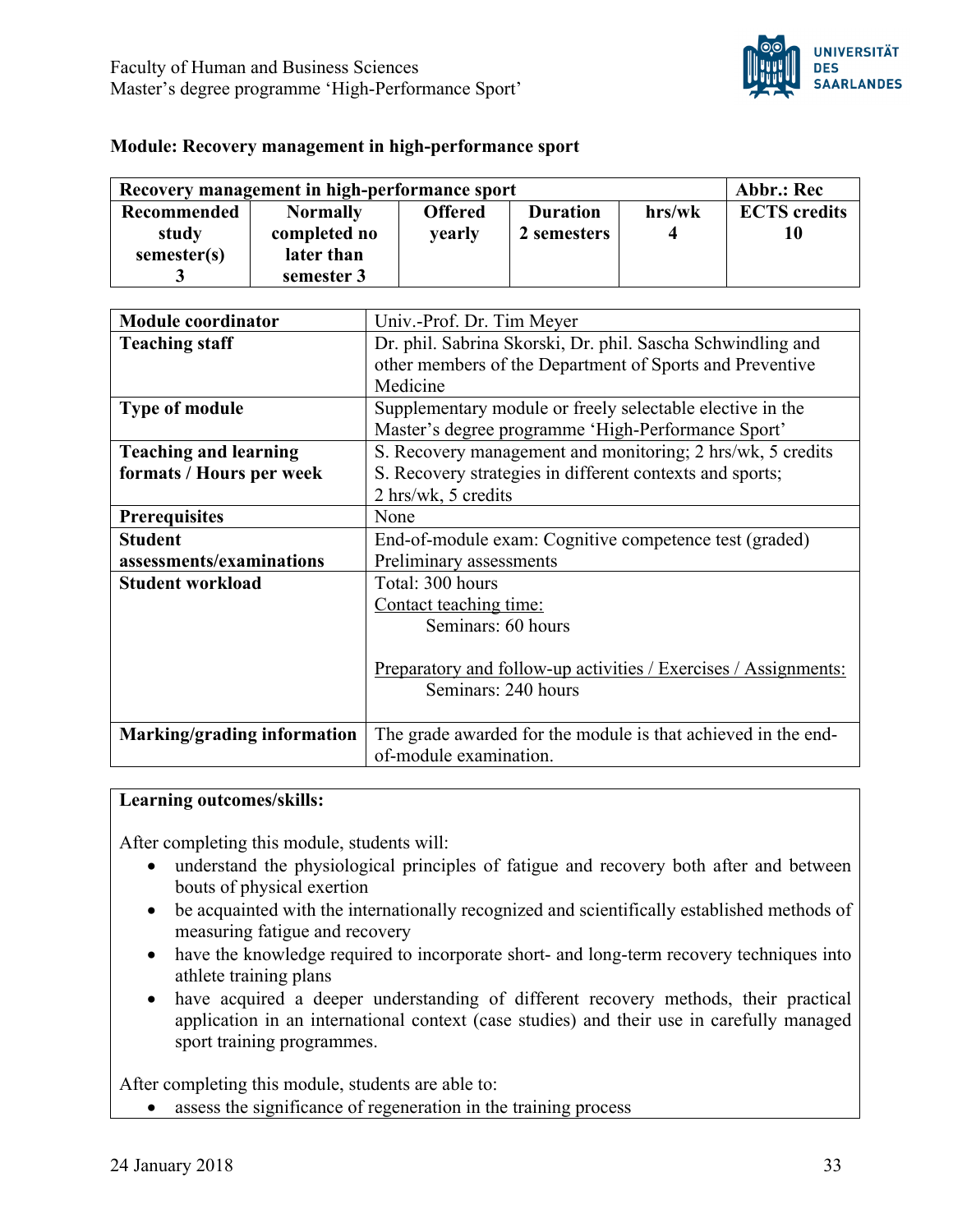

- apply internationally recognized and scientifically established methods of measuring the need for recovery in specific situations and for different types of sport
- plan and implement recovery techniques in a manner appropriate for the training regimes used by elite and professional athletes
- identify and quantify insufficient recovery or heightened fatigue and introduce methods that can rectify these deficits
- apply recognized recovery strategies that are appropriate to the specific sport and the prevailing situation.

# **Module content:**

- The scientifically established basis of internationally recognized methods of determining recovery and fatigue in high-performance sport
- Recovery indicators, their quality and their appropriate deployment within the context of international training and competition
- The physiological background to and differentiation between short-term and long-term recovery
- Recovery as a component of training regimes in an international context
- Practical application and management of recovery strategies
- Sport-specific case studies in an international setting

# **Additional information:**

The seminar 'Recovery strategies' may only be taken after successful completion of the seminar 'Recovery management and monitoring'.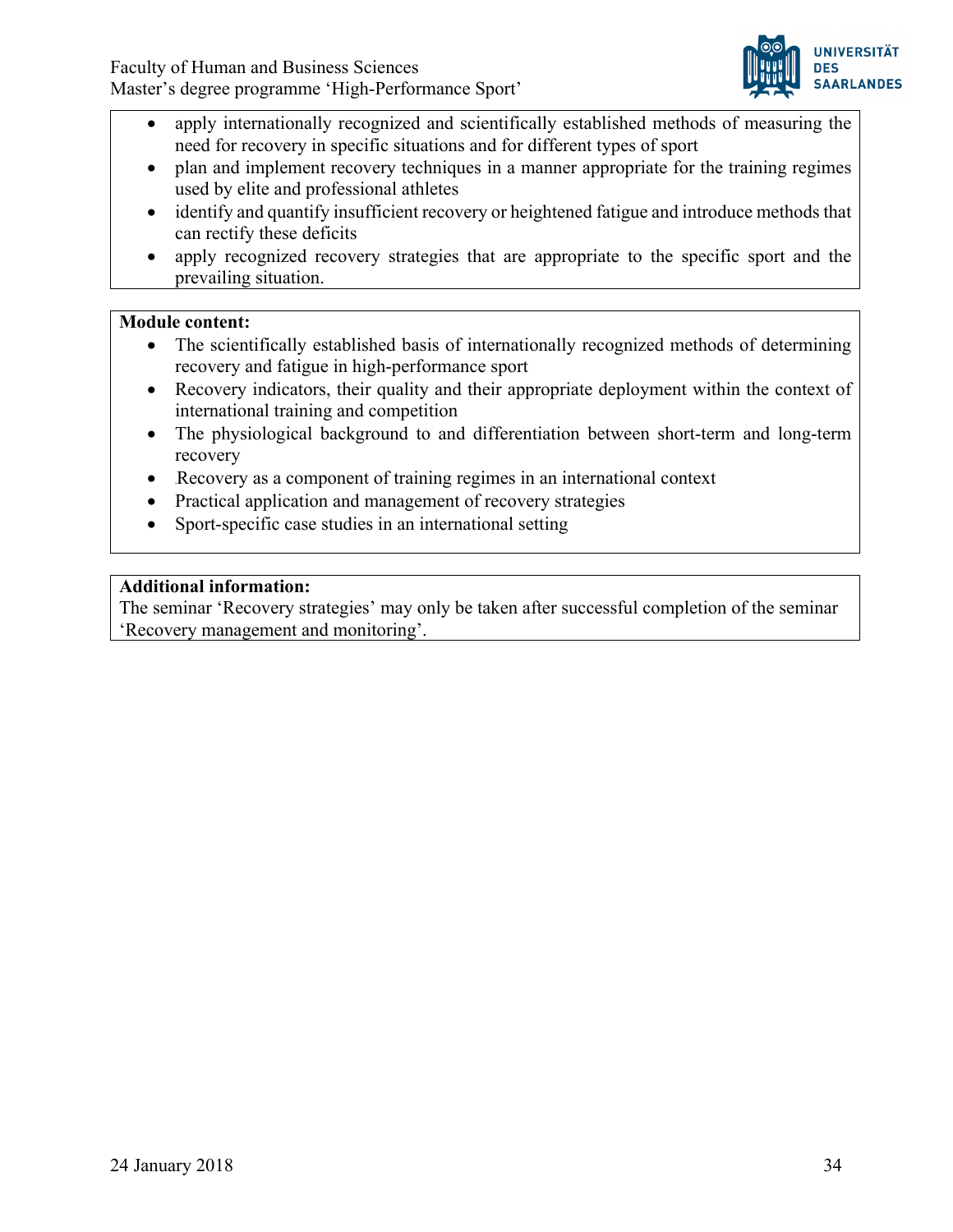

#### **Module: Applied practice in coaching, planning and monitoring in high-performance sport**

| Applied practice in coaching, planning and monitoring in high-<br>performance sport |                                 |                          |                                |        | Abbr.:<br>ApplPrac  |
|-------------------------------------------------------------------------------------|---------------------------------|--------------------------|--------------------------------|--------|---------------------|
| <b>Recommended</b><br>study                                                         | <b>Normally</b><br>completed no | <b>Offered</b><br>yearly | <b>Duration</b><br>2 semesters | hrs/wk | <b>ECTS</b> credits |
| semester(s)                                                                         | later than<br>semester 3        |                          |                                |        |                     |

| <b>Module coordinator</b>    | Univ.-Prof. Dr. Tim Meyer                                       |  |  |
|------------------------------|-----------------------------------------------------------------|--|--|
| <b>Teaching staff</b>        | Ten trainers / sport scientists / athletes                      |  |  |
| <b>Type of module</b>        | Supplementary module or freely selectable elective in the       |  |  |
|                              | Master's degree programme 'High-Performance Sport'              |  |  |
| <b>Teaching and learning</b> | S. Coaching the elite athlete: international experiences;       |  |  |
| formats / Hours per week     | $2 \text{ hrs/wk}, 5 \text{ credits}$                           |  |  |
|                              | S. Placement project in the high-performance environment;       |  |  |
|                              | 2 hrs/wk, 5 credits                                             |  |  |
| <b>Prerequisites</b>         | None                                                            |  |  |
| <b>Student</b>               | End-of-module exam: Cognitive competence test (ungraded)        |  |  |
| assessments/examinations     | Preliminary assessments                                         |  |  |
| <b>Student workload</b>      | Total: 300 hours                                                |  |  |
|                              | Contact teaching time:                                          |  |  |
|                              | Seminars: 60 hours                                              |  |  |
|                              |                                                                 |  |  |
|                              | Preparatory and follow-up activities / Exercises / Assignments: |  |  |
|                              | Seminars: 240 hours                                             |  |  |
|                              |                                                                 |  |  |
| Marking/grading information  | The grade awarded for the module is that awarded for the        |  |  |
|                              | seminar assessment.                                             |  |  |

#### **Learning outcomes/skills:**

After completing this module, students will:

- have an understanding of the training, coaching and monitoring methods used in international elite sports, an appreciation of their physiological and psychological foundations and insight into short-term and long-term training and coaching plans for different sports and in different cultures
- have a deeper technical understanding of different training and coaching regimes, their practical application in international settings (e.g. through work shadowing) and the targeted inclusion of sport-specific forms of training into the training process
- appreciate the stresses and strains that international elite athletes are subject to in their dayto-day training regimes.

After completing this module, students are able to: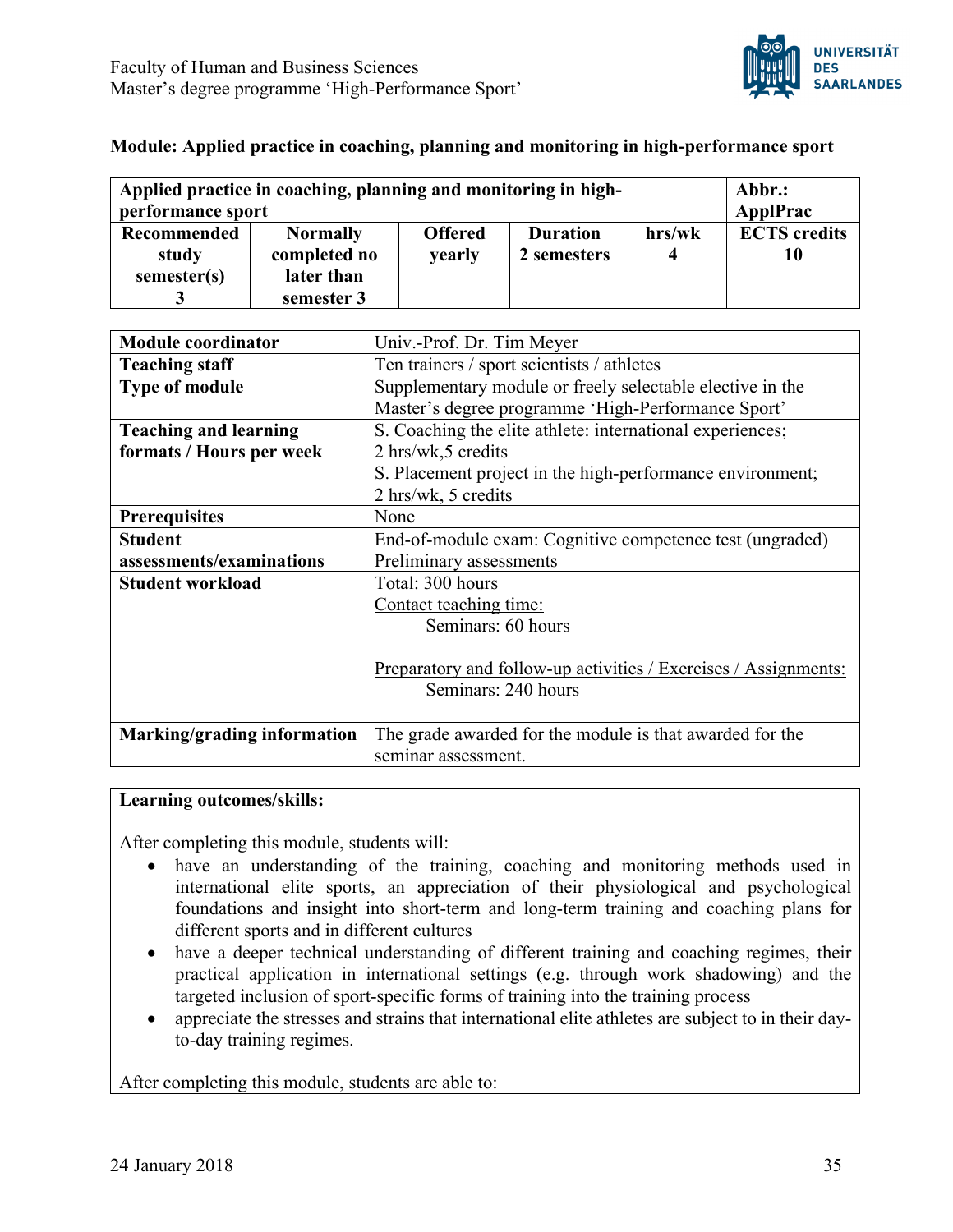

- assess the significance of different training and coaching strategies for an athlete's training programme and for performance enhancement in an international context while giving due consideration to intercultural factors
- plan and organize the short-term and long-term training programme for an elite athlete
- conduct individual elite-level training sessions as trainer/coach and provide guidance and instruction to individual athletes (work shadowing).

#### **Module content:**

- Theoretical foundations of training and coaching elite athletes in an international context
- Planning of short-term and long-term training and coaching programmes in international high-performance sport
- Practical implementation and monitoring/management of elite-level training sessions
- Insight into the day-to-day work of sports trainers/coaches and elite athletes
- Sport-specific case studies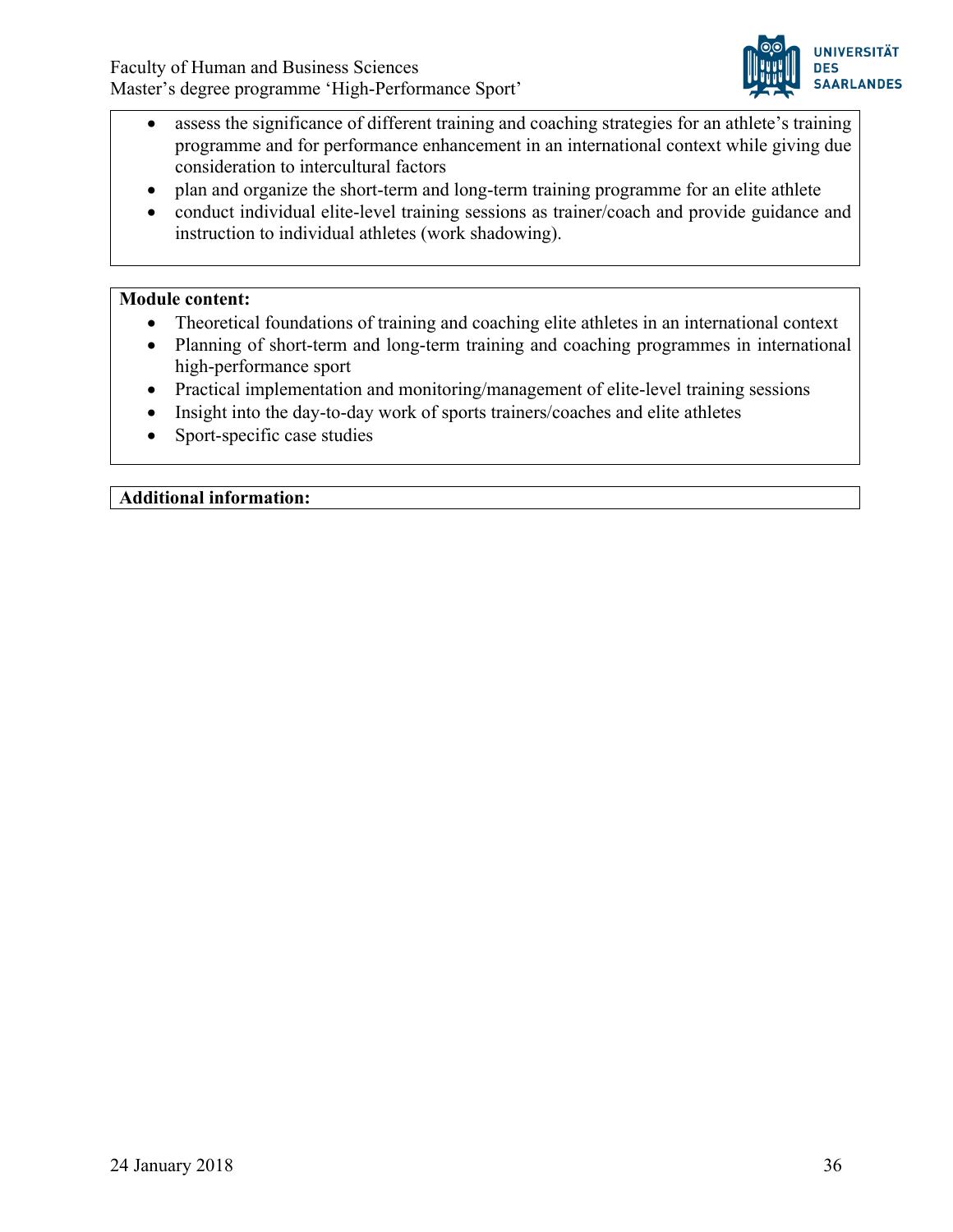

#### **Module: Training the endurance athlete**

| Training the endurance athlete               |                                                             |                          |                                |             | Abbr.:<br>TraiEnd         |
|----------------------------------------------|-------------------------------------------------------------|--------------------------|--------------------------------|-------------|---------------------------|
| Recommended<br>study<br>semester(s)<br>$3-4$ | <b>Normally</b><br>completed no<br>later than<br>semester 4 | <b>Offered</b><br>yearly | <b>Duration</b><br>2 semesters | hrs/wk<br>4 | <b>ECTS</b> credits<br>10 |

| <b>Module coordinator</b>    | Univ.-Prof. Dr. Tim Meyer                                       |  |  |  |
|------------------------------|-----------------------------------------------------------------|--|--|--|
| <b>Teaching staff</b>        | Dr. phil. Sabrina Skorski, Dr. phil. Sascha Schwindling         |  |  |  |
| <b>Type of module</b>        | Supplementary module or freely selectable elective in the       |  |  |  |
|                              | Master's degree programme 'High-Performance Sport'              |  |  |  |
| <b>Teaching and learning</b> | S. The science of endurance training and performance;           |  |  |  |
| formats / Hours per week     | 2 hrs/wk, 5 credits                                             |  |  |  |
|                              | S. Planning and monitoring the athlete's training response;     |  |  |  |
|                              | 2 hrs/wk, 5 credits                                             |  |  |  |
| <b>Prerequisites</b>         | None                                                            |  |  |  |
| <b>Student</b>               | End-of-module exam: Cognitive competence test (graded)          |  |  |  |
| assessments/examinations     | Preliminary assessments                                         |  |  |  |
| <b>Student workload</b>      | Total: 300 hours                                                |  |  |  |
|                              | Contact teaching time:                                          |  |  |  |
|                              | Seminars: 60 hours                                              |  |  |  |
|                              |                                                                 |  |  |  |
|                              | Preparatory and follow-up activities / Exercises / Assignments: |  |  |  |
|                              | Seminars: 240 hours                                             |  |  |  |
|                              |                                                                 |  |  |  |
| Marking/grading information  | The grade awarded for the module is that achieved in the end-   |  |  |  |
|                              | of-module examination.                                          |  |  |  |

#### **Learning outcomes/skills:**

After completing this module, students will:

- have extensive knowledge of the physiology of endurance performance
- an appreciation of the factors that determine performance in endurance sports
- be able to assess endurance performance
- have a comprehensive understanding of training recommendations
- be able to apply training monitoring procedures in practice
- know about nutritional recommendations in endurance sports
- have an appreciation of the psychological determinants of endurance performance
- know about typical injuries in endurance sports
- be acquainted with special and additional types of training and how they affect endurance performance and adaptation processes.

After completing this module, students are able to: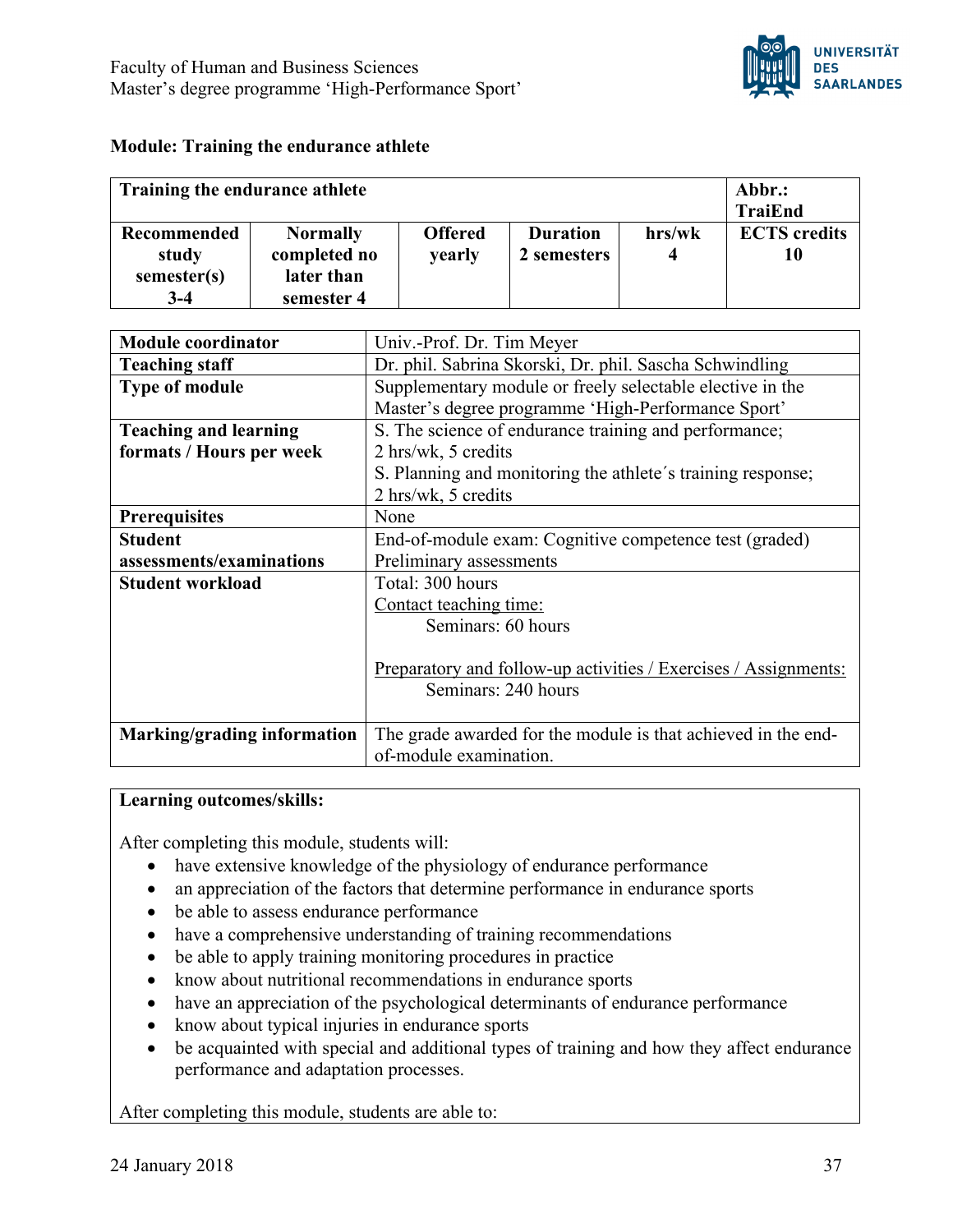

- independently develop and evaluate different forms of training and coaching across a range of performance levels and age groups with the aim of achieving either short-term training goals or long-term improvements in performance
- assess and evaluate endurance performance and changes in endurance performance.

#### **Module content:**

- Advanced study of the theoretical foundations of the physiology and psychology of endurance performance and endurance training
- Development, practical implementation and evaluation of training concepts including training monitoring in endurance sports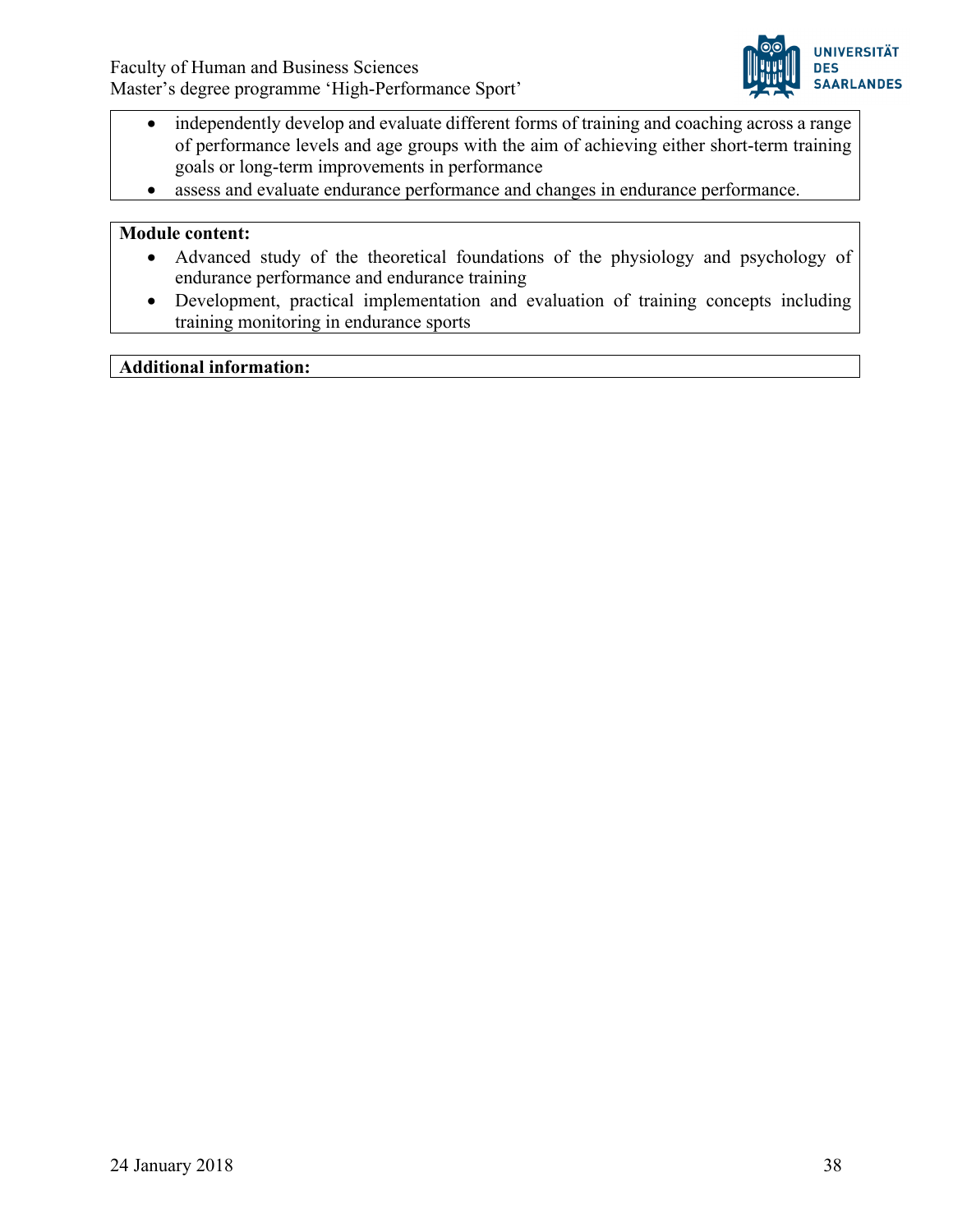

## **Module: Science and medicine in football**

| Science and medicine in football           |                                                             |                          |                                |             | Abbr.:<br><b>SciMedFoot</b> |
|--------------------------------------------|-------------------------------------------------------------|--------------------------|--------------------------------|-------------|-----------------------------|
| <b>Recommended</b><br>study<br>semester(s) | <b>Normally</b><br>completed no<br>later than<br>semester 4 | <b>Offered</b><br>yearly | <b>Duration</b><br>2 semesters | hrs/wk<br>4 | <b>ECTS</b> credits         |

| <b>Module coordinator</b>    | Univ.-Prof. Dr. Tim Meyer                                              |  |  |
|------------------------------|------------------------------------------------------------------------|--|--|
| <b>Teaching staff</b>        | Prof. Meyer, PhD students, members of the Department of                |  |  |
|                              | Sports and Preventive Medicine                                         |  |  |
| <b>Type of module</b>        | Supplementary module or freely selectable elective in the              |  |  |
|                              | Master's degree programme 'High-Performance Sport', may                |  |  |
|                              | also be attended by students on other degree programmes                |  |  |
| <b>Teaching and learning</b> | S. Football science; 1 hrs/wk, 2 credits                               |  |  |
| formats / Hours per week     | S. Current questions in international football; 2 hrs/wk,              |  |  |
|                              | 3 credits                                                              |  |  |
| <b>Prerequisites</b>         | Students should attend the two seminars in the same semester           |  |  |
| <b>Student</b>               | Seminar presentations                                                  |  |  |
| assessments/examinations     |                                                                        |  |  |
| <b>Student workload</b>      | Total: 300 hours                                                       |  |  |
|                              | Contact teaching time:                                                 |  |  |
|                              | Seminars: 60 hours                                                     |  |  |
|                              |                                                                        |  |  |
|                              | <u>Preparatory and follow-up activities / Exercises / Assignments:</u> |  |  |
|                              | Seminars: 240 hours                                                    |  |  |
|                              |                                                                        |  |  |
| Marking/grading information  | The grade awarded for the module is determined from the                |  |  |
|                              | grades achieved in the seminar presentations.                          |  |  |

#### **Learning outcomes/skills:**

Students should

- have a sound knowledge of the interaction between physiology, health and football, understand its current issues, locally and internationally, and know how to apply this knowledge within a health-related context
- analyse, plan, develop and conduct training programmes and performance diagnostic tools for specific players and/or situations in football
- have a comprehensive understanding of football science and health-related literature
- understand the specificity of football-related questions compared to those concerning other team sports
- engage in independent learning by adapting to new ideas and ways of thinking and be able to critically analyse issues.

## **Module content:**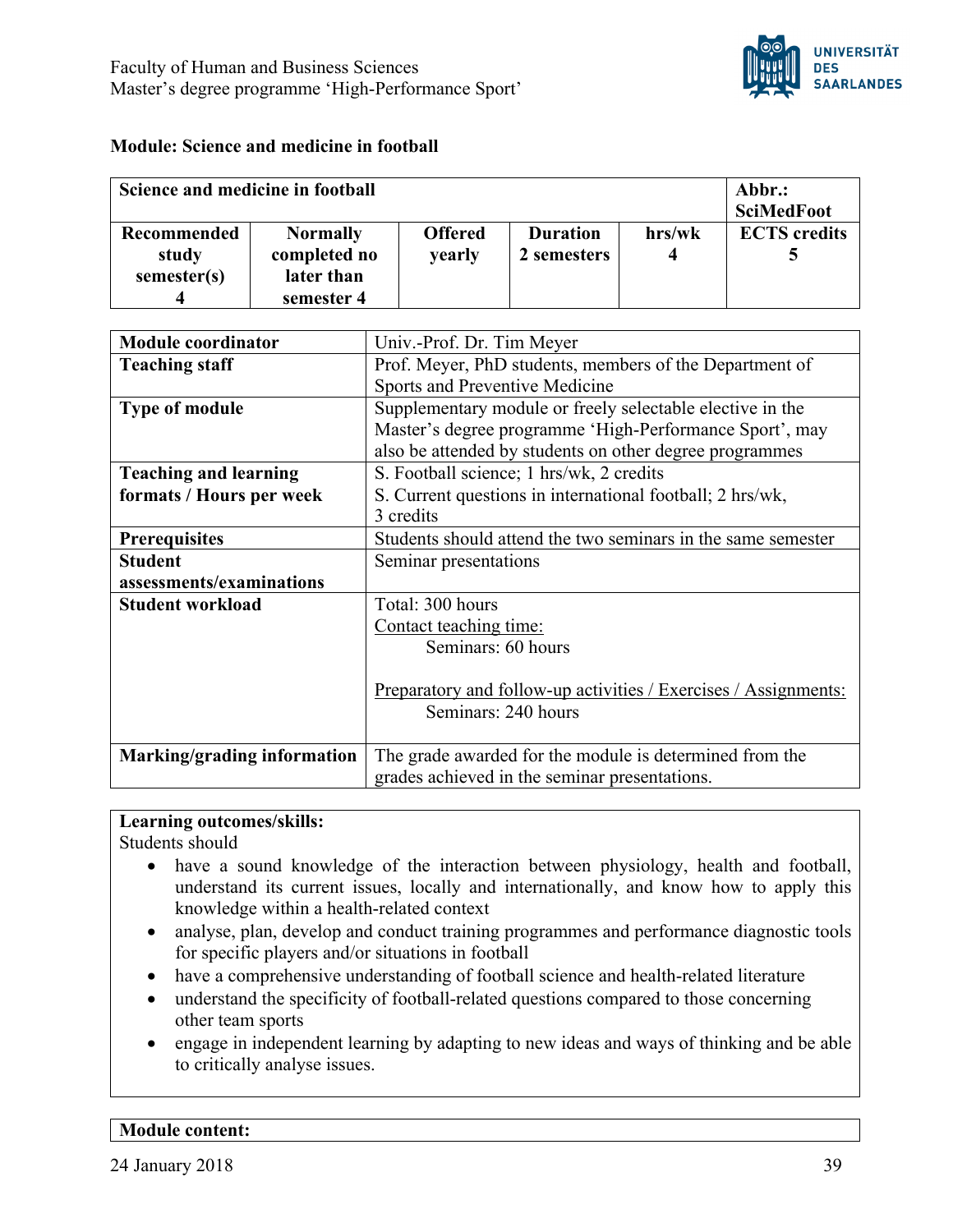

- Hot topics in football research
- Current methods of quantifying physical-loading training regimes for professional footballers during the in-season phase and identification of those methods most appropriate for preventing injuries
- The most important match parameters ('key performance indicators') in professional football and how they can be interpreted in light of different tactical approaches or match situations
- Currently used training methods and how these can improve both individual and team performances
- Current methods of how football players can be prepared for congested playing schedules, domestic or international travel and different environmental conditions
- The most effective recovery methods used by elite clubs during both the pre-season and in-season periods
- What is the epidemiology of injuries in professional football? Analyse the evidence and situations as to why these injuries occur and how they could be prevented by the use of injury-prevention tools (i.e. screening procedures, specified exercise regimes)
- Evolution (across time) of the game characteristics of female professional football and how training and coaching differs from male football
- Comparison of current 'football intervention for health strategies' across both male and female populations
- Current 'soccer-specific' performance testing. Are these tests actually specific to aspects of football?
- Analysis of current pathways used in talent identification strategies and specifically in youth football
- Training approaches: possible influences of psychological stressors in football, when these might arise and how these skills could be improved
- Possible effects of doping on football performance; Discussing the stigma of doping and recent case studies from international football.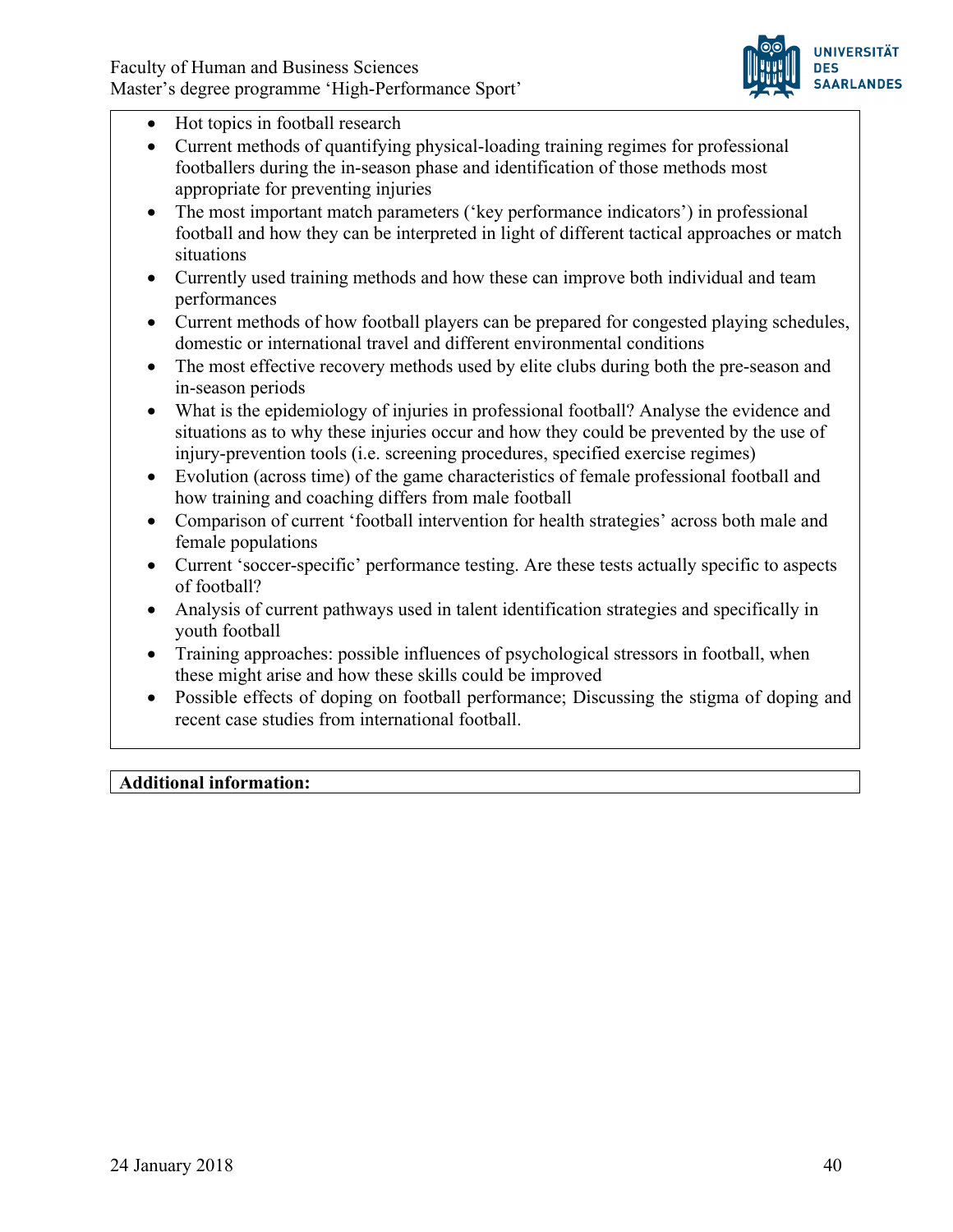

## **Module: Sports nutrition**

| <b>Sports nutrition</b> |                 |                |                 |        | Abbr.: Nutr.        |
|-------------------------|-----------------|----------------|-----------------|--------|---------------------|
| Recommended             | <b>Normally</b> | <b>Offered</b> | <b>Duration</b> | hrs/wk | <b>ECTS</b> credits |
| study                   | completed no    | <b>vearly</b>  | 2 semesters     |        |                     |
| semester(s)             | later than      |                |                 |        |                     |
|                         | semester 4      |                |                 |        |                     |

| <b>Module coordinator</b>    | Univ.-Prof. Dr. Tim Meyer                                              |
|------------------------------|------------------------------------------------------------------------|
| <b>Teaching staff</b>        | One member of departmental teaching staff and short-term               |
|                              | contract lecturers                                                     |
| <b>Type of module</b>        | Supplementary module or freely selectable elective in the              |
|                              | Master's degree programme 'High-Performance Sport'                     |
| <b>Teaching and learning</b> | S. International questions in elite sports nutrition; 2 hrs/wk,        |
| formats / Hours per week     | 5 credits                                                              |
| Prerequisites                | None                                                                   |
| <b>Student</b>               | S. Sports nutrition – seminar paper (ungraded)                         |
| assessments/examinations     |                                                                        |
| <b>Student workload</b>      | Total: 150 hours                                                       |
|                              | Contact teaching time:                                                 |
|                              | Seminar: 30 hours                                                      |
|                              |                                                                        |
|                              | <u>Preparatory and follow-up activities / Exercises / Assignments:</u> |
|                              | Seminar: 120 hours                                                     |
|                              |                                                                        |
| Marking/grading information  | This module is ungraded.                                               |

#### **Learning outcomes/skills:**

After completing this module, students will:

- have a fuller understanding of international recommendations on sports nutrition and energy delivery in sport
- appreciate how nutrition and sport performance are linked
- have acquired a systematic overview of the subject matter, methods and principles as well as the problems and areas of application of dietetics in high-performance sport.

After completing this module, students are able to:

- describe, apply and critically assess different forms of diet and nutrition in a variety of sports while taking account of cultural differences
- design, implement and evaluate dietary programmes for specific purposes or to meet specific objectives in different seasonal cycles.

## **Module content:**

- General nutritional science / dietetics
- The physiological foundations of nutrition and energy delivery in sport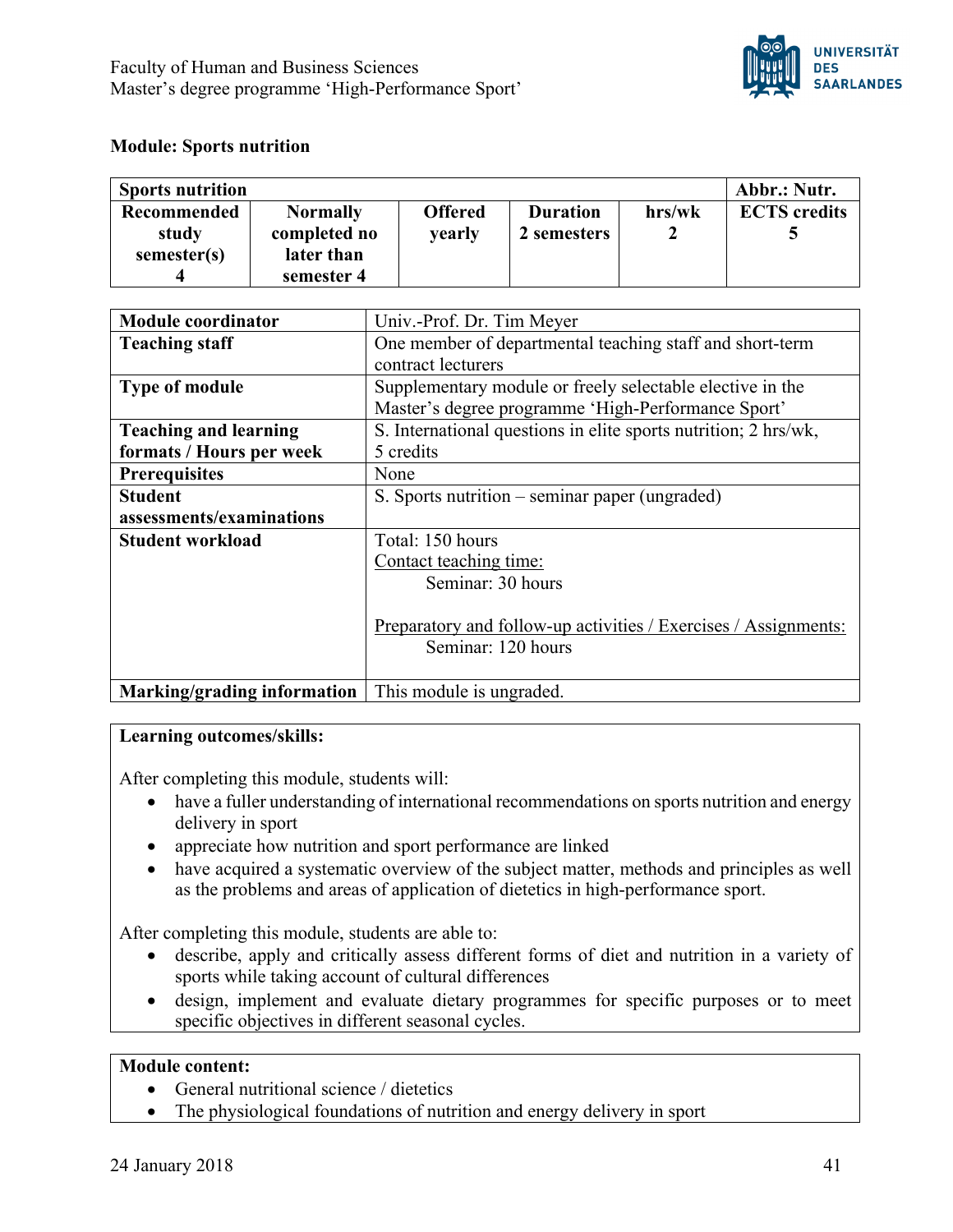

- How nutrition influences sporting performance
- Nutritional and diet-related problems in international elite sports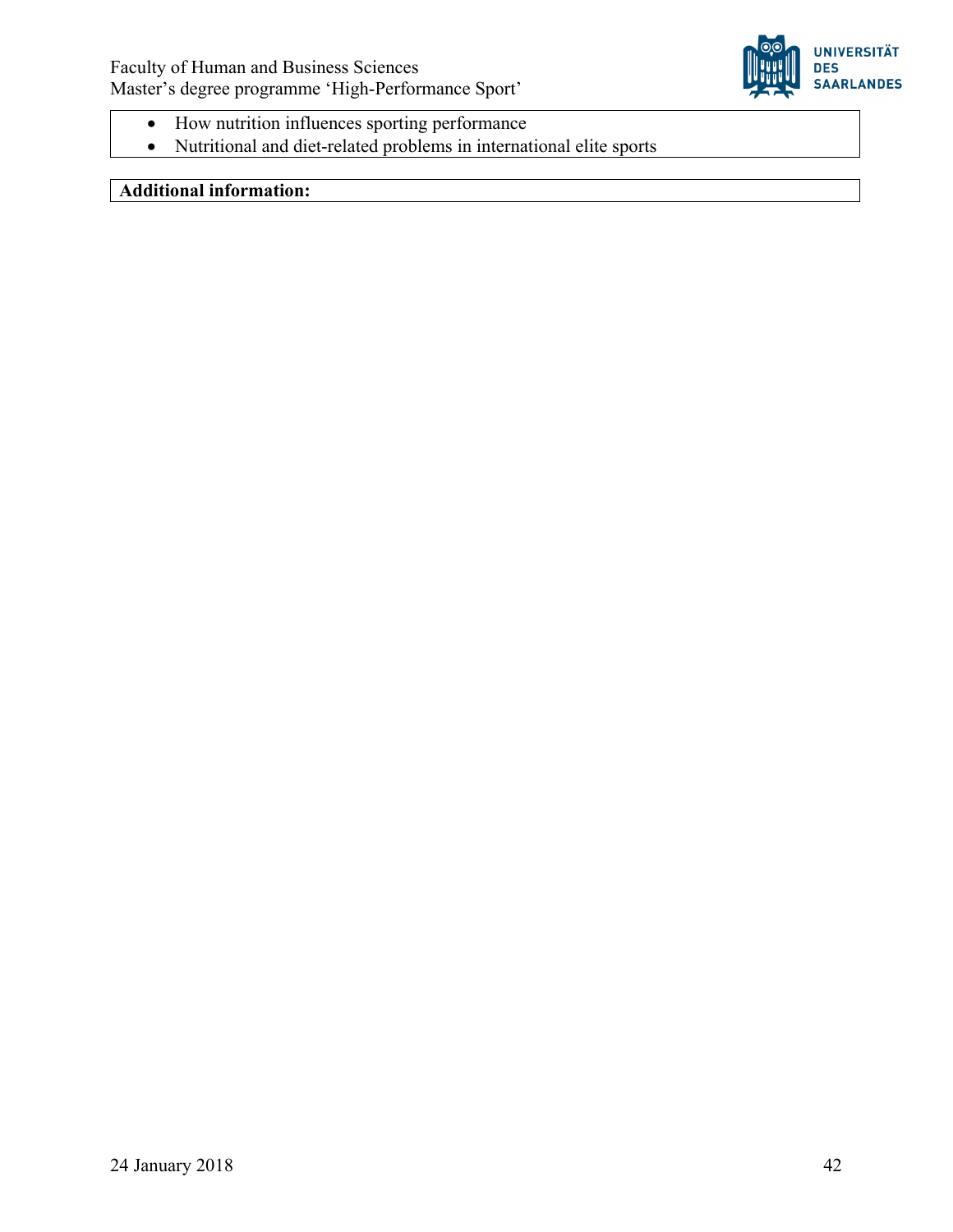

## **Module: Elective module**

| <b>Sports nutrition</b> |                 |                |                 |        | Abbr.: Elec.        |
|-------------------------|-----------------|----------------|-----------------|--------|---------------------|
| Recommended             | <b>Normally</b> | <b>Offered</b> | <b>Duration</b> | hrs/wk | <b>ECTS</b> credits |
| study                   | completed no    | yearly         | semesters       |        |                     |
| semester(s)             | later than      |                |                 |        |                     |
|                         | semester 4      |                |                 |        |                     |

| <b>Module coordinator</b>    | Univ.-Prof. Dr. Tim Meyer                                       |
|------------------------------|-----------------------------------------------------------------|
| <b>Teaching staff</b>        | One member of departmental teaching staff and short-term        |
|                              | contract lecturers                                              |
| <b>Type of module</b>        | Supplementary module or freely selectable elective in the       |
|                              | Master's degree programme 'High-Performance Sport'              |
| <b>Teaching and learning</b> | S. Current relevant topics in high-performance sport: Sport     |
| formats / Hours per week     | hygiene; 2 hrs/wk, 5 credits                                    |
| <b>Prerequisites</b>         | None                                                            |
| <b>Student</b>               |                                                                 |
| assessments/examinations     |                                                                 |
| <b>Student workload</b>      | Total: 150 hours                                                |
|                              | Contact teaching time:                                          |
|                              | Seminar: 30 hours                                               |
|                              |                                                                 |
|                              | Preparatory and follow-up activities / Exercises / Assignments: |
|                              | Seminar: 120 hours                                              |
|                              |                                                                 |
| Marking/grading information  | This module is ungraded.                                        |

#### **Learning outcomes/skills:**

After completing this module, students will:

- know infectious diseases and their proneness to disseminate among athlete groups
- know which factors modify the likelihood of infectious outbreaks in athlete groups/teams
- know specific methods of infectiology research and their difference from "typical" study settings
- obtain knowledge about the effectiveness of prevention methods against infectious diseases in athlete settings

After completing this module, students are able to:

- distinguish different types of infections in athletes
- assess the danger for teammates from infected athletes
- assess typical ways of infection spread among athletes
- plan preventive action to avoid infectious diseases in training groups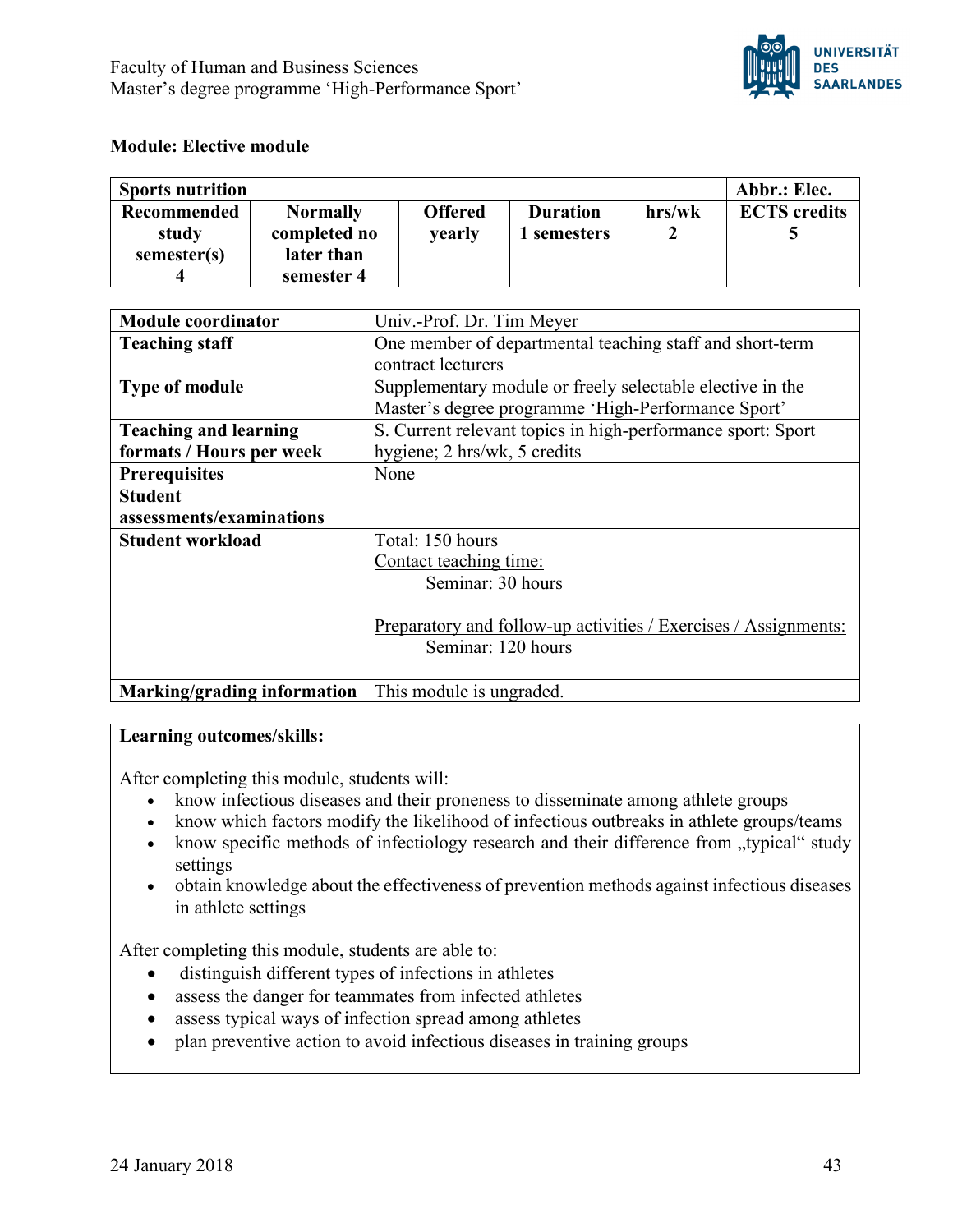

#### **Module content:**

- Infectious agents and modes of transmission
- Types of immune response
- General principles of infection prevention (including vaccination)
- Documented infectious outbreaks in sport
- Skin infections
- Airborne infections and elite sport
- Covid-19 and elite sport
- GI infections (fecal-oral transmission) and elite sport
- Vector-borne infections and elite sport
- Parenteral infections and elite sport

#### **Additional information:**

Sports Hygiene is a relatively new field that has become very visible during the Covid-19 pandemic. It deals with the protection of athletes against infectious diseases. Based on recent own research and extensive experience from practice, we are aiming at giving proper instructions to students about how to behave hygienically in high-performance sport. Due to the scarcity of prospective scientific papers in the field, the seminar will be very much based on case reports and case series with specific epidemiological procedures to investigate occurrences of infectious diseases in athletes and teams/groups. Introductions into basic infectiology, immune mechanisms and vaccination will precede more sport-specific topics which will have to be covered by students´ presentations (task no. 1). Topic choice will depend on the number of participating students.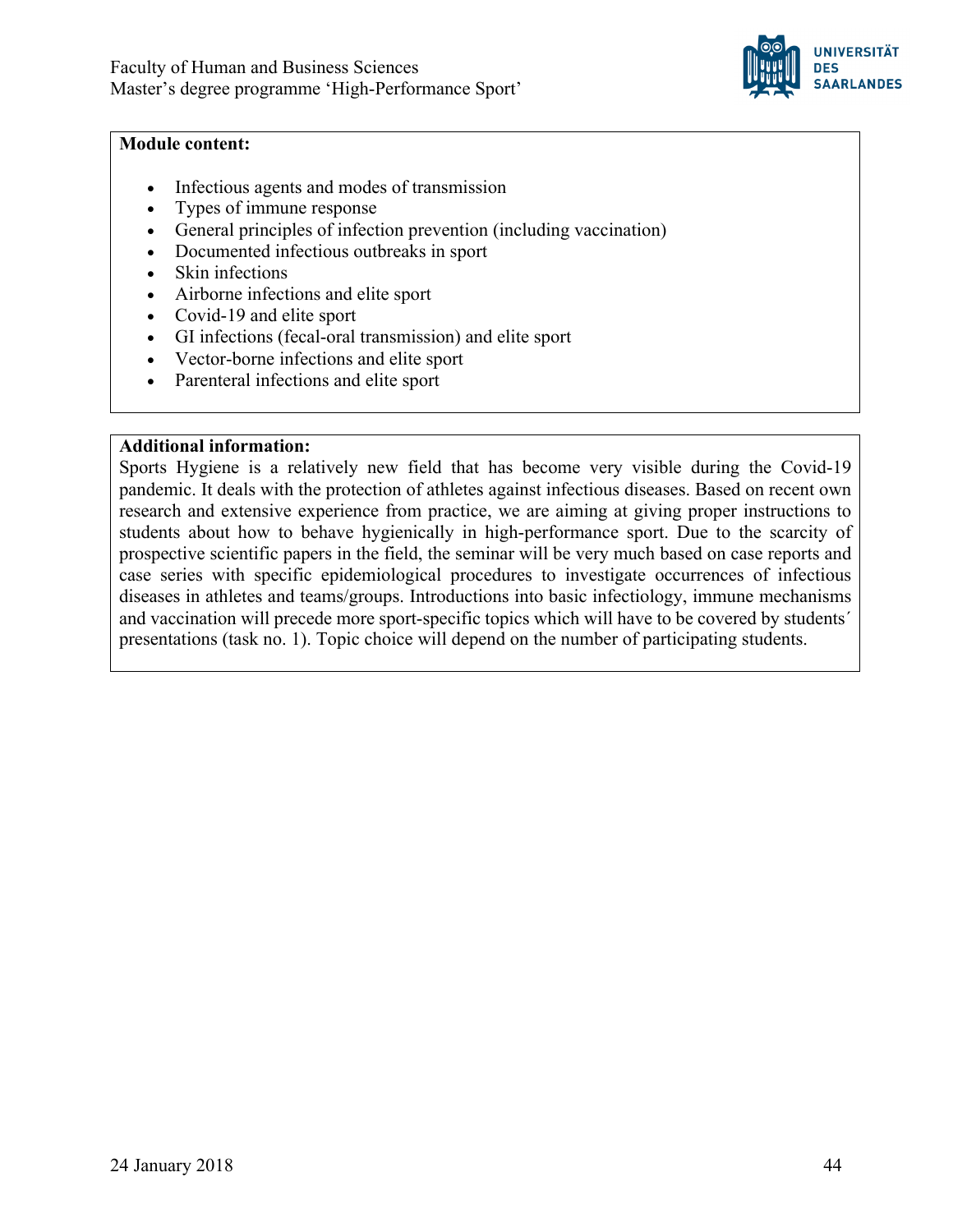

#### **Module: Physical exercise and measurement**

| <b>Physical exercise and measurement</b> |                 |                |                 | Abbr.: |                     |
|------------------------------------------|-----------------|----------------|-----------------|--------|---------------------|
|                                          |                 |                |                 |        | PhysEx.             |
| <b>Recommended</b>                       | <b>Normally</b> | <b>Offered</b> | <b>Duration</b> | hrs/wk | <b>ECTS</b> credits |
| study                                    | completed no    | yearly         | 2 semesters     | 4      | 10                  |
| semester(s)                              | later than      |                |                 |        |                     |
| $3-4$                                    | semester 4      |                |                 |        |                     |

| <b>Module coordinator</b>                                | Univ.-Prof. Dr. Stefan Panzer                                                                                                                               |
|----------------------------------------------------------|-------------------------------------------------------------------------------------------------------------------------------------------------------------|
| <b>Teaching staff</b>                                    | Two members of departmental teaching staff and short-term<br>contract lecturers                                                                             |
| <b>Type of module</b>                                    | Supplementary module or freely selectable elective in the<br>Master's degree programme 'High-Performance Sport'                                             |
| <b>Teaching and learning</b><br>formats / Hours per week | S. International performance analysis and diagnostics;<br>2 hrs/wk, 5 credits<br>S. Testing the elite athlete: a global perspective; 2 hrs/wk,<br>5 credits |
| <b>Prerequisites</b>                                     | None                                                                                                                                                        |
| <b>Student</b>                                           | End-of-module exam: Cognitive competence test (graded)                                                                                                      |
| assessments/examinations                                 |                                                                                                                                                             |
| <b>Student workload</b>                                  | Total: 300 hours                                                                                                                                            |
|                                                          | Contact teaching time:                                                                                                                                      |
|                                                          | Seminar: 60 hours                                                                                                                                           |
|                                                          | <u>Preparatory and follow-up activities / Exercises / Assignments:</u><br>Seminar: 240 hours                                                                |
| Marking/grading information                              | The grade awarded for the module is that achieved in the end-                                                                                               |
|                                                          | of-module examination.                                                                                                                                      |

#### **Learning outcomes/skills:**

After completing this module, students will:

- have a fuller appreciation of the basic principles of training science and deeper insight into special aspects of training science in different types of sport
- understand the acute and chronic effects that different training methods can have on physiological functions and processes (performance enhancement and fatigue)
- have acquired a systematic overview of the subject matter, methods and principles as well as the problems and areas of application of the different training methods used in elite sports to improve the conditions required for enhanced physical performance.

After completing this module, students are able to:

• describe, apply and critically assess the different means and methods of training used in different types of sport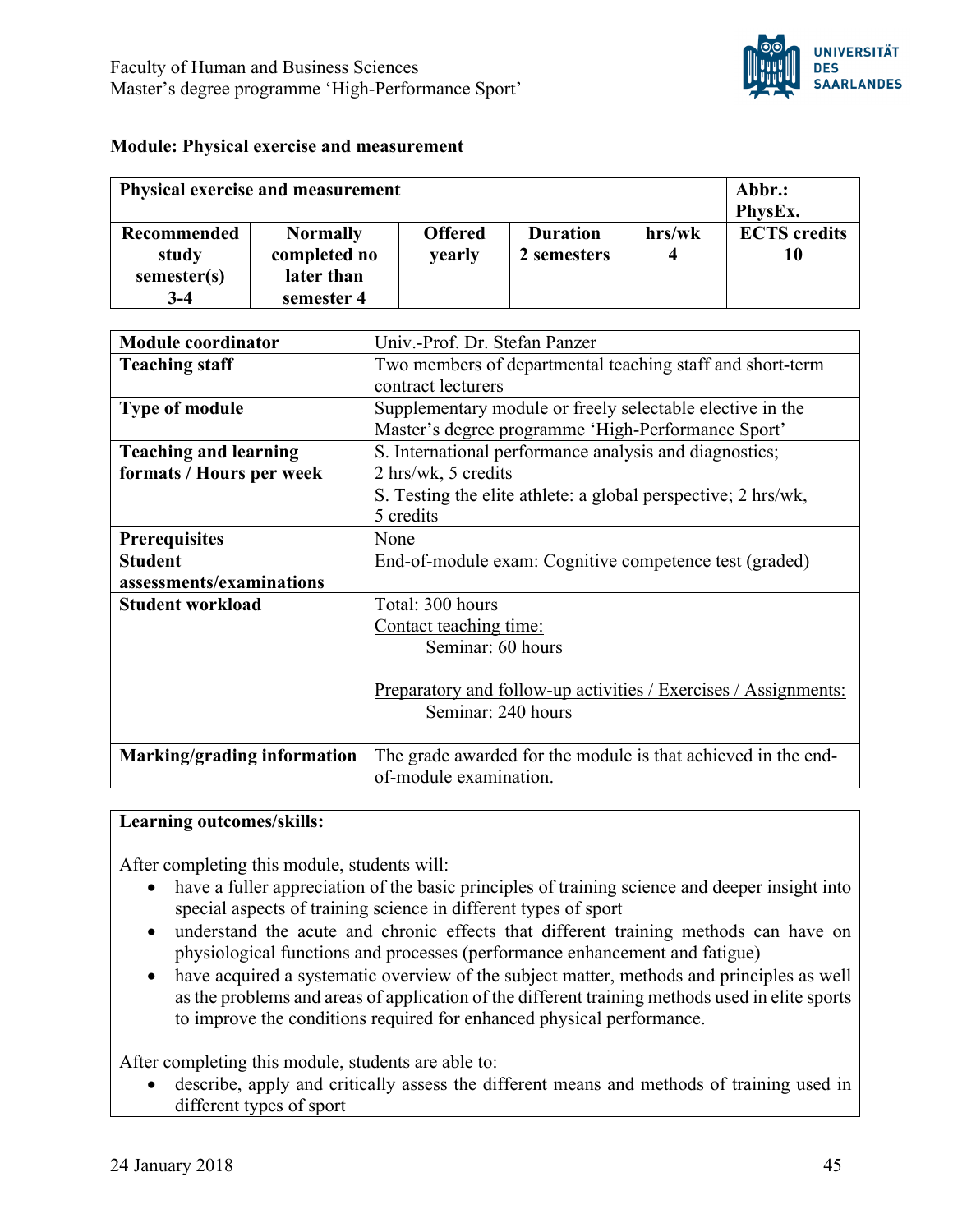

• plan, implement and evaluate training programmes with specific performance targets in different seasonal cycles.

# **Module content:**

- General and special training science
- Physiological and morphological principles of performance and fatigue
- Training the physiological conditions for enhanced performance
- Principles and theories of training
- Structuring, planning and implementing training programmes
- Procedures for the short-term, medium-term and long-term control of training outcomes
- Assessment of training methods: evaluation and critical reflection
- Methodology and theoretical development of training science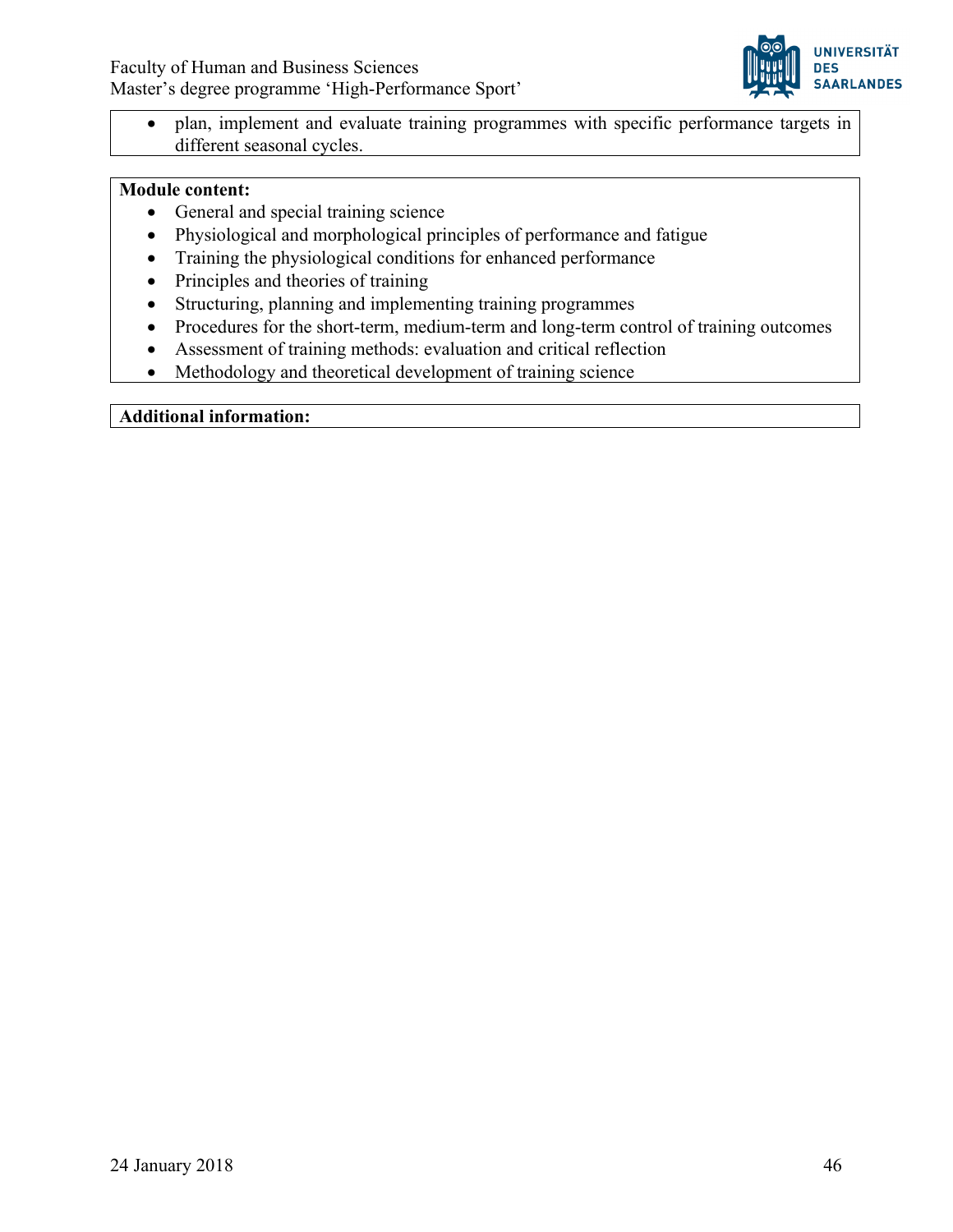

#### **Module: Diagnostics and training in sport psychology**

| Diagnostics and training in sport psychology |                 |                |                 | Abbr.: DiaTr. |                     |
|----------------------------------------------|-----------------|----------------|-----------------|---------------|---------------------|
| <b>Recommended</b>                           | <b>Normally</b> | <b>Offered</b> | <b>Duration</b> | hrs/wk        | <b>ECTS</b> credits |
| study                                        | completed no    | <b>vearly</b>  | 2 semesters     |               | 10                  |
| semester(s)                                  | later than      |                |                 |               |                     |
| $3-4$                                        | semester 4      |                |                 |               |                     |

| <b>Module coordinator</b>    | Univ.-Prof. Dr. Sabine Schäfer-Cerasari                         |  |  |
|------------------------------|-----------------------------------------------------------------|--|--|
| <b>Teaching staff</b>        | Two members of departmental teaching staff and short-term       |  |  |
|                              | contract lecturers                                              |  |  |
| <b>Type of module</b>        | Supplementary module or freely selectable elective in the       |  |  |
|                              | Master's degree programme 'High-Performance Sport'              |  |  |
| <b>Teaching and learning</b> | S. International diagnostics in psychology; 2 hrs/wk, 5 credits |  |  |
| formats / Hours per week     | S. Current challenges in sport psychology during training and   |  |  |
|                              | competition; 2 hrs/wk, 5 credits                                |  |  |
| <b>Prerequisites</b>         | None                                                            |  |  |
| <b>Student</b>               | End-of-module exam: Cognitive competence test (graded)          |  |  |
| assessments/examinations     |                                                                 |  |  |
| <b>Student workload</b>      | Total: 300 hours                                                |  |  |
|                              | Contact teaching time:                                          |  |  |
|                              | Seminar: 60 hours                                               |  |  |
|                              |                                                                 |  |  |
|                              | Preparatory and follow-up activities / Exercises / Assignments: |  |  |
|                              | Seminar: 240 hours                                              |  |  |
|                              |                                                                 |  |  |
| Marking/grading information  | The grade awarded for the module is that achieved in the end-   |  |  |
|                              | of-module examination.                                          |  |  |

#### **Learning outcomes/skills:**

After completing this module, students will:

- have a systematic overview of the subject matter, methods, principles and problems of sport psychology
- have acquired a basic understanding in the following areas: physiology, learning and memory, perception and attention, cognition, motivation, groups and teams, and leadership
- have a deeper appreciation of psychological stress in sport, diagnostic strategies and methods, psychoregulative techniques and psychological coaching.

After completing this module, students are able to:

- describe the psychological demands of different types of sport and different sport situations
- diagnose mental problems in training and competition
- describe and critically assess psychological interventions
- plan, implement and evaluate practical psychological interventions in both individual and team sports.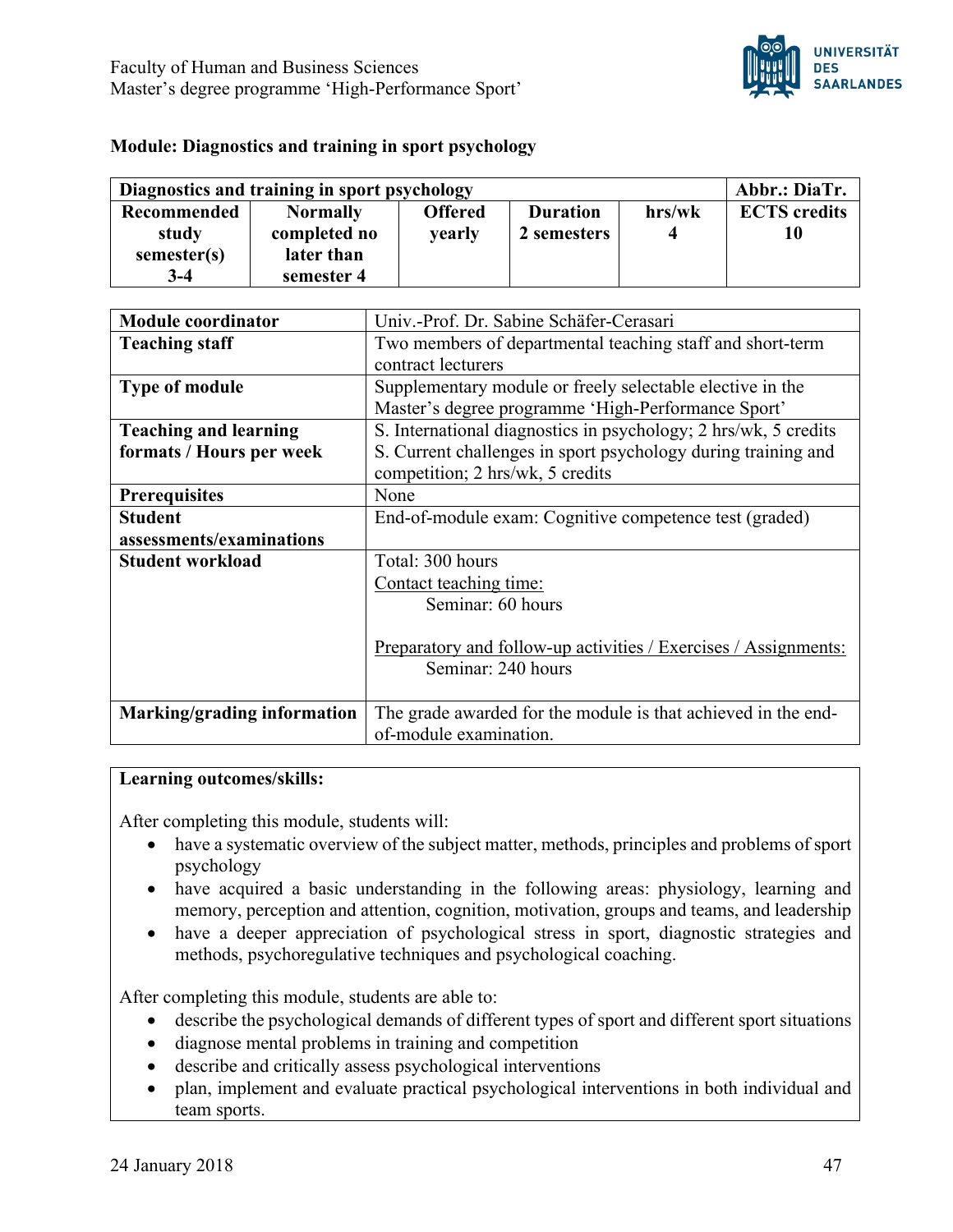

#### **Module content:**

- Diagnostic methods and techniques from a psychological perspective
- Performance optimization in sport
- Psychological techniques for regulating motivation in sport
- Psychological techniques of emotion regulation in sport
- Psychological techniques for optimizing motor control in sport (mental skills training)
- Team diagnostics
- Coaching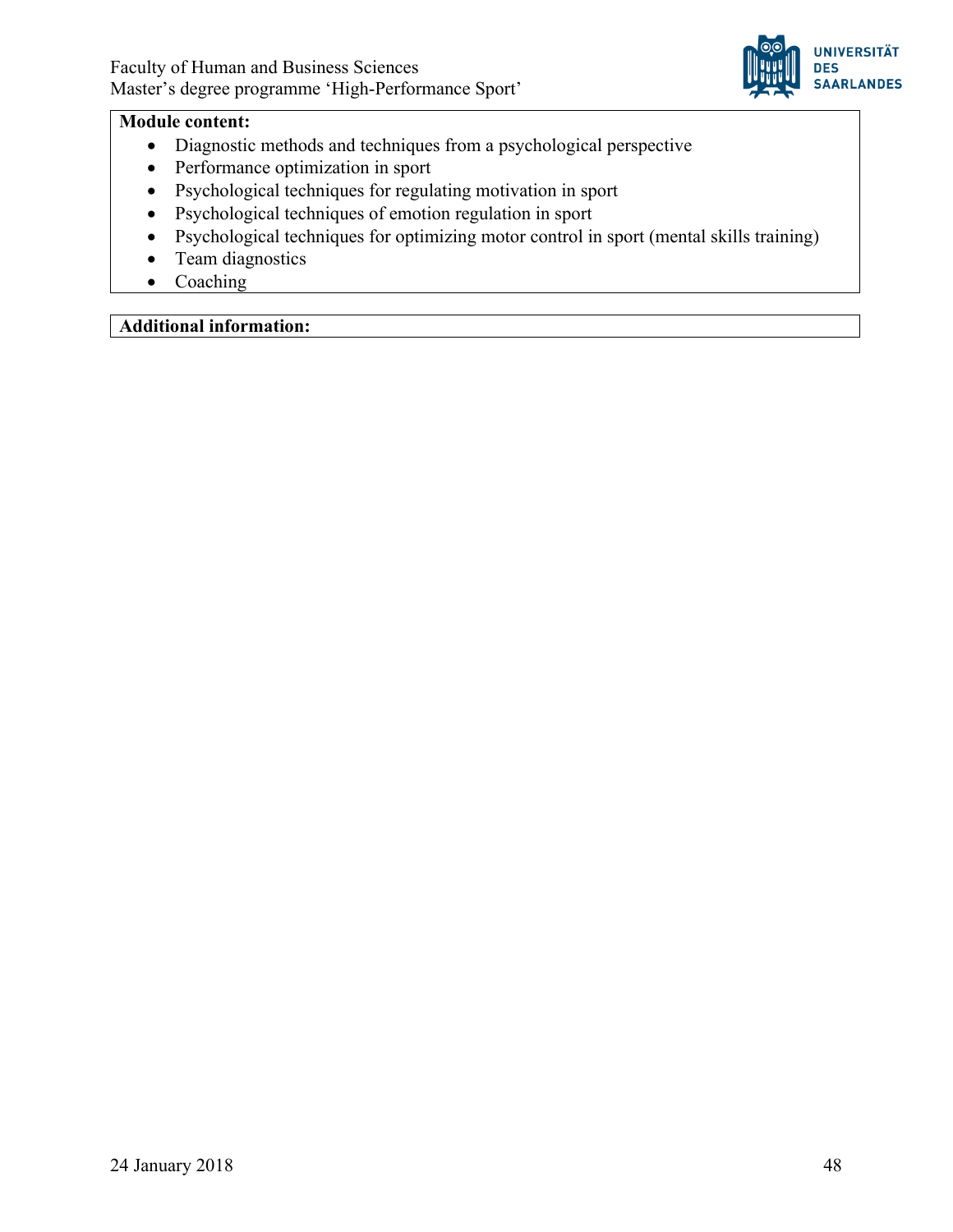

## **Module: Work placement / internship / research project**

| Work placement / internship / research project |                 |                |                 | Abbr.: Intern |                     |
|------------------------------------------------|-----------------|----------------|-----------------|---------------|---------------------|
| Recommended                                    | <b>Normally</b> | <b>Offered</b> | <b>Duration</b> | hrs/wk        | <b>ECTS</b> credits |
| study                                          | completed no    | yearly         | 1 semester      |               |                     |
| semester(s)                                    | later than      |                |                 |               |                     |
|                                                | semester 3      |                |                 |               |                     |

| <b>Module coordinator</b>    | t.b.a.                                                          |
|------------------------------|-----------------------------------------------------------------|
| <b>Teaching staff</b>        | Four members of departmental teaching staff and short-term      |
|                              | contract lecturers                                              |
| <b>Type of module</b>        | Specialist module in the Master's degree programme 'High-       |
|                              | Performance Sport'                                              |
| <b>Teaching and learning</b> | P. Research project or a work placement / internship lasting at |
| formats / Hours per week     | least four weeks; 10 credits                                    |
| <b>Prerequisites</b>         | None                                                            |
| <b>Student</b>               | Certificate issued by the company or organization hosting the   |
| assessments/examinations     | work placement / internship or research project and a student   |
|                              | report (ungraded).                                              |
| <b>Student workload</b>      | Total: 300 hours                                                |
|                              | Contact teaching time:                                          |
|                              | Work placement / internship / research project: 260             |
|                              | hours                                                           |
|                              |                                                                 |
|                              | Preparatory and follow-up activities / Exercises / Assignments: |
|                              | Work placement / internship / research project: 40 hours        |
|                              |                                                                 |
| Marking/grading information  | This module is ungraded.                                        |

#### **Learning outcomes/skills:**

- Students who undertake a research project have the opportunity to tackle a specific question of scientific interest and thus learn about the advantages and disadvantages of carrying out in-depth scientific research.
- The work on a research project should lead to the development of potentially relevant questions for a student's Master's thesis.
- Students who undertake a work placement or internship will become acquainted with with working in the international high-performance sport sector and thus learn about the advantages and disadvantages of working with elite athletes.

#### **Module content:**

- Participation in a specific research project in the field of sports science or sports medicine
- Work placement / internship at a national or international facility for high-performance sport (e.g. working at a school with an elite sports development programme, at an Olympic training base or at international partner institution)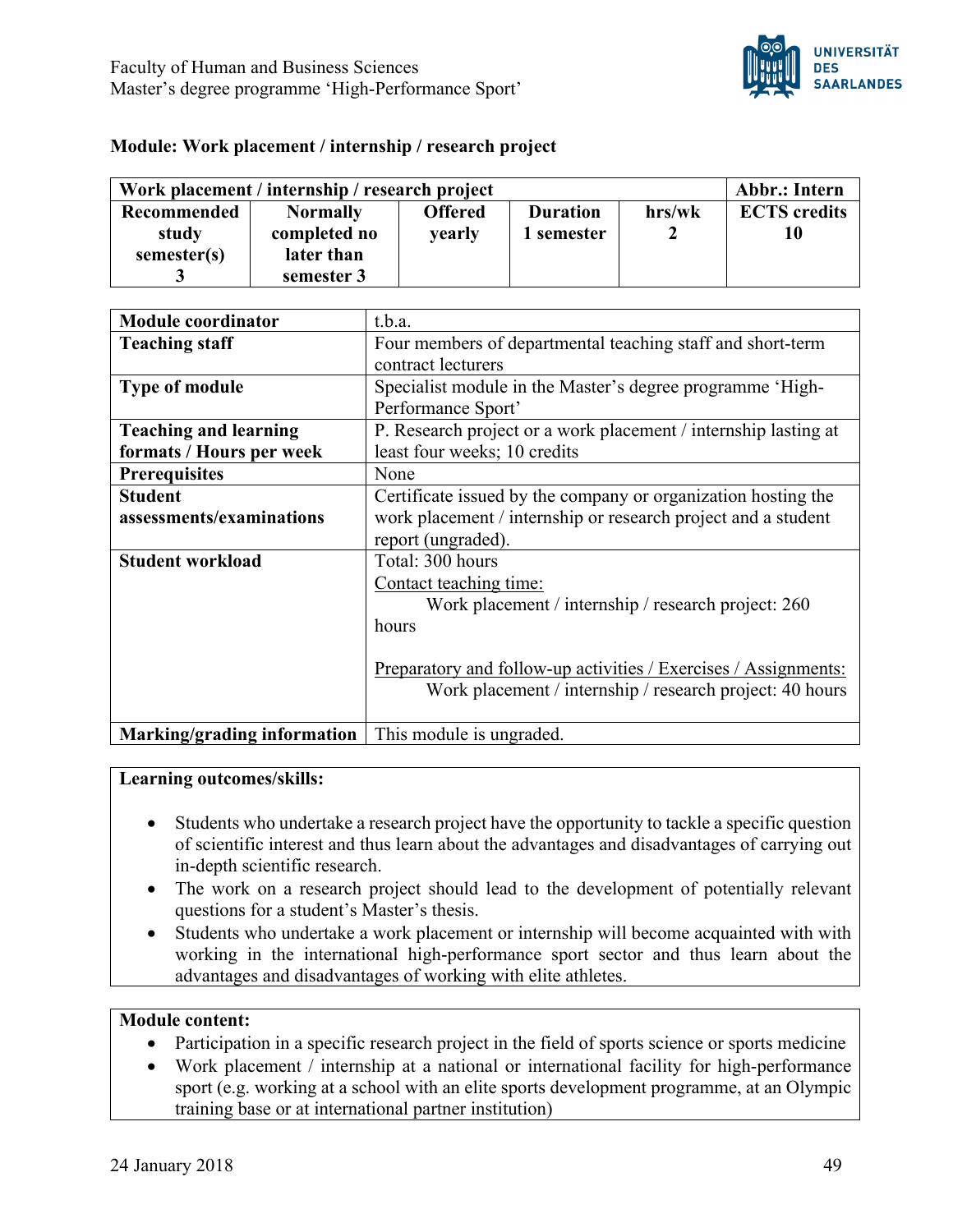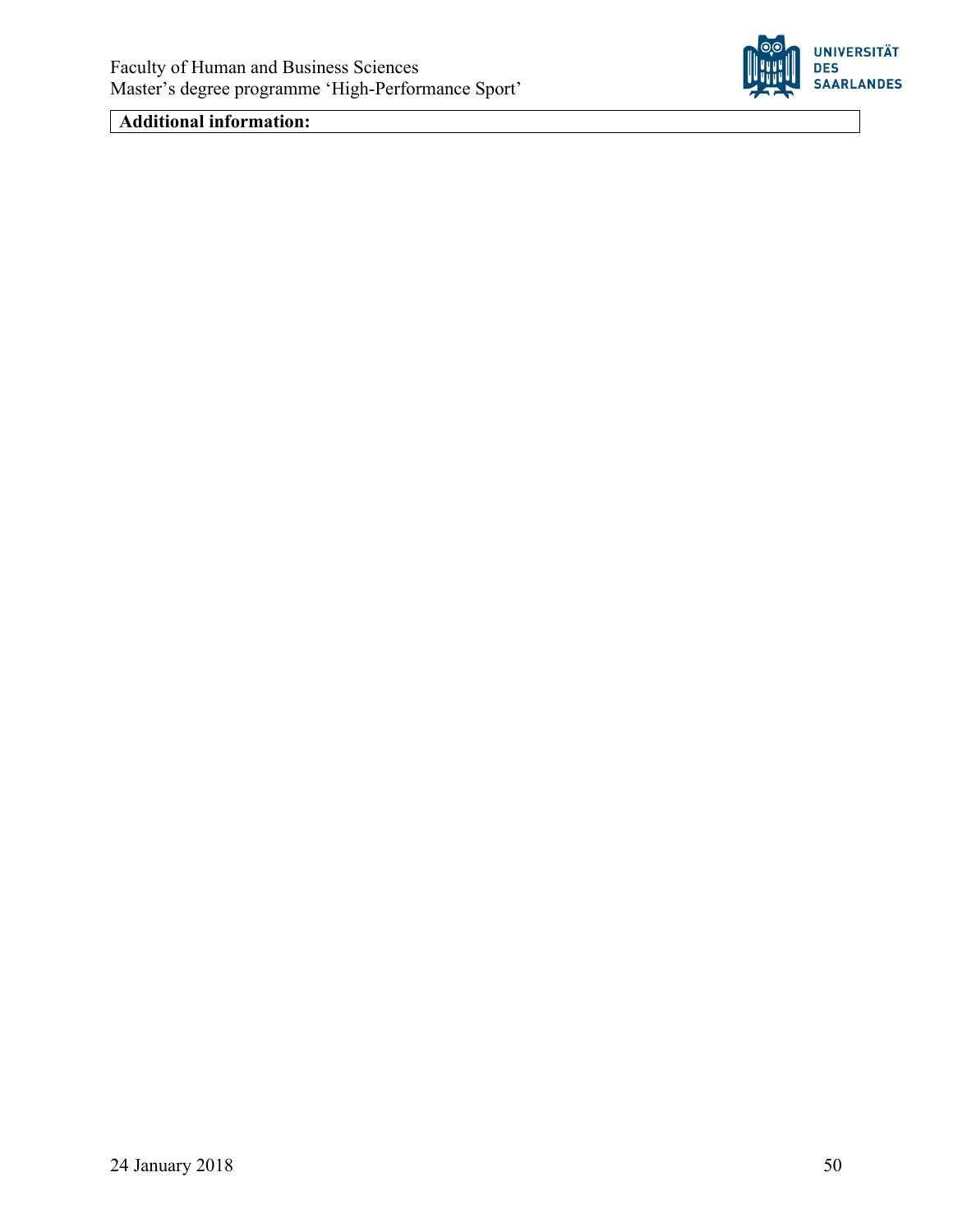

## **Module: Master's Thesis**

| <b>Master's thesis</b> |                 |                |                 |        | <b>Abbr.: Thesis</b> |
|------------------------|-----------------|----------------|-----------------|--------|----------------------|
| <b>Recommended</b>     | <b>Normally</b> | <b>Offered</b> | <b>Duration</b> | hrs/wk | <b>ECTS</b> credits  |
| study                  | completed no    | yearly         | l semester      |        | 20                   |
| semester(s)            | later than      |                |                 |        |                      |
|                        | semester 4      |                |                 |        |                      |

| <b>Module coordinator</b>    | Univ.-Prof. Dr. Eike Emrich                               |  |  |
|------------------------------|-----------------------------------------------------------|--|--|
| <b>Teaching staff</b>        | Four members of departmental teaching staff               |  |  |
| <b>Type of module</b>        | Compulsory module in the Master's degree programme 'High- |  |  |
|                              | Performance Sport'                                        |  |  |
| <b>Teaching and learning</b> |                                                           |  |  |
| formats / Hours per week     |                                                           |  |  |
| <b>Prerequisites</b>         |                                                           |  |  |
| <b>Student</b>               | Master's thesis (graded)                                  |  |  |
| assessments/examinations     |                                                           |  |  |
| <b>Student workload</b>      | Total: 600 hours                                          |  |  |
|                              |                                                           |  |  |
| Marking/grading information  | The grade awarded for the module is that for the module   |  |  |
|                              | element 'Master's thesis'                                 |  |  |

#### **Learning outcomes/skills:**

The Master's thesis is the final assignment that completes the Master's degree programme. Students are required to produce a written document (Master's thesis) in which they address a question of relevance in the field of sport science by applying the knowledge that they have acquired in a scientifically rigorous manner and by making appropriate use of the available scientific literature. The arguments and results are to be presented in a cogent and didactically sound manner that reflects a high level of scientific rigour.